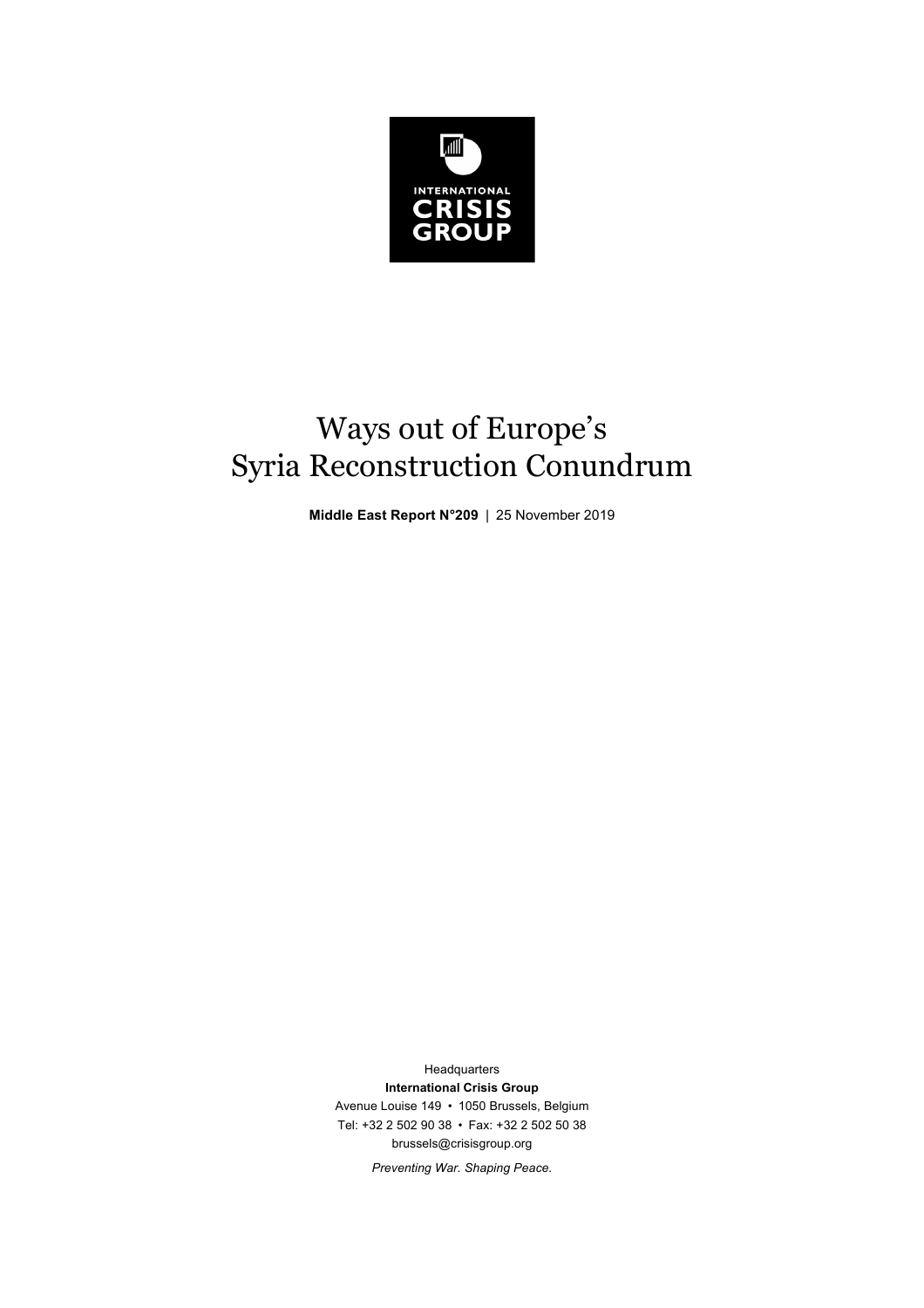# **Table of Contents**

| Ι.        |                                                                                      |  |
|-----------|--------------------------------------------------------------------------------------|--|
| Н.        |                                                                                      |  |
|           |                                                                                      |  |
|           | $\bf{B}$ .                                                                           |  |
|           | C.                                                                                   |  |
| III.      |                                                                                      |  |
|           |                                                                                      |  |
|           | <b>B.</b>                                                                            |  |
|           | C.                                                                                   |  |
|           |                                                                                      |  |
|           |                                                                                      |  |
| IV.       |                                                                                      |  |
| V.        |                                                                                      |  |
|           | APPENDICES                                                                           |  |
| A.        |                                                                                      |  |
| <b>B.</b> |                                                                                      |  |
| C.        | Crisis Group Reports and Briefings on the Middle East and North Africa since 2016 33 |  |

D. Crisis Group Board of Trustees ......................................................................................... 36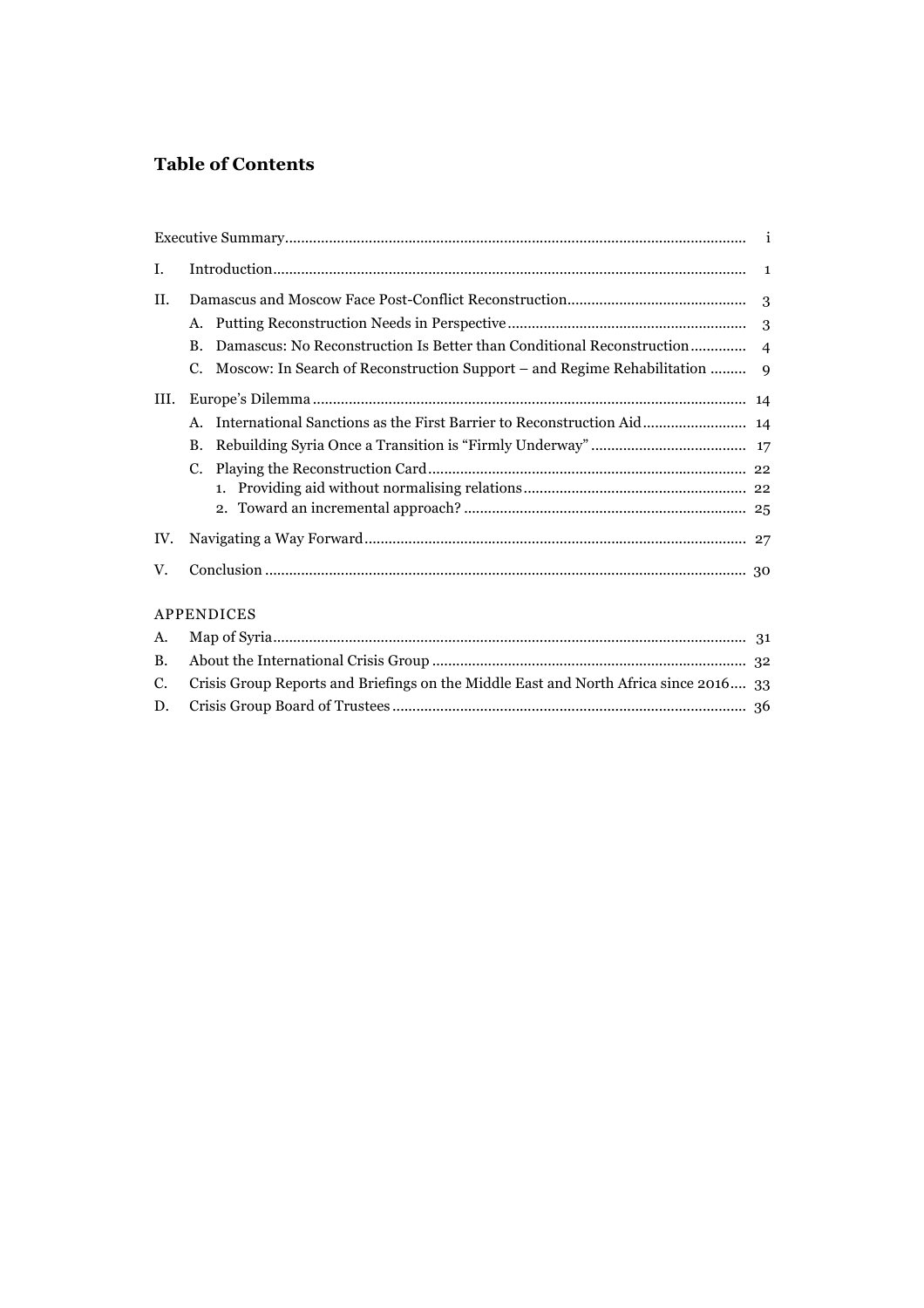# Principal Findings

**What's new?** The Syrian war is drawing to a close, but whether the regime in Damascus can also win the peace is uncertain. Few appear willing or able to invest significantly in reconstruction, and Europe, which could make substantial funds available, is withholding support absent a genuine political transition.

**Why does it matter?** Without reconstruction, Syrians' living conditions could deteriorate and leave the country's recovery indefinitely postponed, perpetuating current instability. Yet many European leaders believe reconstruction support without substantial reforms could have a similar effect, empowering a regime intent on repression, not reconciliation.

**What should be done?** Europe should consider supporting small-scale rehabilitation projects on condition of no regime interference. It could also test an incremental incentives-based approach – a progressive lifting of sanctions, gradual normalisation of relations and staggered disbursement of reconstruction funds – in exchange for political reforms and regime steps to ease repressive and discriminatory practices.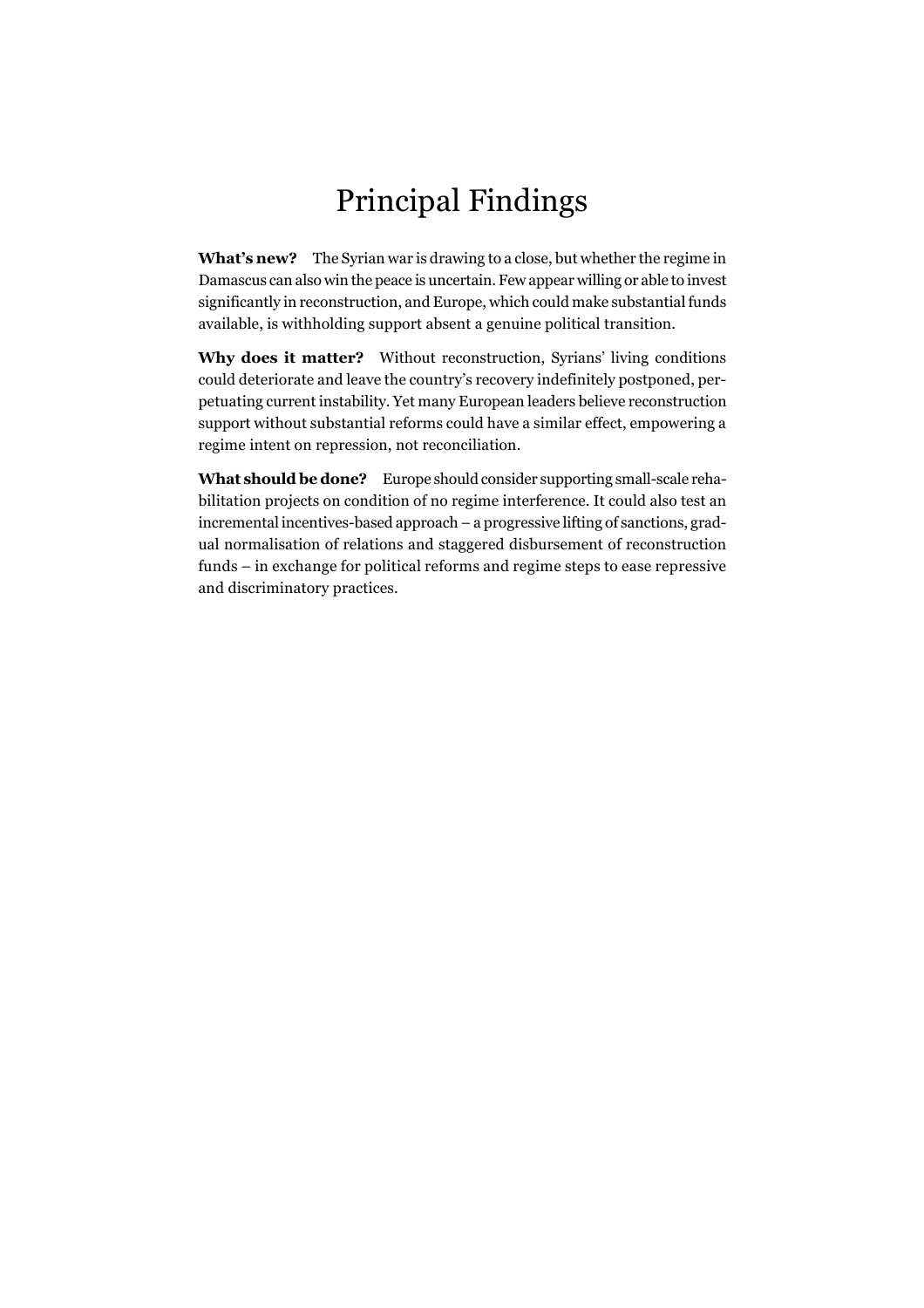**Middle East Report N°209 25 November 2019**

# *Executive Summary*

During eight years of war, more than a third of Syria's infrastructure has been destroyed or damaged. But while the conflict has started to wind down, reconstruction funds are unlikely to flow anytime soon. The EU and its member states have declared they will not bankroll reconstruction unless they see a political transition "firmly underway". They consider providing unconditional funds as unconstructive and possibly harmful to their strategic interest in long-term stability. This position, along with U.S. and EU sanctions on Syria, prevents major Western investments in Syria's recovery. For their part, Damascus and Moscow show no willingness to accommodate Europe's political expectations. In this stalemate, Europe should explore ways to alleviate Syrians' plight within its political limits, for example by funding smallscale rehabilitation projects on condition of regime non-interference with aid delivery. It could also test an incentives-based approach that provides incrementally more economic support if the regime takes steps toward political reforms and checks repressive and discriminatory practices.

After more than eight years of fighting, the Syrian regime appears to be emerging victorious. Yet it lacks the capacity to address the damage the war has caused to the country's physical infrastructure, human capital and economy. Nevertheless, Damascus shows no willingness to make concessions or pay a political price in exchange for international reconstruction support, whose conditions, if fulfilled, it believes would weaken its hold on power – in other words, it sees no reason to grant in a period of calm what it did not concede when facing severe military pressure. The regime's priority in securing reconstruction support is to create conditions that would allow it to reassert its authority and act like the sovereign power it used to be. For this, it would need the U.S. and EU to lift, or at a minimum relax, sanctions on Syria.

Moscow, the regime's main protector and enabler, has tried to solicit international help to rebuild Syria – partly to re-legitimise the regime and partly to stabilise the country and lay the ground for its own military exit. It appears prepared at most to press the regime into agreeing to a limited political process, including drafting a new constitution, but shows neither willingness nor ability to push the regime to make any significant concession that risks weakening it. It has told European leaders to stop clutching onto the fantasy that playing the sanctions and reconstruction card can still achieve the regime change that eight years of war failed to deliver.

That said, Russia has an interest in persuading Europe to contribute to Syria's reconstruction in order to reduce the cost of its intervention and secure international recognition for its political-military solution for ending the war. This is why Moscow led an intensive campaign in mid-2018 to convince EU member states to support reconstruction, not in exchange for a political transition, but based on the argument that it would help address the Syrian refugee crisis in Europe and Syria's neighbours.

Russia has warned Europeans not to misinterpret its motivations: it may be seeking reconstruction funds to achieve certain goals in Syria, but it has no overriding need for them, because it views its fundamental interests already secured through the regime's survival. It argues therefore that it does not need the Europeans as much as the Europeans need Russia, and that it might take steps toward certain unspeci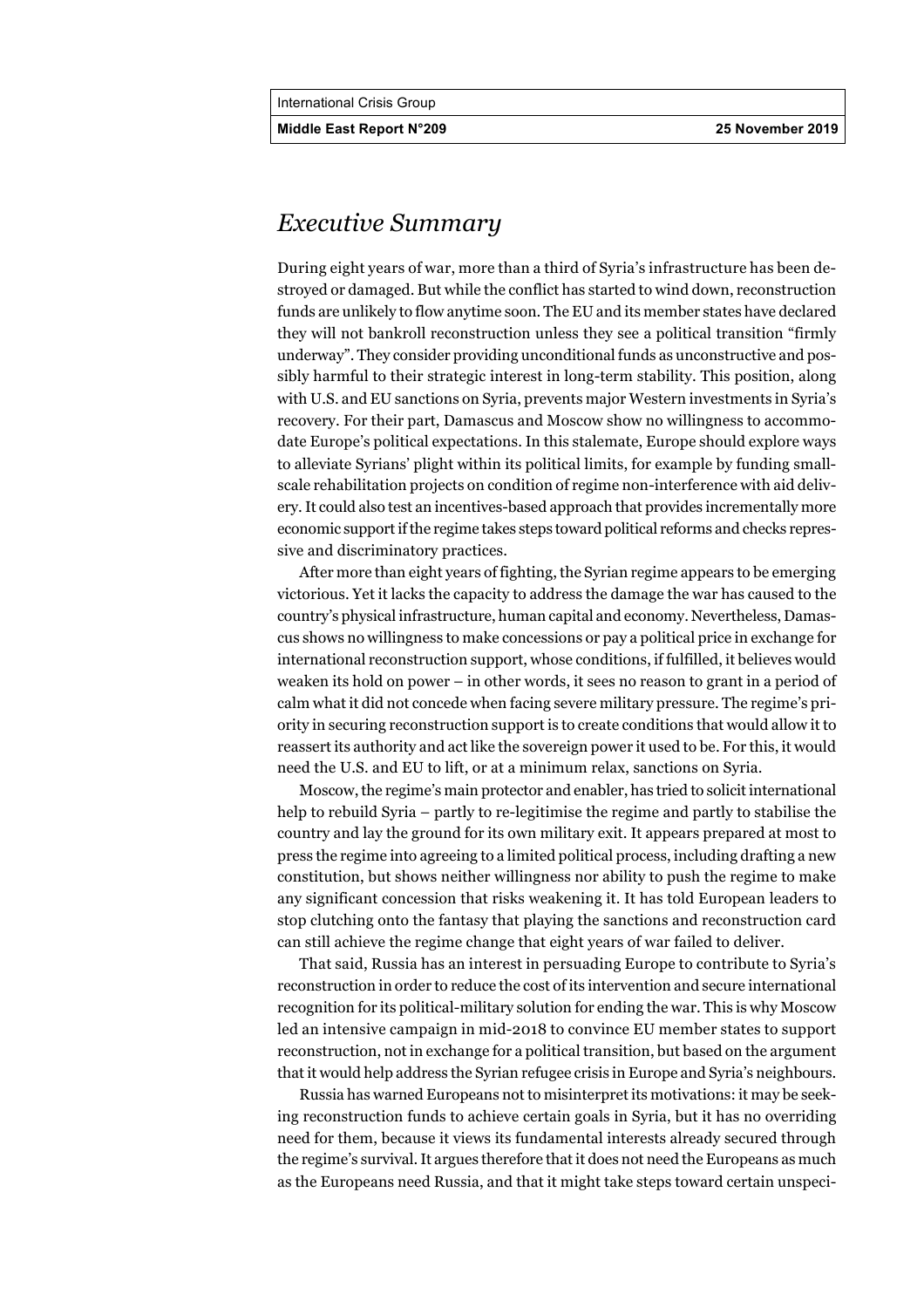fied reforms in Syria, but only if the EU lifts sanctions and starts providing reconstruction funds first.

For the U.S., EU and many EU member states, this is a non-starter. Neither the U.S. nor the EU is now inclined to lift sanctions. As for reconstruction in regimecontrolled areas, since 2016 the EU has conditioned funding on genuine progress toward a political transition, as defined by UN Security Council Resolution 2254. It has framed its assistance policy accordingly, focusing on humanitarian aid and blocking funding for almost anything else. This political stance, led by the UK, France and Germany (the "E3"), assumes that supporting reconstruction without a genuine transition would be a wasted, if not harmful, investment, legitimising a regime they consider criminal. Moreover, they also view the regime's reconstruction policy as failing to serve the majority of the population and thus aggravating one of the conflict's main drivers. Above all, Europeans want to use the promise of reconstruction funding to push the regime toward a genuine political transition, which they view as the only way to achieve long-term stability in Syria and thus protect their strategic interests.

Still, Europe's position has been marked by increasingly visible internal divisions on how to play the reconstruction card and, more broadly, on what political stance to adopt toward Damascus. Some European officials oppose an approach exclusively based on negative incentives; they also underline the potentially harmful impact of an EU aid strategy limited to humanitarian assistance, as this might not suffice to prevent the collapse of public services, triggering greater humanitarian hardship, instability and attendant ripple effects. Others, including the E3, argue that the lack of guarantees that aid will achieve its intended purpose and not reinforce the regime, and no real political opening, prevents them from revising their stance and aid strategy.

Divisions aside, for now Europe's reconstruction policy remains largely stable due to three factors: the relatively limited amount of funding some EU member states allocate to small-scale rehabilitation projects that others, who apply a less flexible definition of "humanitarian" aid, may find controversial; the consensus-based mechanism for renewing EU sanctions, which militates against a single or even only a few member states opposing the majority; and the narrow financial means at the disposal of member states that might be willing to depart from the reconstruction line.

This mismatch of expectations among principal actors has contributed to the current stalemate. What Europe hopes to gain from withholding reconstruction funding collides with both Damascus' priorities and Russia's willingness or ability to affect them. This puts any prospect of stabilising regime-controlled areas into question. For Europe, investing fully in reconstruction may not help place the country on a better footing, but withholding reconstruction funds could hamper economic recovery and leave Syrians in enduring need.

To escape this conundrum, Europe could consider moving beyond humanitarian aid and start providing funds for rehabilitation projects in regime-held areas that could help prevent the collapse of essential public services. Initially this could be done on a small scale, such as repairing not just the broken windows of a hospital or school as some EU member states are already doing, but also rebuilding collapsed walls and roofs. It could do this on condition it can deliver funds independently, without regime interference.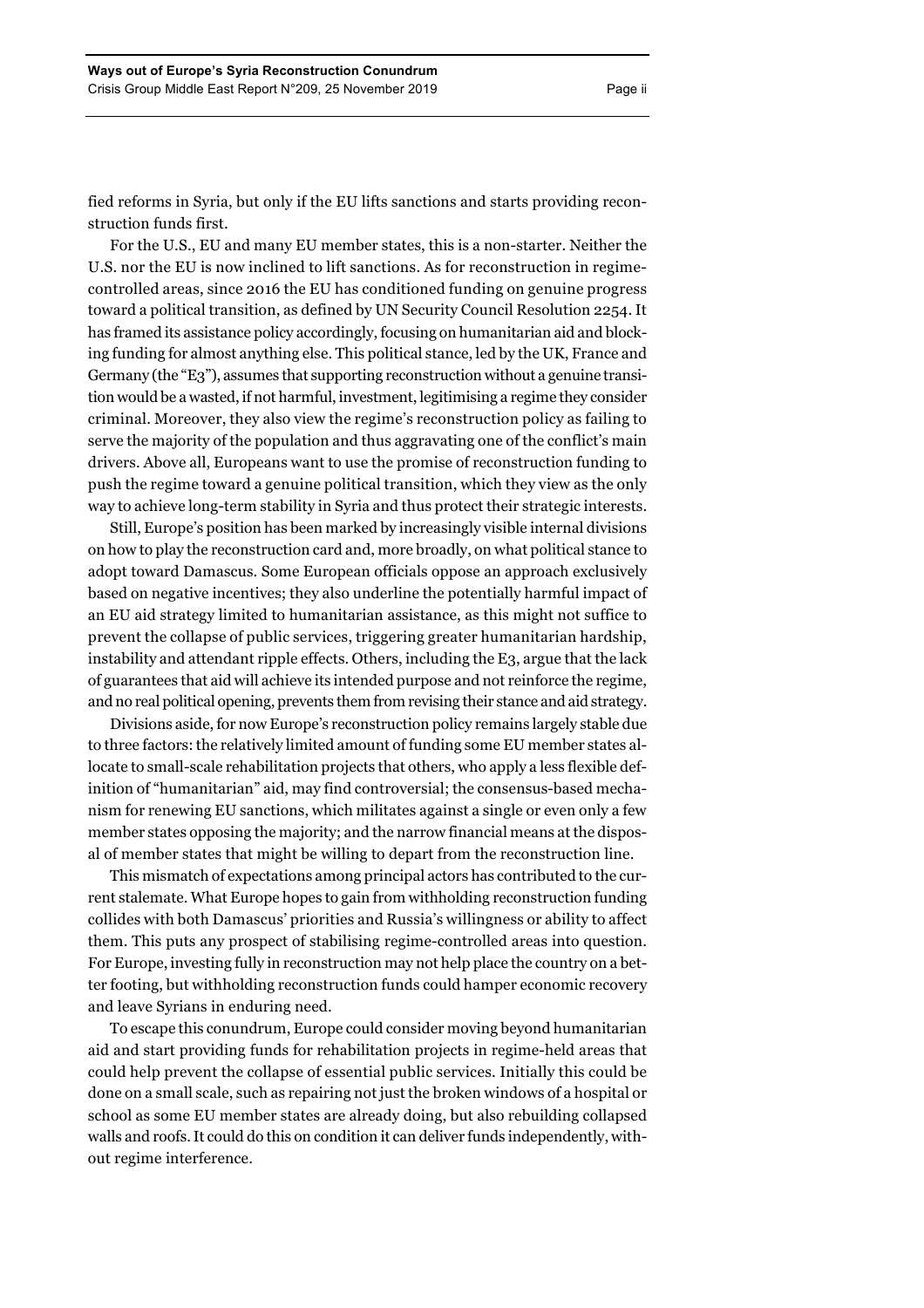Of course, such a strategy is unlikely to improve prospects for long-term stability. Europe should continue its push for political change, however modest its progress. Europeans could test a phased and incremental approach toward reconstruction based on positive incentives – small-scale rehabilitation projects, a progressive lifting of sanctions, a gradual normalisation of relations and a staggered disbursement of reconstruction funds – in exchange for the regime, with Russian support, beginning to implement Resolution 2254 or taking concrete steps on other important issues relating to ongoing, systematic abuses of the security services (including arbitrary arrest and torture), the internally displaced, property rights, military conscription, detainees and the disappeared. Such steps would not bring the horrendous Syrian conflict to a close, let alone a satisfactory one. But they might bring a modicum of positive change for the Syrian people.

# **Brussels/Beirut/Amman, 25 November 2019**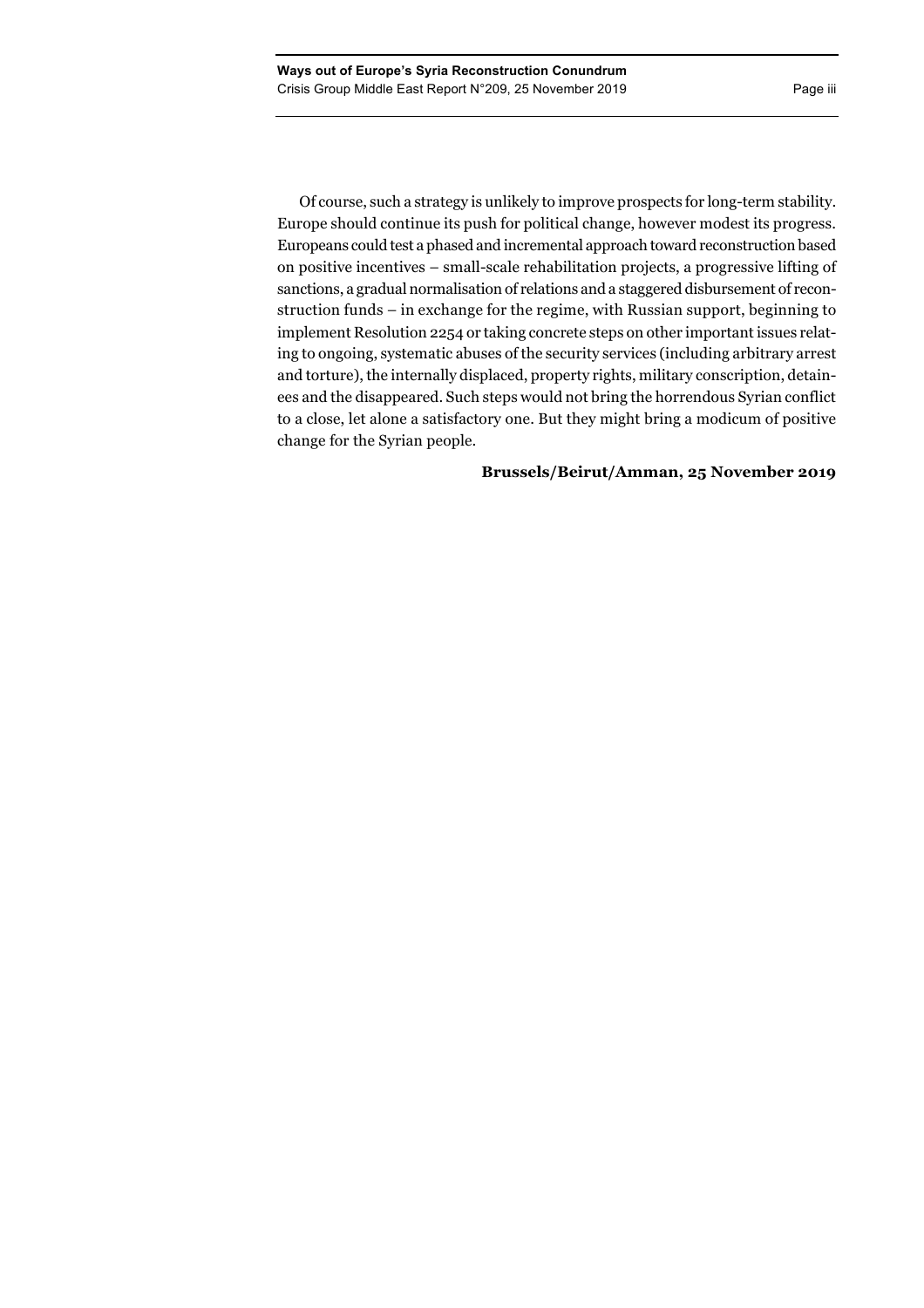**Middle East Report N°209 25 November 2019**

# Ways out of Europe's Syria Reconstruction Conundrum

# I. **Introduction**

After more than eight years of war, the Syrian regime, supported by Russian airpower and Iran-backed ground forces, has retaken almost 70 per cent of the country.<sup>1</sup> Two parts remain out of President Bashar al-Assad's reach: Idlib governorate in the north west, an area under insurgent control whose future largely depends on the state of Russian-Turkish relations; and the partially Kurdish-ruled north east, whose fate is equally precarious in the wake of the October 2019 Turkish incursion, joint Turkish-Russian patrols and the (still symbolic) return of the Syrian army.<sup>2</sup>

The war's human and material cost has increased dramatically over the years. The conflict displaced half the population and left an estimated 11.7 million people inside the country in need of humanitarian assistance.<sup>3</sup> It has inflicted extensive damage on infrastructure, especially in urban areas such as Aleppo, where major public installations often became military targets. At the end of 2017, reconstruction costs reached an estimated \$250 billion.<sup>4</sup>

Despite the need, regime investment in rebuilding, measured by official budget allocations to the reconstruction fund, has been limited.<sup>5</sup> This suggests it lacks either the capacity or the will to pay or borrow funds for it.<sup>6</sup> Its international allies Russia and Iran have not made any serious investments either, prioritising resource and infrastructure concessions that benefit their own economic interests more than Syria's.<sup>7</sup>

Countries that are or were opposed to the regime also have given no indication they will provide reconstruction funding. Although some Gulf countries have begun to shift their position, until now they have held off on making financial investments,

<sup>1</sup> See Crisis Group Middle East Report N°196, *Lessons from the Syrian State's Return to the South*, 25 February 2019.

<sup>&</sup>lt;sup>2</sup> See Crisis Group Middle East Report N°197, *The Best of Bad Options for Syria's Idlib*, 14 March 2019 and Crisis Group Middle East Report N°204, *Squaring the Circles in Syria's North East*, 31 July 2019.

<sup>3</sup> "Humanitarian Response Plan 2018", UNOCHA, www.reliefweb.int/sites/reliefweb.int/files/ resources/2018\_syria\_mid\_year\_pmr\_full.pdf.

<sup>4</sup> "UN Security Council Briefing on the Situation in Syria, Special Envoy Staffan de Mistura", 27 November 2017. The UN Economic and Social Commission for Western Asia (UNESCWA) provided a more nuanced breakdown in August 2018, estimating that "the volume of destruction in physical capital and its sectoral distribution … reached over \$388 billion US dollars, while the actual physical cost of destruction was close to 120 billion dollars". "Experts discuss post-conflict reconstruction policies after political agreement in Syria", UNESCWA, 7 August 2018.

<sup>5</sup> The regime established an inter-ministerial reconstruction committee in 2012 that provides compensation to individuals and private-sector companies for their losses, and funds rehabilitation of destroyed infrastructure. The government allocated SYP 50 billion (around \$100 million) annually between 2013 and 2018 to the committee. "Government Seeking to Relaunch Reconstruction Committee", The Syria Report, 19 June 2019.

<sup>&</sup>lt;sup>6</sup> Anecdotes suggest the government has started to rebuild state services and reconnect the country's infrastructure in some areas, including the road network, electricity grid, municipal water and 4G cell network. Crisis Group phone interview, person who travelled widely in Syria in June 2019.  $^7$  Jihad Yazigi, "Reconstruction or Plunder? How Russia and Iran are dividing Syrian Resources", in *Reconstructing Syria: Risks and Side Effects*, Adopt a Revolution, December 2018.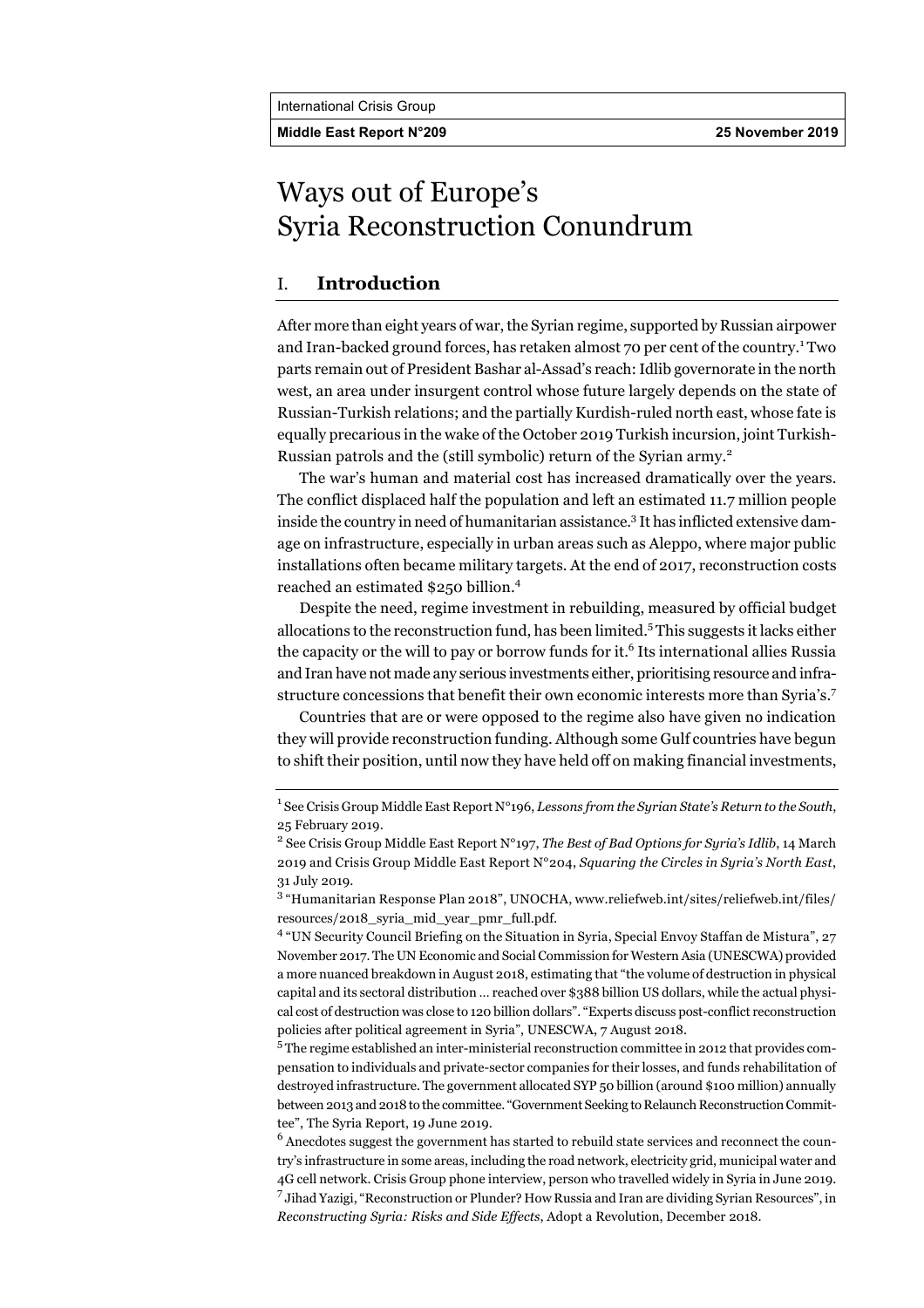seemingly because of U.S. sanctions and diplomatic pressure.<sup>8</sup> The U.S. has linked financial support for reconstruction to the withdrawal of Iran and its proxies from Syria and to "irreversible progress towards a political resolution".9 This second condition accords with the EU position, defined in mid-2016, when the outcome of the battle for Aleppo made clear how the power balance had shifted in the regime's favour. The EU links its reconstruction assistance to a political transition being "firmly underway", an "EU objective that will enable the millions of Syrians who have been forced to flee their homes to return to them and live in peace and security in their own lands".<sup>10</sup> Both the U.S. and the EU have reinforced their position through sanctions and their refusal to restore full diplomatic ties with Damascus.<sup>11</sup>

This report examines Europe's approach to reconstruction in regime-controlled areas of Syria in the context of the regime and Russia's views, and the challenges it poses. It is based on interviews between October 2018 and November 2019 with over 80 EU and European member state officials, current and former Iranian and Syrian officials, Russian diplomats and researchers, U.S. officials and representatives of international governmental and non-governmental organisations.<sup>12</sup> At their request, the report does not always indicate the city in which the conversations took place, nor each official's position.

<sup>12</sup> Crisis Group conducted interviews with EU officials, based in Belgium, Lebanon and Jordan, from three branches. The European External Action Service (EEAS) is the EU's diplomatic service. It helps the EU's foreign affairs chief – the high representative for foreign affairs and security policy – carry out the EU's Common Foreign and Security Policy. The Directorate-General for Neighborhood and Enlargement Negotiations (DG-NEAR) is in charge of the EU enlargement process and implements assistance actions in Europe's eastern and southern neighbourhoods to promote stability and security. The Directorate-General for European Civil Protection and Humanitarian Aid Operations (DG-ECHO) is in charge of humanitarian assistance to populations affected by natural disasters and man-made crises. At these officials' request, Crisis Group will refer to these interviews as being with "EU" or "European" officials. Crisis Group also conducted interviews with officials of EU member states stationed in Europe (Brussels and main capitals) and the Middle East (Beirut and Amman). At these officials' request, Crisis Group will refer to these interviews as being with "European" officials, either with or without naming the pertinent member state.

 $8$  With the exception of Oman, the Gulf monarchies closed or considerably downgraded their missions in Syria after the outbreak of the uprising in 2011. In December 2018, the United Arab Emirates (UAE) reopened its embassy in Damascus. Bahrain kept its embassy open but at a lower level of representation. See "Bahrain says no interruption to diplomatic ties with Syria", Reuters, 28 December 2018, and "U.S. pressing Gulf states to keep Syria isolated: sources"*,* Reuters, 18 February 2019. <sup>9</sup> U.S. Secretary of State Mike Pompeo said in a January 2019 speech in Cairo: "There will be no U.S. reconstruction assistance for areas of Syria held by Assad until Iran and its proxy forces withdraw and until we see irreversible progress towards a political resolution". "A Force for Good: America Reinvigorated in the Middle East", U.S. Department of State, 10 January 2019.

<sup>&</sup>lt;sup>10</sup> "EU Council Conclusions on Syria", Council of the European Union, 16 April 2018. The Council of the European Union, known informally as the EU Council, represents member state governments. It is where ministers from each EU country meet to adopt laws and coordinate policies. See also "EU Council conclusions on Syria", Council of the European Union, 17 October 2016.

<sup>&</sup>lt;sup>11</sup> The U.S. embassy suspended operations, including consular services, on 6 February 2012. The EU never closed its delegation to Syria – except during a short withdrawal to Beirut from December 2012 to April 2013 – but maintains local staff only. The head of delegation, with the title of Chargé d'Affaires, and European staff are based in Beirut but visit Damascus on a regular basis. They have no contacts with the Syrian authorities except with the Ministry of Foreign Affairs, and not above the level of vice minister. Crisis Group interview, EU official, July 2019.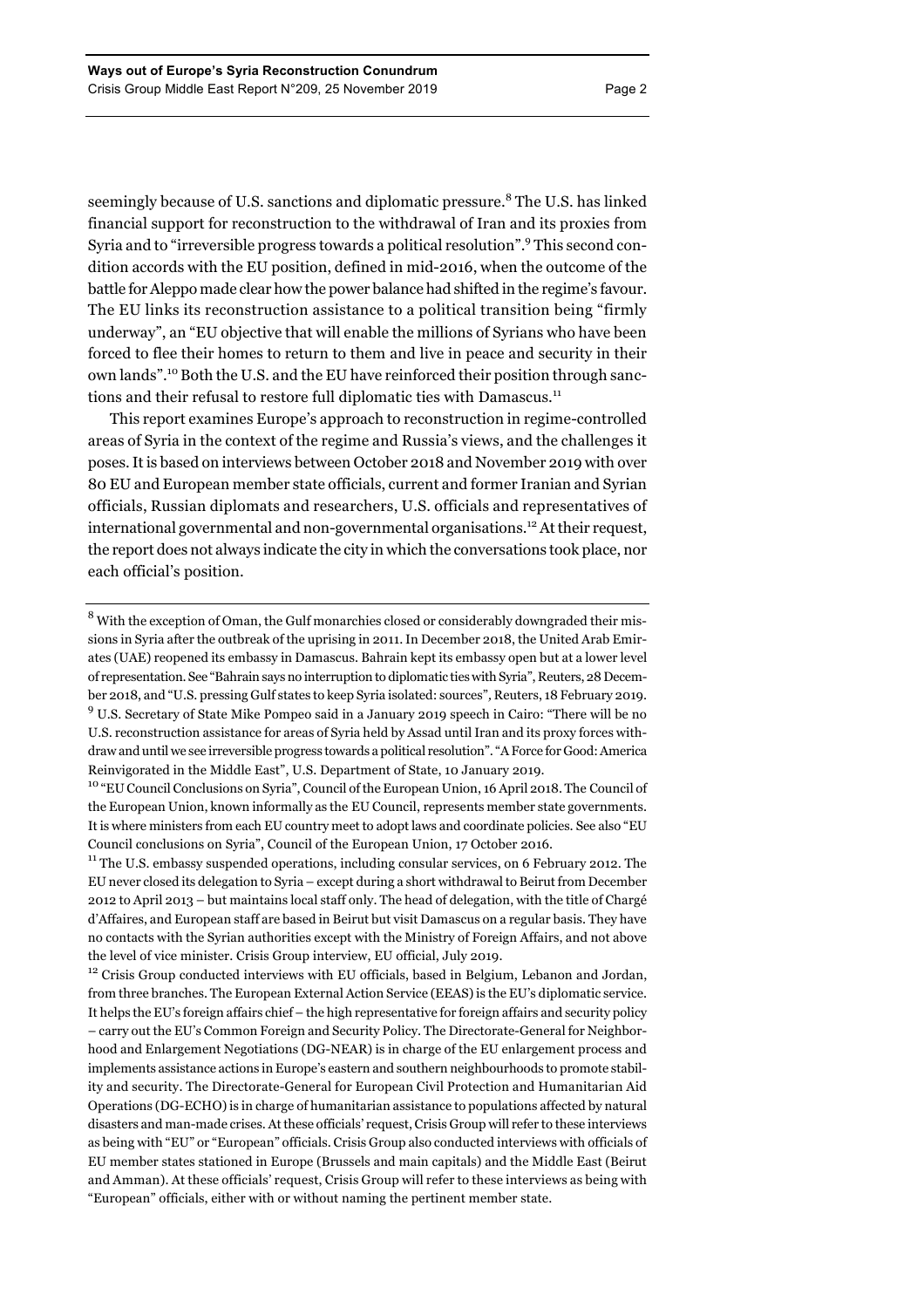## A. *Putting Reconstruction Needs in Perspective*

After more than eight years of conflict, Syria's physical destruction is staggering. Cities that became battlefields between the regime and the opposition, such as Aleppo, Douma and Deraa, or that experienced fighting against the Islamic State (ISIS), such as Deir al-Zour and Raqqa, were worst affected. According to the World Bank, about 45 per cent of housing stock has suffered damage, with a quarter fully destroyed; more than half of health-care facilities have been damaged or destroyed; some 40 per cent of educational facilities have been damaged, destroyed or occupied (used as shelters for the displaced or confiscated by conflict parties); and the water and sanitation sector, which was additionally affected by damage to the energy infrastructure (with 13 per cent of installations partially or fully destroyed), has suffered severely as well.<sup>13</sup>

Yet a singular focus on physical infrastructure obscures the full scale of the disaster and will not suffice to resurrect the country. The loss in human resources needs to be factored in as well.<sup>14</sup> The country suffers from a shortage of physicians and nurses; that, along with physical destruction, inevitably significantly limits access to health care.15 Half of the population remains displaced: more than 5.6 million people are officially registered as refugees in the Middle East, most of them in neighbouring Turkey, Lebanon and Jordan, while one more million reside in Europe; and 6.2 million remain displaced inside Syria, almost a third of them for a second or third time.<sup>16</sup> The UN Office for the Coordination of Humanitarian Affairs (UNOCHA) estimates that 1.4 million internally displaced persons (IDP) returned to their homes between January and December 2018, while the UN Refugee Agency (UNHCR) recorded just over 198,565 refugees returning to Syria as of 2016.<sup>17</sup>

<sup>&</sup>lt;sup>13</sup> The highest overall destruction of housing stock is in al-Qusayr, Deraa, Douma and Homs. See "The Mobility of Displaced Syrians, an Economic and Social Analysis", World Bank, 6 February 2019. The highest overall destruction of healthcare facilities is in Deraa, Douma, Raqqa and Deir al-Zour. "The Mobility of Displaced Syrians", op. cit. Aleppo has seen the greatest deterioration: only three of ten households has access to a functioning water network. "The Mobility of Displaced Syrians", op. cit. A UN official specified that infrastructure damage was most severe in eastern Aleppo and the old city, areas long held by rebel groups. Crisis Group phone interview, July 2019.

<sup>&</sup>lt;sup>14</sup> A World Bank analyst said: "The question is not just about infrastructure; it is also about human resources, such as doctors. To assess access to services, you need to take into account displacement, destruction and disorganisation [such as the availability of personnel or supplies]". Crisis Group interview, June 2019.

<sup>&</sup>lt;sup>15</sup> The drop by half in the number of physicians and nurses in Syria (except for Damascus and Tartous) between 2011 and 2018 is a prominent indicator, as are standard indicators such as the ratio of hospital beds and other health infrastructure to population. "The Mobility of Displaced Syrians", op. cit.

<sup>&</sup>lt;sup>16</sup> According to the UNHCR, more than half of Syrian refugees in Europe reside in Germany. See "Global Trends, Forced Displacement in 2018", UNHCR. See also "Regional Strategic Overview, 2019-2020", UNHCR.

<sup>&</sup>lt;sup>17</sup> "Humanitarian Needs Overview 2019", UNOCHA, March 2019, www.reliefweb.int/sites/ reliefweb.int/files/resources/2019\_Syr\_HNO\_Full.pdf. These are numbers verified by the UNHCR and do not reflect total returns. "Syria Regional Refugee Response: Durable Solutions", UNHCR, 31 August 2019, https://data2.unhcr.org/en/situations/syria\_durable\_solutions.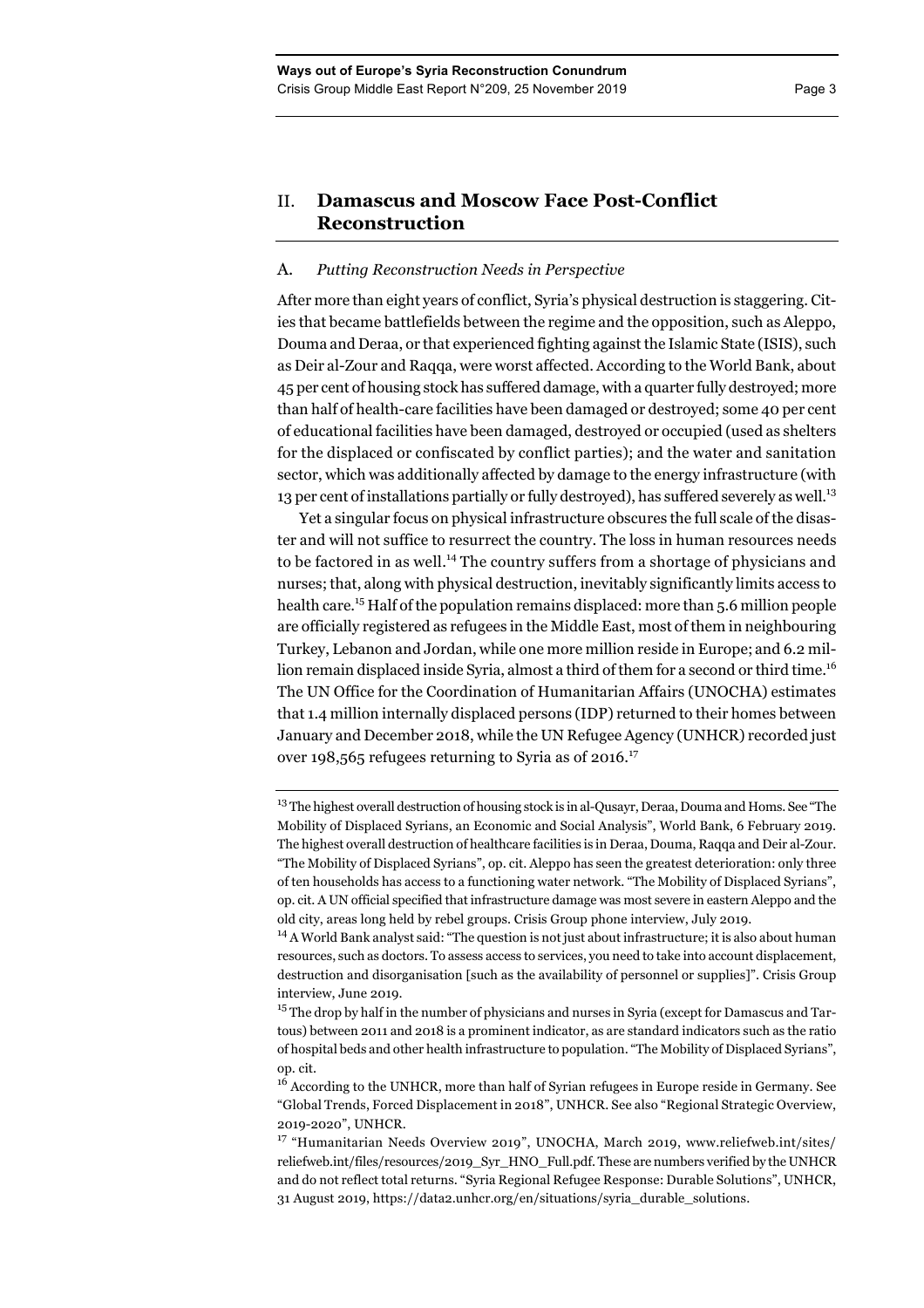The World Bank cites other less visible factors impeding the country's recovery, such as "diminished economic connectivity, reduced incentives to pursue productive activities, and broken economic and social networks and supply chains".<sup>18</sup> These, a World Bank analyst estimated, have affected the economy significantly more than physical destruction.<sup>19</sup>

## B. *Damascus: No Reconstruction Is Better than Conditional Reconstruction*

If reconstruction is not taking place to any significant degree, it is not only because the regime lacks financial capacity, but also because it does not consider it a sufficient priority to justify giving in to Western conditions. Its primary concern is to maintain and strengthen its hold on power and it is not prepared to take steps it was unwilling to take when military pressure was at its height for the sake of economic help. What it wants is a lifting of U.S. and EU sanctions without having to undertake genuine political changes as well as reconstruction money without strings attached.

Damascus faces an economic and financial crisis that leaves prospects for recovery uncertain at best. The conflict has caused regular economic activity to collapse; GDP has fallen by nearly two-thirds over seven years of conflict, and currently hovers around \$20 billion a year, compared to \$55 billion in 2010.<sup>20</sup> This means that the cost of reconstruction (conservatively estimated at \$250bn) could be equivalent to no less than twelve times GDP at present rates. The Syrian pound's exchange rate is the lowest it has been since the beginning of the war, and inflation is expected to rise considerably, depressing purchasing power.<sup>21</sup>

In order to increase state revenues, Damascus has implemented different fees and taxes, such as the "martyrs' fee" and a "reconstruction tax".<sup>22</sup> More importantly, the regime has tried to fill the gap by drawing on foreign exchange reserves and borrowing money, especially from Russia and Iran, as well as from Syrian banks.<sup>23</sup> But

<sup>23</sup> The drop in foreign exchange revenues affects imports, especially since local production capacity is largely destroyed. In September 2019, the Central Bank of Syria restricted the list of basic imports to thirteen items that it allows banks to finance. See "Central Bank Reduces Further List of Imports that Banks Can Fund", The Syria Report, 2 October 2019. A Beirut-based Syrian development researcher commented: "Syria will need to borrow money. But Russia and Iran say: 'you owe us'. The Russian price tag, mainly the cost of its military presence and arms shipments, is around \$40 billion. Iranian support, in the form of loans to cover oil shipments and deposits in Syrian banks to

<sup>&</sup>lt;sup>18</sup> See "The Toll of War: The economic and social consequences of the conflict in Syria", The World Bank Group, 10 July 2017.

<sup>19</sup> Crisis Group interview, World Bank analyst, June 2019. See "The Toll of War"*,* The World Bank Group, op. cit.

<sup>&</sup>lt;sup>20</sup> Crisis Group interview, Jihad Yazigi, economist and editor of The Syria Report, Paris, 1 November 2019.

<sup>&</sup>lt;sup>21</sup> A Swiss-Syrian economist said that in response: "The government, private sector associations and businessmen close to the regime launched a campaign to support the Syrian currency". Crisis Group interview, Joseph Daher, September 2019. "Syrian Pound Falls to Historic Low Following Pressures on Lebanese Currency", The Syria Report, 3 September 2019.<br><sup>22</sup> A European diplomat said: "This martyrs' fee is like an allegiance tax the regime has imposed on

Syrian businesspeople to generate income, which it then reinvests in the economy". Crisis Group interview, May 2019. The government imposed a 5 per cent surcharge on all direct and indirect taxes in 2013, except on income tax and electricity fees; it increased this to 10 per cent in 2017. See "The Reconstruction of Syria", Friedrich-Ebert-Stiftung, December 2018.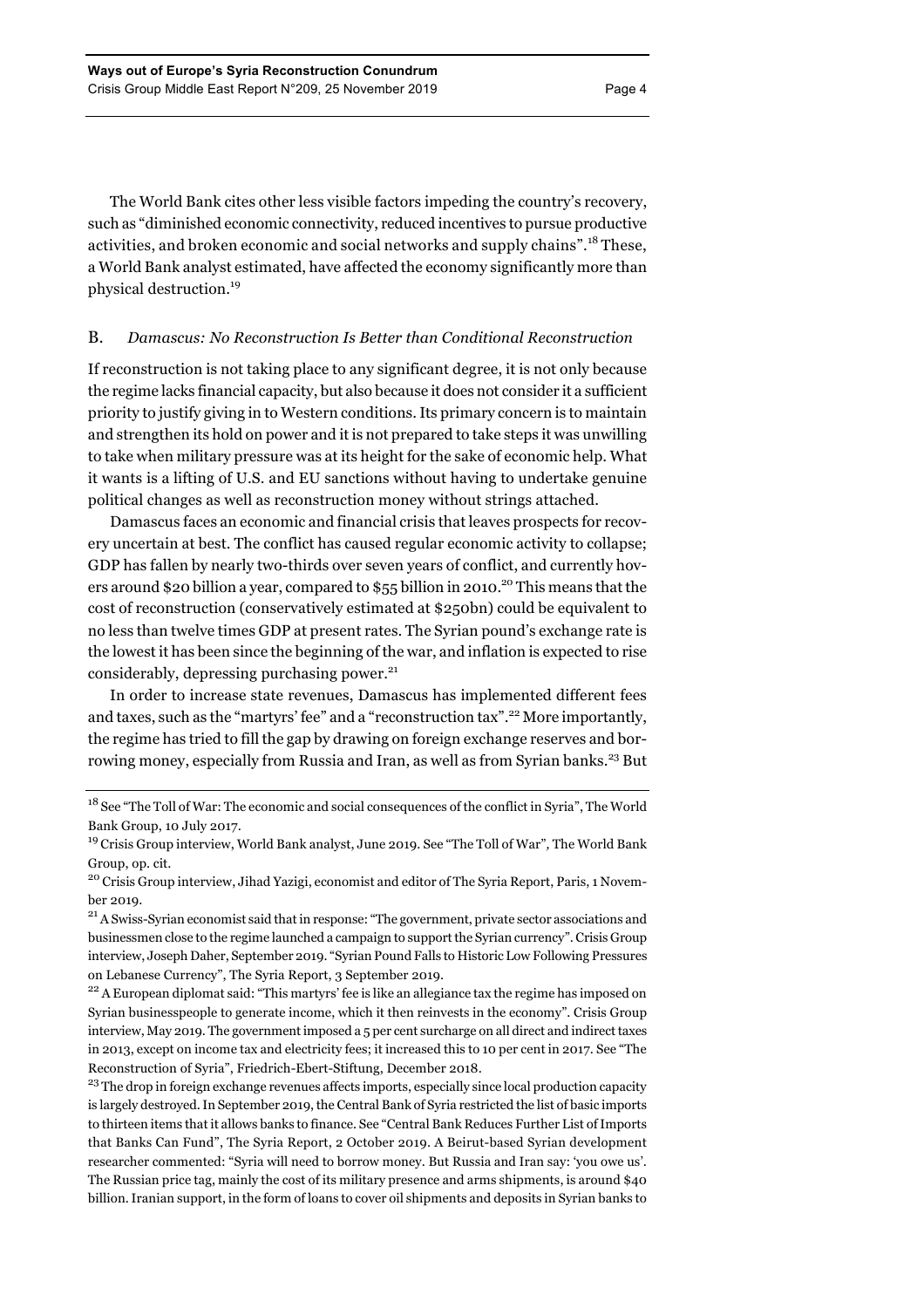prospects for boosting its financial resources will remain limited as long as Western sanctions remain in place. In addition to contributing to shortages of goods and services, sanctions hamper trade and investment, and limit the regime's ability to increase its revenues.<sup>24</sup> A Damascene pharmacist said:

American and European sanctions directly affect the availability of pharmaceutical products and drugs from these countries, because we cannot transfer money to their companies. We have used third states to get around sanctions, like Lebanon, the Emirates, Iran, Russia and China. Between 2013 and 2015, in particular, it was hard to import our pharmaceutical needs, but we made it through smuggling, mainly from Lebanon, but also from Jordan, Iraq and Turkey. And then there is inflation on top of that. The pharmaceuticals we bring in are priced in dollars, and the value of the dollar rises every day.<sup>25</sup>

Yet Damascus does not seem to see reconstruction as a pressing priority. The reconstruction committee it established in 2012 to disburse funding for rehabilitation of destroyed infrastructure is not fully functional and its allocations are almost negligible compared to needs.26The government is expected to allocate only \$115 million to the committee from this year's  $$8.9$ bn budget.<sup>27</sup> The National Development Programme for Post-War Syria (NDP) it launched in February 2017 to prepare a ten-

<sup>25</sup> Crisis Group interview by remote messaging app, October 2019.

stabilise the currency, represents around \$15 billion. Local banks also have provided loans to the regime. The government owes the bulk of official public debt to commercial banks". Crisis Group interview, Beirut, May 2019. According to a Swiss-Syrian economist: "The total assets of commercial banks in the country were SYP 2 trillion (around \$4.4bn) at the end of 2018. The assets of stateowned banks are larger, but these banks have extremely high debts". Crisis Group phone interview, Joseph Daher, September 2019.

<sup>&</sup>lt;sup>24</sup> According to the Swiss-Syrian economist: "Apart from international sanctions, several others factors badly affect the economic situation and people's living conditions in Syria, such as the lack of security, high-level corruption, destruction of productive sectors of the economy (agriculture and industry) and the monopolies of businessmen close to the regime. This makes it extremely difficult to assess precisely the impact of international sanctions. But sanctions maintain or even increase the development of smuggling and a black market by regime cronies and elite networks, who do not hesitate to use shortages to raise the price of goods". Crisis Group phone interview, Joseph Daher, September 2019. A Syrian entrepreneur said: "I believe that the key problem in Syria is corruption, not sanctions. Alawite officers in the military and security organs, the Fourth Division and Republican Guard are covering up their corruption, smuggling and non-payment of taxes by pushing state customs and consumer protection employees out of their businesses and factories". Crisis Group interview by remote messaging app, October 2019.

<sup>&</sup>lt;sup>26</sup> See "Government Seeking to Relaunch Reconstruction Committee", op. cit. Moreover, a government technocrat explained that while his ministry had allocated SYP80bn (about \$123m) in its budget to remove destroyed buildings and debris from cities and towns, "no one at the ministry knows where that money was spent". Crisis Group interview, October 2019.

<sup>&</sup>lt;sup>27</sup> Its allocations hovered around 50 billion Syrian pounds (\$115 million based on the Syrian government's fixed conversion rate) annually between 2013 and 2018. Joseph Daher, "Reconstructing Syria: How the al-Assad regime is capitalizing on destruction", in *Reconstructing Syria: Risks and Side Effects*, Adopt a Revolution, December 2018.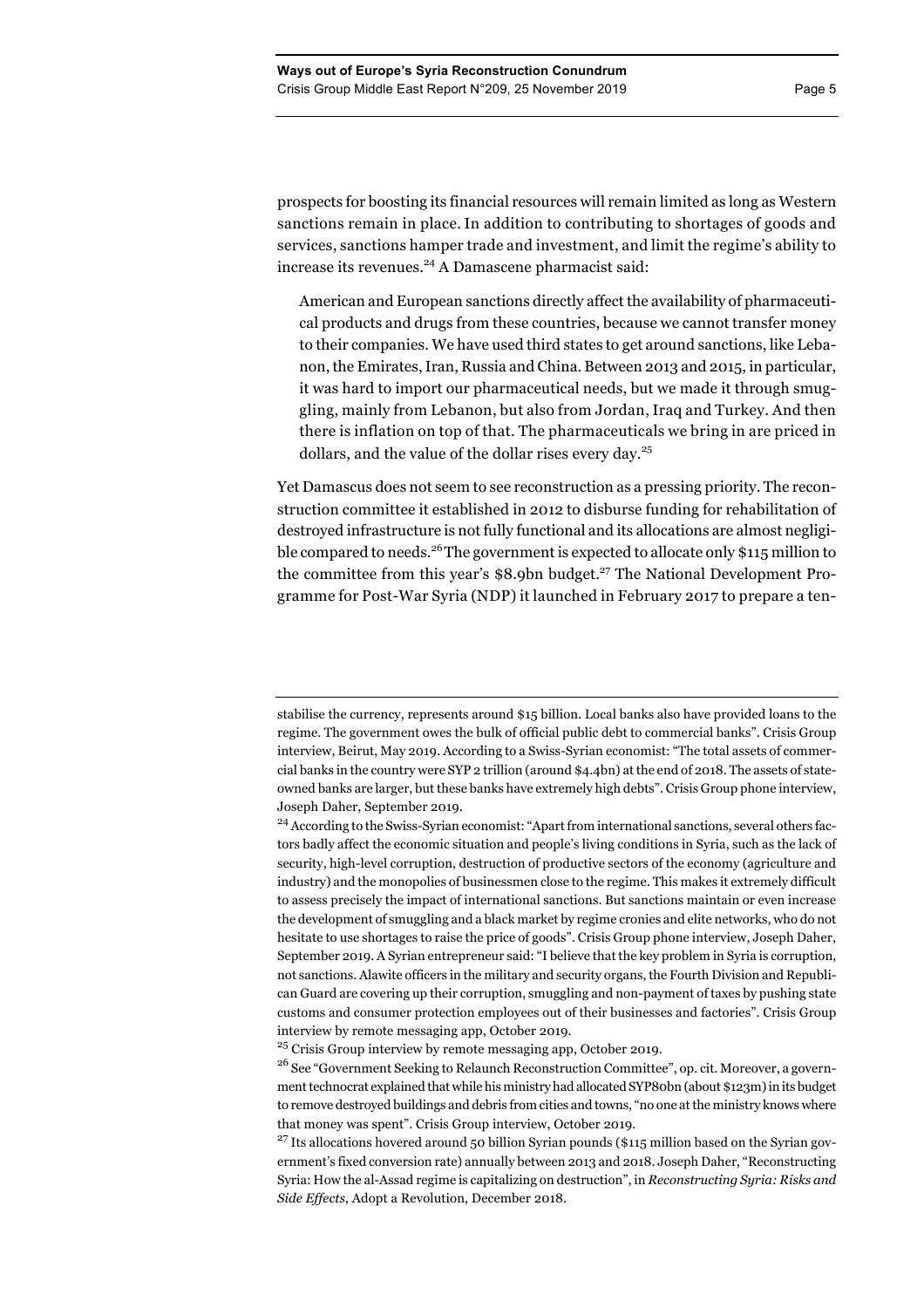year plan for the country's "restoration" has yet to roll out concrete and comprehensive reconstruction plans for major infrastructure, housing stock and basic social services.<sup>28</sup>

Some people with access to the regime attribute its approach to a lack of vision for the future. An informal regime adviser said: "There is no clear thinking in Damascus about the way forward. The problem is that the war cost the regime its brightest people, and if you think that current decision-makers are dogmatic, wait until you see those who will come after them".<sup>29</sup> A Damascus-based development expert with access to the regime called this a form of denial regarding the economic and social challenges ahead, based on the assumption that Damascus sees its interests as sufficiently secured.30

To the extent the regime seeks to rebuild the country, its priority is to ensure reconstruction serves to strengthen its rule. This means it would want to control any potential external funding and shape the eventual return of the displaced. It has adopted a set of legal measures to this end.31 For example, it has presented Law 10 of April 2018 as an answer to the need to rebuild the country and, additionally, to the problem of informal housing, which existed before the war (between 30 and 40 per cent of all housing).  $3^2$ 

But international human rights organisations have expressed serious concerns regarding the law, alleging that it legalises expropriations without due process or compensation. Law 10 allows for the creation of development zones by decree all across Syria, <sup>33</sup> putting local councils in charge of managing construction projects in

<sup>32</sup> "The New Urban Renewal Law in Syria", Syrian Law Journal, 14 May 2018.

<sup>&</sup>lt;sup>28</sup> "Syrian Government Assesses Progress on Reconstruction Plan", The Syria Report, 13 February 2019. During the August 2019 Damascus International Fair, Prime Minister Imad Khamis stated that the government was working on developing an economic vision to pave the way for reconstruction as part of a comprehensive development process. "Khamis: Damascus International Fair represents a message that Syria is strong and recovering", Syrian Arab News Agency, 29 August 2019. The National Development Programme for Post-War Syria was initiated by the Prime Minister Imad Khamis. It gathers a wide range of expert, businessmen and government figures. Its last report, entitled "Vision, Objectives and Policies", dated 25 October 2018, has not been released publicly. It identifies five main axes: "institution-building and the promotion of integrity; reconstruction and modernisation of infrastructure; economic growth and development; human development (social, educational and cultural); and national dialogue".

<sup>&</sup>lt;sup>29</sup> Crisis Group interview, Geneva, June 2019. A government official said: "The prime minister and ministers keep talking about rebuilding without giving a clear timetable, schedule or budget. They keep giving press statements and making big promises, but are not providing clear technical scientific plans and studies". Crisis Group interview, October 2019.

<sup>&</sup>lt;sup>30</sup> He said: "Damascus has no capacity and can't spell out what the problem is. Of course they are in a deep trouble. It's still living on pre-conflict assumptions about state power and authority and therefore thinks it can push back to secure its interests". Crisis Group interview, Beirut, May 2019.  $31$  The legal framework regulating reconstruction is extremely complex because of overlapping administrative, economic, property and urban laws, both old and new.

<sup>&</sup>lt;sup>33</sup> Law 10 is a nationwide extension of Decree 66 of 2012, which allowed the government to designate two informal (not part of any planning process) areas in Damascus (around the Mazzeh district) as development zones. For the text of Decree 66, see Parliament of Syria, http://parliament. gov.sy/laws/Decree/2012/m\_66\_2012.html. For the text of Law 10, see Syrian Arab News Agency, www.sana.sy/?p=733959. Only the minister of local administration and environment can propose issuing a decree establishing a development zone. Within one week of Parliament issuing such a decree, local administrative authorities must request the list of local property owners from the gov-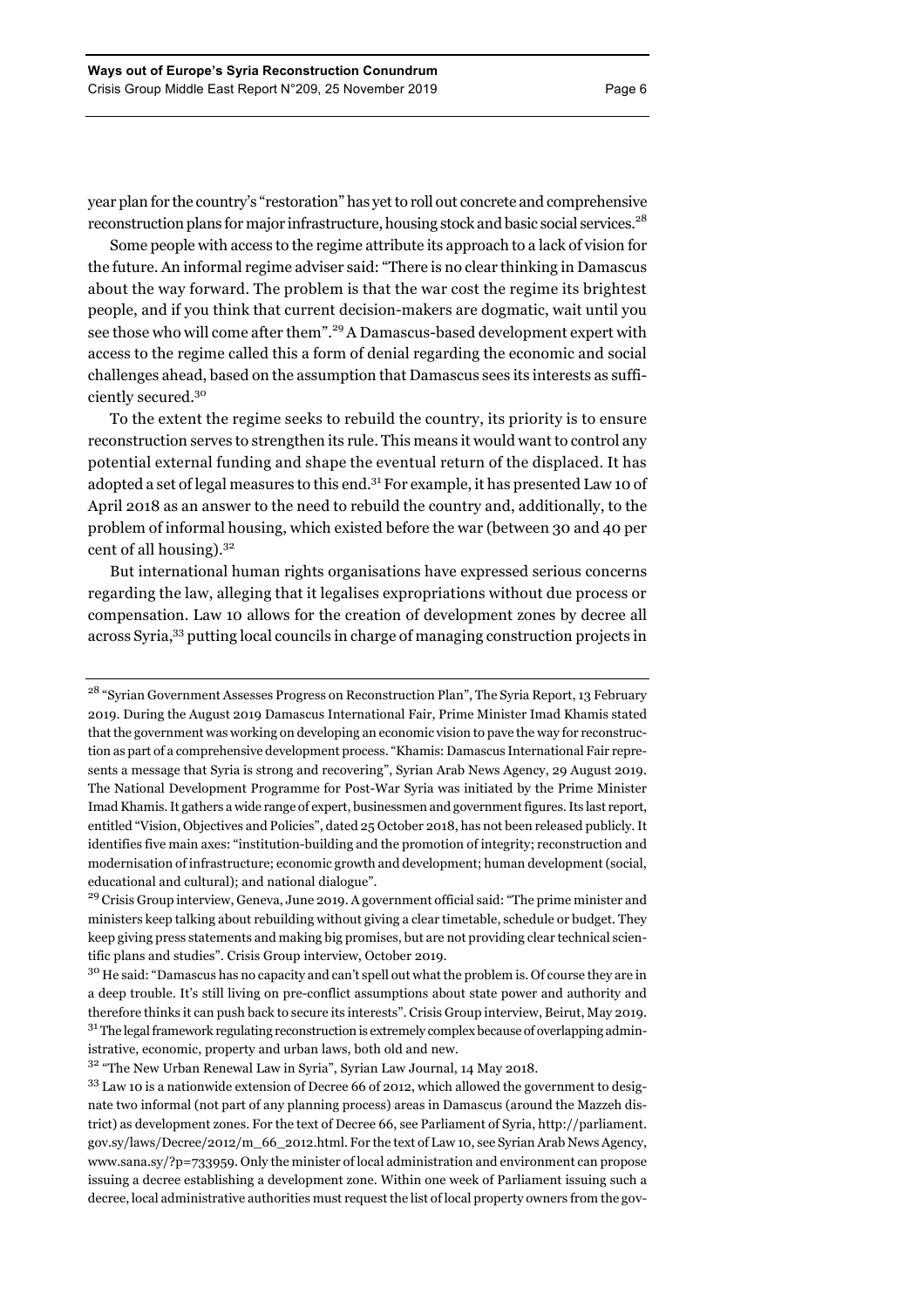these zones, including by establishing private-sector partnerships.34 Human Rights Watch has pointed to a series of barriers erected by Law 10 that in practice would impede owners from reclaiming their properties. This would create a significant obstacle to those displaced wishing to return home.<sup>35</sup> A Damascus-based development expert contended that the regime is using Law 10 and related legislation additionally to impose a political agenda to prevent a repeat of 2011:

The government's recent internal National Development Programme for Post-War Syria is indicative of its aim to use urban planning and reconstruction to define and impose social control. The governmental new elites who wrote the report concluded that they need to create conditions that will prevent the type of social cohesion that enabled the 2011 demonstrations, no matter how long it takes.<sup>36</sup>

Despite the financial and economic difficulties it faces, the regime is disinclined to offer any concession or pay any genuine political price for reconstruction money. It has made clear it does not want Western support, which is conditional, but only funding and investments from what it considers friendly countries.<sup>37</sup> Assad told the Russian TV channel NTV in June 2018: "We won't allow them [the West] to be part of it

ernmental Public Real-Estate Authority, which has to respond within 45 days, and publish it in at least one local newspaper. Owners whose property does not appear on the list must provide documented proof of ownership within 30 days if they wish to retain it. If the owner is absent, relatives up to the fourth degree or a legally recognised attorney can do it in the owner's place. Persons unable to prove ownership will receive no compensation and their property will be transferred to local or national authorities. Persons whose names do appear on the list or are able to prove ownership will receive ownership shares in the development zone and will have the right to apply for financial compensation and alternative housing. Law 10 stipulates that, in the absence of legal documents, owners need to provide relevant information regarding their property, such as location, boundaries, type of property, previous lawsuits, etc. Law 10 was amended in November 2018 by Law 42, which extends the period for inhabitants to prove their ownership from 30 days to one year and establishes a dedicated judicial committee to process and adjudicate claims. For the text of Law 42, see Syrian Arab News Agency, www.sana.sy/?p=842393.

<sup>34</sup> Law 10 places all decision-making powers with respect to development plans with local councils, in keeping with the 2015 decentralisation law (Local Administration Law and Legislative Decree 19). Partnerships with the private sector fall under Law 5 of 2016. "President al-Assad issues law on public-private partnership", Syrian Arab News Agency, 10 January 2016.

<sup>35</sup> Barriers include people's fear of arbitrary arrest if they return to regime-held areas, the requirement that they obtain security clearance before they can submit a claim, and the difficulty of providing proof of ownership. "Q&A: Syria's New Property Law", Human Rights Watch, 29 May 2018. Sara Kayyali, Human Rights Watch's Syria researcher, said that, in addition, Law 10 and related legislation "is very vague, so it creates all sorts of abuses, especially if you look at all the various agencies you need to talk to". Crisis Group phone interview, 17 April 2019.

<sup>36</sup> Crisis Group interview, Beirut, July 2019. See also "The reconstruction of Syria: Socially Just Re-integration and Peace Building or Regime Re-consolidation?"*,* Friedrich-Ebert-Stiftung, December 2018.

<sup>37</sup> Syria's foreign minister said: "We welcome any assistance with reconstruction from those countries that were not part of the aggression on Syria and those that have come out clearly and explicitly against terrorism. However, the priority is for our friends that stood by us in our war on terror. As for the countries that offer only conditional assistance or continue to support terrorism, they are neither invited nor welcome to help". Statement of Syria Minister of Foreign Affairs at the UN General Assembly, 27 September 2018, https://gadebate.un.org/sites/default/files/gastatements/ 73/sy\_en.pdf.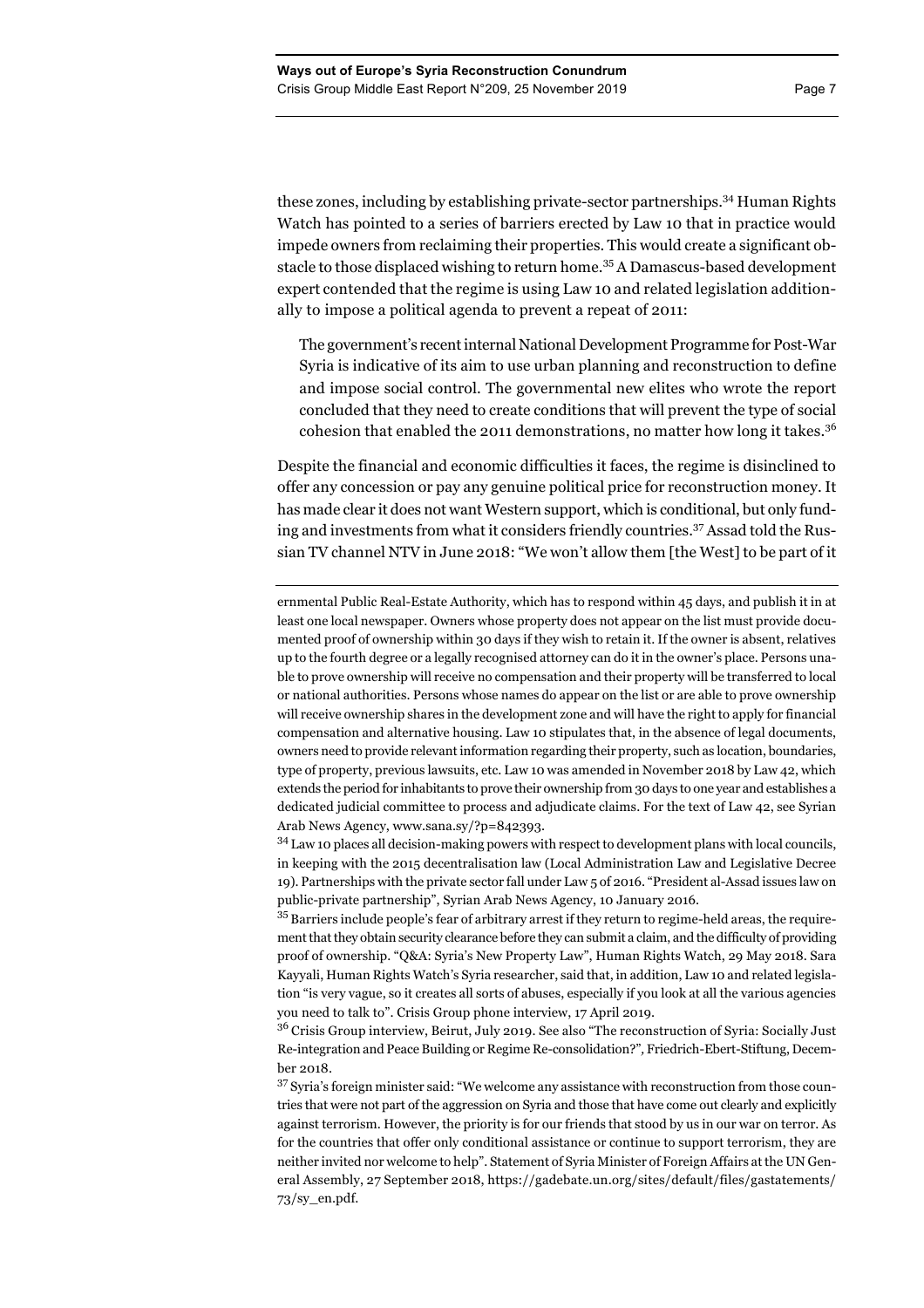[reconstruction], whether they come with money or not, whether they come with a loan, or with a donation, with a grant, whatever; we don't need the West".<sup>38</sup> At this stage, the regime seems to bet on attracting local and foreign investments from non-Western sources, mainly through public-private partnerships, which, combined with Law 10, enable lucrative real-estate contracts for mega-projects such as Marota City on the outskirts of Damascus.<sup>39</sup>

But Western sanctions stand in the way of significant unconditional investment, including from non-Western sources (because of U.S. diplomatic pressure and the threat of extraterritorial application of some U.S. sanctions, in particular). A regime adviser said:

The regime is not interested in Western reconstruction money. It does not intend to allow the West to use reconstruction as a way to weaken its political grip. The general mood is: there is no need for reconstruction money; everything is going to get self-reconstructed. You need to forget about reconstruction in the way the West sees it. Our friends will help to rebuild Syria and this will be mutually beneficial. The only thing we need from the West therefore is the lifting of sanctions.<sup>40</sup>

Damascus has repeatedly accused Western countries of "laying siege" to Syria, blaming international sanctions for the financial and economic crisis.41 But it has not made clear what it would be prepared to do to get Western countries to release economic pressure. Assad has said he will not allow "enemy countries to accomplish through politics the aims they couldn't reach through war".<sup>42</sup> An informal regime adviser said: "I don't think there is clear thinking in Damascus about how to get sanctions lifted. They are incapable of coming up with anything that makes sense in terms of engaging with the West".<sup>43</sup> A European diplomat suggested that in exchange for agreeing on the composition of a constitutional committee, Damascus is expecting some economic gain in the form of a partial sanctions lifting.<sup>44</sup>

<sup>38</sup> "Syrian Government Assesses Progress on Reconstruction Plan", op. cit.

<sup>39</sup> Syrian Prime Minister Imad Khamis said that financial resources for the programs and projects proposed by the National Development Program for Post-War Syria will come from public-private partnerships, loans from local banks, as well as local and foreign investment. "Premier Khamis chairs open discussion of the Post-War Syria Development Program", Syrian Arab News Agency, 9 February 2019. Approved in 2012, Marota City is Syria's largest development project of luxury residential and shopping centres enabled by Decree 66 and Law 10. See the official Marota City website: http://marotacity.sy. To pursue its project, the government forced thousands of area residents to leave, with or without compensation. See Daher, "Reconstructing Syria", op. cit.

<sup>40</sup> Crisis Group interview, Geneva, June 2019.

<sup>41</sup> See Assad's televised speech in Damascus to the heads of local councils. "President al-Assad: The war was between us Syrians and terrorists exclusively", Syrian Arab News Agency, 17 February 2019.  $42$  Ibid.

<sup>43</sup> Crisis Group interview, Geneva, June 2019.

<sup>44</sup> Crisis Group interview, European diplomat, October 2019.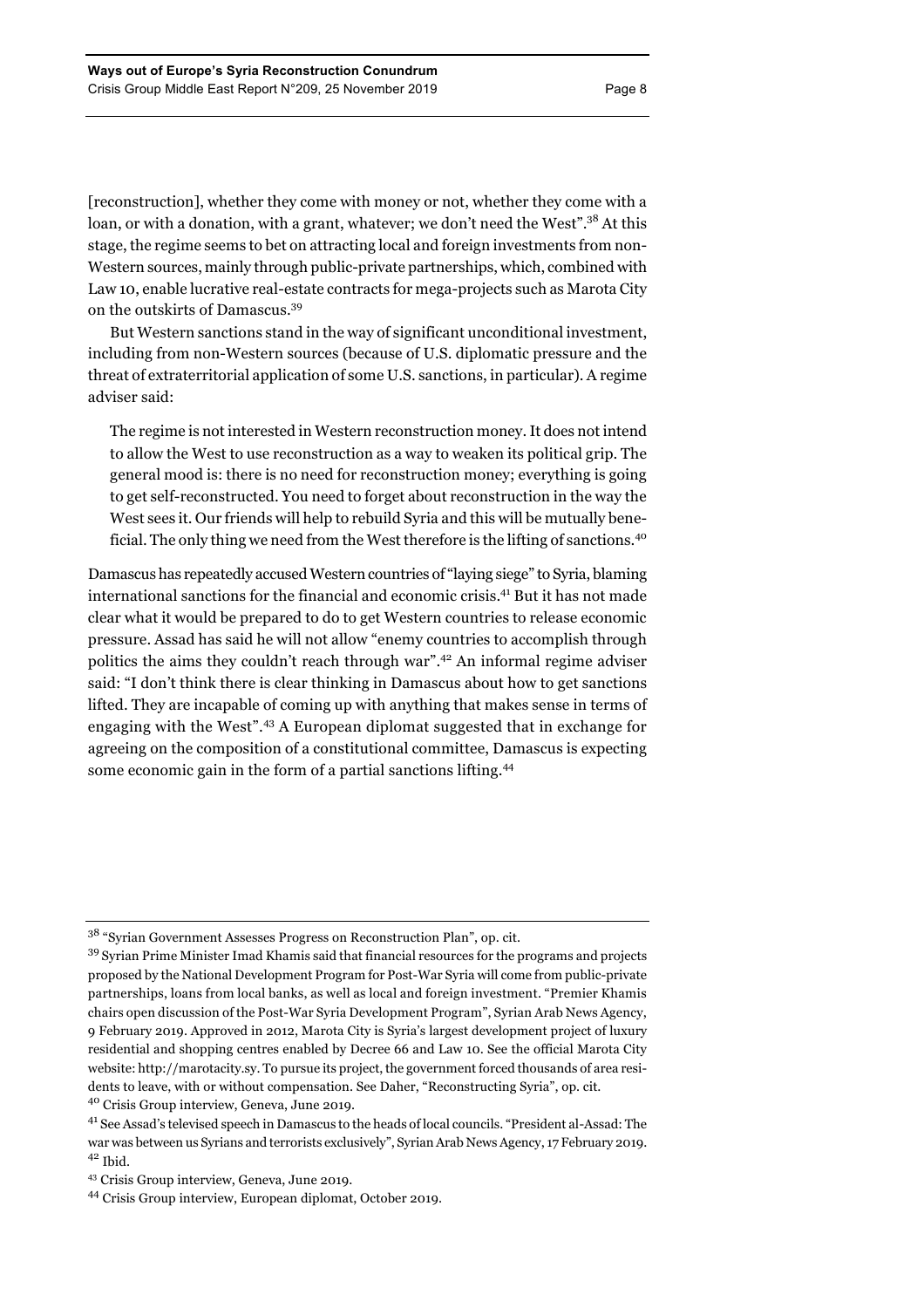# C. *Moscow: In Search of Reconstruction Support – and Regime Rehabilitation*

Moscow considers the war over and that the time for rebuilding has arrived. Assad, as they see it, has won, even if Idlib and the north east are not yet under his control. Presenting itself (unconvincingly) as above the fray, Moscow has started calling on all players to be pragmatic: they should support reconstruction because it is key to Syria's future stability, to the return of refugees and the avoidance of new refugee flows – an interest all share. <sup>45</sup> A Russian diplomat said: "We need reconstruction so that Syria becomes a living nation again, a nation getting back on track. We don't need it because of Bashar; we need it because of Syria".<sup>46</sup>

In effect, no significant reconstruction funds have made their way to Syria so far, not even from Russia or Iran. A Syrian government technocrat said: "The government makes promises based on Iranian and Russians technical expertise and financial gifts and loans. But until today, these countries have given nothing for removing debris and rebuilding destroyed areas".<sup>47</sup> While providing some financial support to Syria, Russia and Iran face internal economic difficulties that limit their ability to help, even assuming they would be willing to do so.<sup>48</sup> A Russian diplomat said: "We're involved in reconstruction, and focus on vital areas such as electricity, hospitals, power lines, bridges and other critical infrastructure, but our resources are limited, not like those of the United States or Europe".<sup>49</sup>

Iran and Russia seem rather more interested in the regime compensating them for their military support through lucrative contracts. While some of these contracts might contribute to the rebuilding of essential infrastructure, others offer almost exclusive rights to the exploitation of natural resources.<sup>50</sup> Through these contracts, Russia

<sup>45</sup> Crisis Group interview, Russian diplomat, April 2019. A Russian international relations expert commented: "There is a shared understanding in Moscow that development and security are linked in Syria. Russia understands the long-term risk of not doing enough on the development side".Crisis Group phone interview, Moscow, June 2019.

<sup>46</sup> Crisis Group interview, Russian diplomat, April 2019.

<sup>47</sup> Crisis Group interview, October 2019.

<sup>&</sup>lt;sup>48</sup> Russia has provided some assistance to Syria and Iran has provided lines of credit, mainly for fuel imports, but precise data is difficult to come by. See "Russia and Iran: Economic Influence in Syria", Chatham House, March 2019.

<sup>49</sup> Crisis Group interview, May 2019.

<sup>50</sup> Russia has built new power plants as well as the Latakia-Damascus and Homs-Damascus railways, and has signed contracts, for example one in early 2018 to provide Russian technological and financial aid to rebuild Syria's energy sector and transport infrastructure. For an overview of the Russia-Syria cooperation, see Ruslan Mamedov and Tatyana Shmeleva, "Post-War Rebuilding of Syria: Russia's Perspective" in *Squaring the Circle: Russian and European views on Syrian Reconstruction*, Russian International Affairs Council, May 2019. The rush for access to natural resources has led to growing competition between Russia and Iran. Damascus has enjoyed privileged cooperation with Russia so far. See "Russia and Iran", op. cit. This has led to growing frustration in Iran, which has mainly invested in real estate and religious tourism. A former Iranian official said: "Iranians don't have economic returns from their investments in Syria and Iraq. The business network between Iran and Syria consists of only five persons. Syrians are connected with Jordan, Saudi Arabia and Egypt; there is no place for Iran. We can build a power plant but what influence does that bring us? There is a dichotomy between our political influence and our economic gains". Crisis Group interview, Tehran, January 2019. See, for example, "Russian Company to Invest Millions in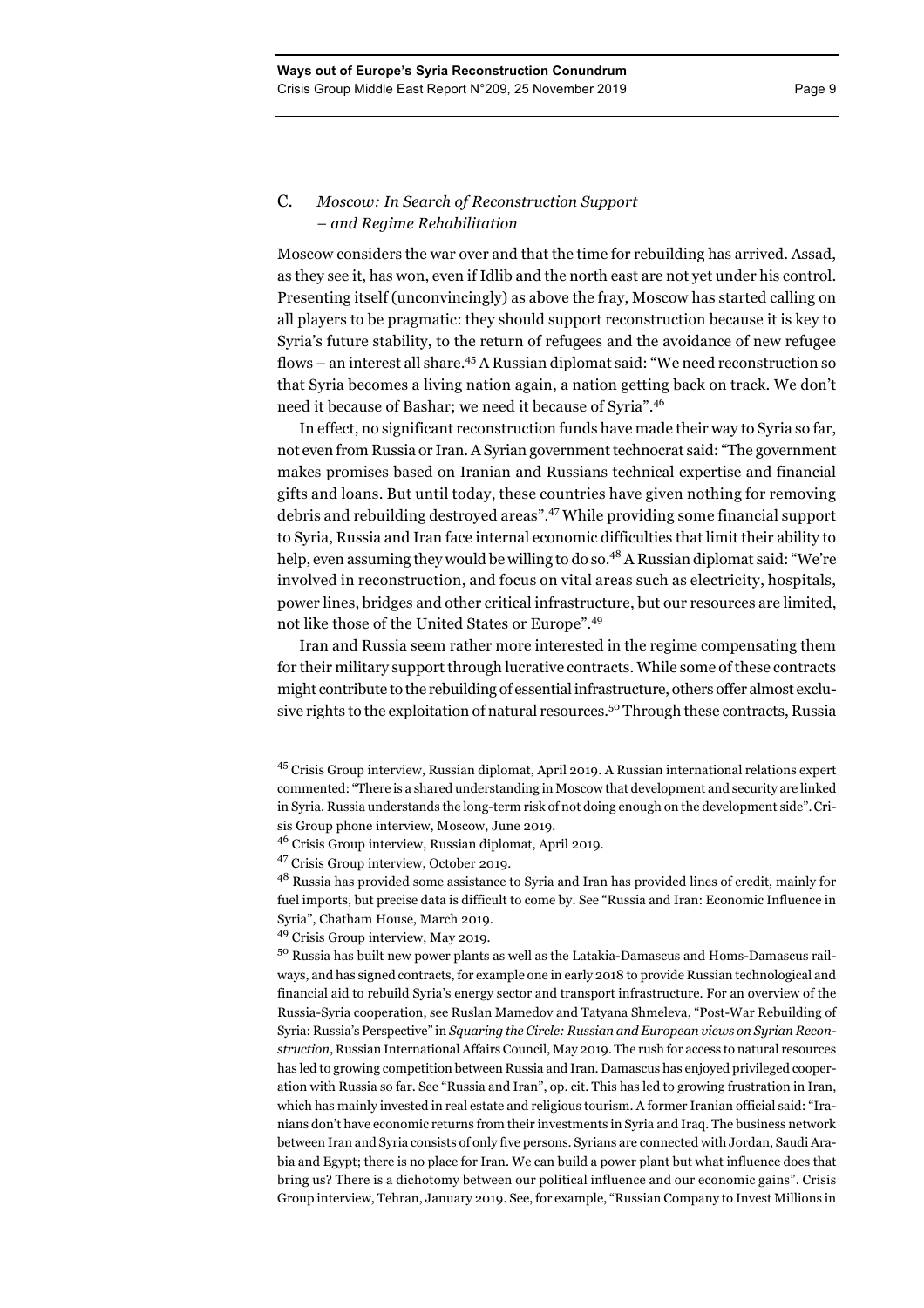and Iran also intend to position themselves as ultimate beneficiaries if significant foreign investments start flowing into Syria and reconstruction takes off.<sup>51</sup> This has been a frustrating business, because some contracts remain unimplemented due to the regime's failure to secure the necessary funds. For example, despite having signed memorandums of understanding with Damascus to rehabilitate the electricity sector in September 2017 and January 2018, respectively, Tehran and Moscow pulled out in the absence of regime funding. $52$ 

Moscow has looked for alternate funding sources, especially without strings attached. In doing so, it wants to reduce its own financial commitment, encourage a process of normalisation that would re-legitimise the regime, and pave the way for its own military drawdown once it believes the regime is firmly back in the saddle, all of which would represent a diplomatic victory for Moscow. <sup>53</sup> It seems particularly eager to engage Gulf states, whose funding, according to Russian Syria experts, "relies on a logic that is opposite to the European approach of political settlement first and possible investment later".<sup>54</sup>

To that end, Moscow has pushed to transform the United Arab Emirates (UAE) and Bahrain's first steps toward normalisation into a broader Arab re-engagement with Syria. It has tried to capitalise on some Arab states' feeling that continuing to keep the regime at arm's length will prevent them from having a say in a future political settlement, which could leave the field to Iran and Turkey, and deprive them of future commercial benefits.<sup>55</sup> If it has not made major progress, this is primarily because of U.S. diplomatic pressure and sanctions.<sup>56</sup>

Phosphate Washing Plant", The Syria Report, 31 July 2018. A Russian Middle East expert said: "Russia's main task – and what is being discussed right now – is how to bring money back from this operation. Russia did not get anything economically from Syria. Iraq is much more interesting for Russian business than Syria. Russian companies' investments in Syria total not more than half a billion dollars, and economic trade between us and them amounts to nothing. Iraq is another story". Crisis Group phone interview, Ruslan Mamedov, MENA program coordinator, Russian International Affairs Council, June 2019.

<sup>51</sup> Ruslan Mamedov said: "Russia signed a deal to rebuild and modernise the port of Tartous, which has been in a very bad condition for decades. Stroytransgaz will invest half a billion dollar there. The company is already under U.S. sanctions, so it doesn't care. Once reconstruction takes off, goods will move through that port". Crisis Group phone interview, June 2019.

<sup>52</sup> "Russia and Iran", op. cit.

<sup>53</sup> At a 28 December 2018 press conference, Russian Foreign Minister Sergey Lavrov asserted: "Russia has already helped the Syrian government create normal living conditions, including ensuring water and electricity supply, education for children, medical services in the settlements, where tens of thousands of refugees have returned and continue coming back". "Lavrov blasts West's refusal to participate in Syria's reconstruction"*,* TASS, 28 December 2018. The Russian defence ministry lists its economic and diplomatic efforts in Syria at: https://syria.mil.ru/en/index/syria.htm. <sup>54</sup> "Post-War Rebuilding of Syria", op. cit.

<sup>55</sup> For an expression of this sentiment, see the Emirati foreign minister's remarks alongside Lavrov's: "Abdullah bin Zayed: Absence of an Arab role in Syria is unacceptable", Emirates News Agency, 7 March 2019. According to The Syria Report, powerful figures in Damascus "managed to continue travelling to the UAE, keep bank accounts and run their business" over the course of the war. Since the reopening of the UAE embassy in Damascus, it has resumed issuing business visas. "Business Event Boosts Syrian Regime Ties with UAE", The Syria Report, 22 January 2019.

<sup>&</sup>lt;sup>56</sup> A European diplomat said: "The U.S. made the UAE understand that any further steps toward normalising relations with Syria or any further investments would not be welcome". Crisis Group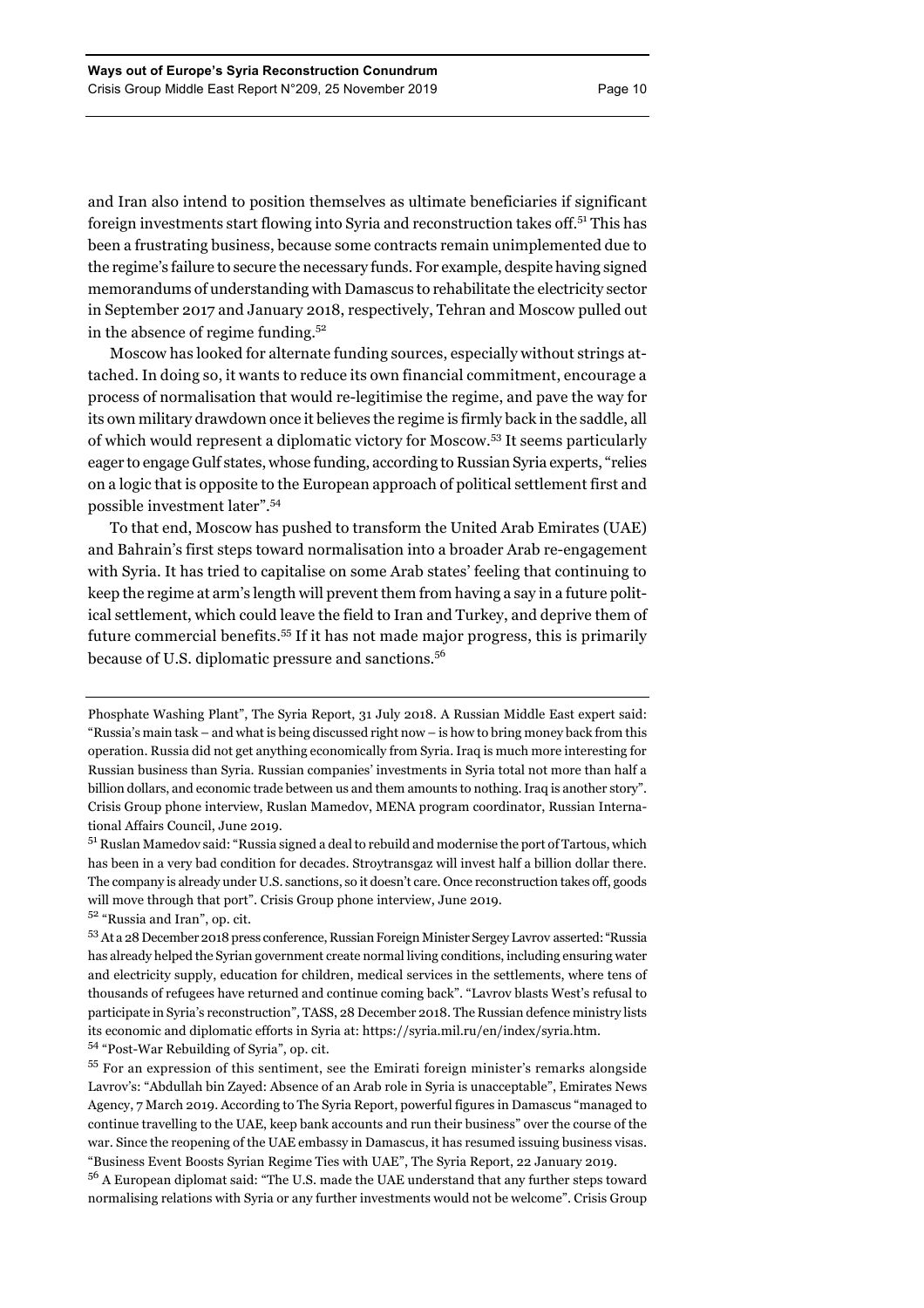Other players such as China also have expressed an interest in rebuilding Syria.<sup>57</sup> But Moscow is not betting on Beijing either. It assesses that Beijing engaging in Syria could only further complicate China's relations with the U.S., and that Chinese firms would be less inclined to risk investing in Syria when Russia and Iran already have primary rights of access to natural resources such as oil, gas and phosphates.<sup>58</sup>

The actors most capable of providing financial support for major infrastructure projects are the EU and its member states, but Moscow sees European conditions as unnecessary and counterproductive. A Russian diplomat said: "Our main approach to reconstruction is that the government should not be ostracised. That would be counterproductive. We tell the Arabs, the Europeans and the Americans to accept reality".<sup>59</sup> In particular, it is telling Europe that it should stop holding on to the fantasy that playing the reconstruction card can deliver the change of regime that war failed to achieve.

Countering the EU position that links the possibility of reconstruction funding to genuine progress in a political transition, Moscow argues that rebuilding infrastructure is a necessary precondition for refugees to return from Europe and the Middle East.<sup>60</sup> Moscow accuses Europe of "politicising the issue of reconstruction" by condi-

<sup>57</sup> See "Chinese Interest in Real Estate and Construction Sectors Grows", The Syria Report, 16 October 2019.

<sup>58</sup> A Russian diplomat said: "China has big issues to solve with the U.S. Syria is not a priority for them". Crisis Group interview, May 2019. Prudence seems to be China's watchword. While the government has announced several investments, none of them has translated into concrete action. In July 2017, Beijing hosted the first trade fair on Syrian reconstruction, announcing plans for \$2bn in Chinese investments to establish industrial parks in Syria. "China extends helping hands to rebuild Syria", *China Daily*, 10 February 2018.

<sup>59</sup> Crisis Group interview, Russian diplomat, April 2019.

<sup>60</sup> Since mid-2018, Moscow has promoted the idea in Europe that since the Syrian crisis is over, refugees should go home, but the absence of key infrastructure is deterring them. "Putin urges Europe to help rebuild Syria so refugees can return", *The Guardian*, 18 August 2018. A Russian analyst commented that Russia views refugee returns as a means toward stabilising Syria, not only because it would encourage Western countries to invest in reconstruction, but also because it would help

interview, March 2019. A U.S. official said that the U.S. has pressed Gulf states and others notto re-engage with the regime. "We told them, don't be lured by the idea that you can have a presence there and start having influence". Crisis Group interview, Washington, April 2019. On 27 August 2019, the U.S. embassy in Syria (located outside of Syria) warned regional businesspeople against participating in the Damascus International Trade Fair, stating that "anyone doing business w/ Assad regime or its associates is exposing themselves to the possibility of US sanctions". Tweet by the U.S. Embassy in Syria, @USEmbassySyria, 9:47am, 27 August 2019. The UAE has not followed up its December 2018 decision to reopen its embassy in Damascus with other major steps toward normalisation for fear of provoking U.S. anger. A senior UAE official explained: "Our position is not quite one of rapprochement. We're open to providing humanitarian aid to government-held areas as long as it doesn't go via the regime; it could go via Russia, for example. Anyone but the Iranians. The details have to be right. But we are very excited, for example, about the possibility of assistance in mine-clearing". Crisis Group interview, Abu Dhabi, November 2018. Moscow's overtures toward Gulf states are also related to Russia's hope for cooperation from Europe. A Russian diplomat said: "We have been trying to persuade Arab countries to allow Syria to rejoin the Arab League, because if the Arabs accept that, why wouldn't Europeans [normalise relations with Damascus]? So far, we haven't managed to convince the Arabs to fully restore their ties with Syria". Crisis Group interview, April 2019.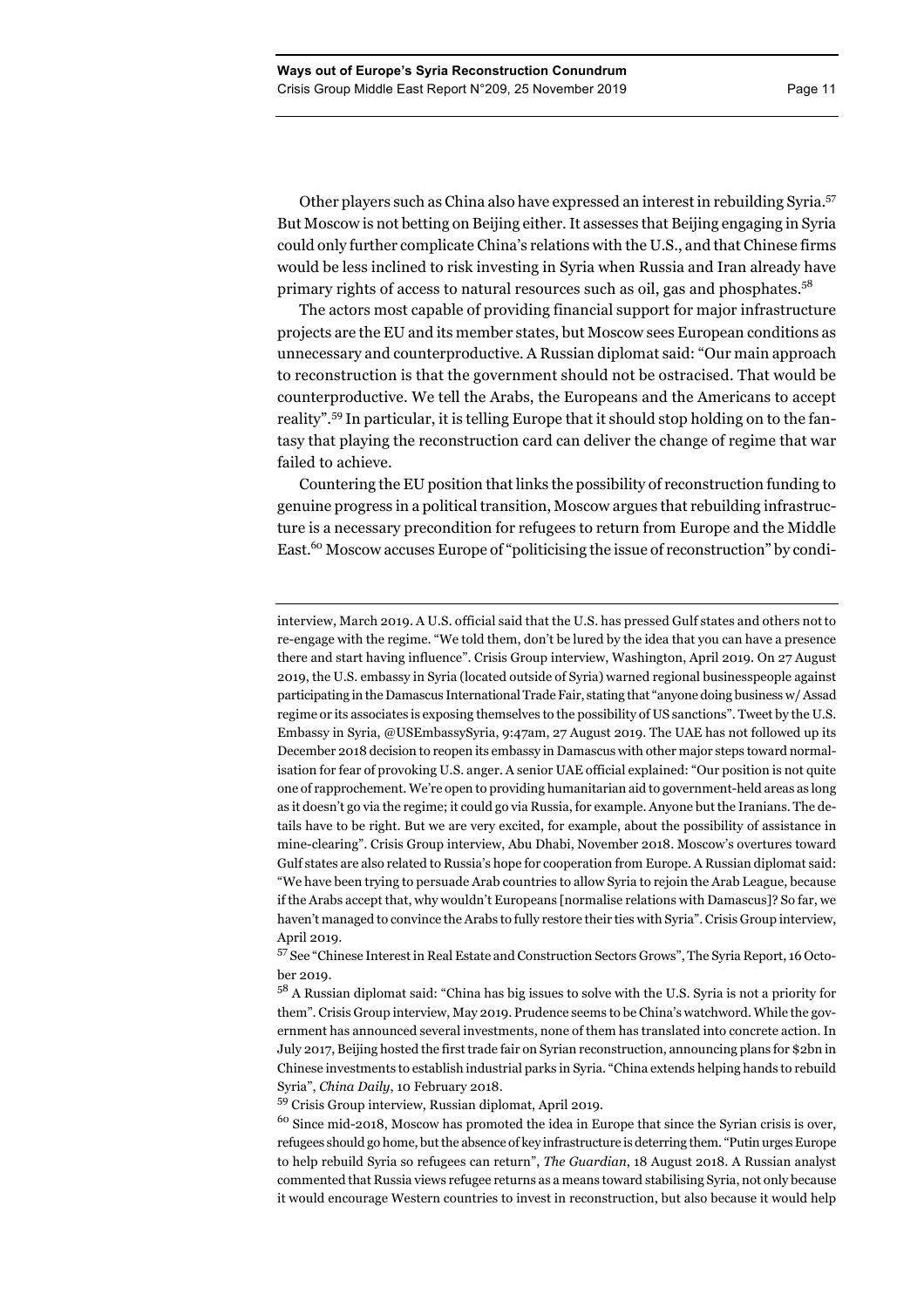tioning funding on political gains, when the outcome affects principally the Syrian people's well-being and refugees' ability to return.<sup>61</sup> Russia has launched several initiatives to facilitate returns, organising the process and obtaining security assurances from the regime.<sup>62</sup> But its efforts have failed to convince, mainly due to the absence of credible security and safety guarantees, and Russia's inability or unwillingness to press the regime to provide them.<sup>63</sup>

In this context, Moscow has fallen back on the argument that reconstruction, while desirable, is not indispensable for the pursuit of its interests in Syria. Ruslan Mamedov, a Russian Middle East expert, said:

Moscow does not need to convince anybody. This is the main mistake Europeans make, and the Syrians as well. Russia can decide to do nothing, to freeze the situation, to support Syria at the lowest parameters, and it will be ok. Even if there is

jumpstart the Syrian economy and provide potential manpower for the Syrian armed forces, which Russia aims to rebuild. Crisis Group interview, July 2019.

<sup>61</sup> "Russia's Putin says Europe should leave politics out of Syria reconstruction", Reuters, 18 May 2018. Foreign Minister Lavrov stated: "I believe that the West's refusal at this stage to do the same and help Syrians reconstruct normal life conditions across the country, which would enable refugees to return calmly and confidently, is counterproductive and against the norms of international humanitarian law and human rights". "Lavrov blasts West's refusal to participate in Syria's reconstruction"*,* TASS, 28 December 2018.

 $62$  In February 2019, Putin said that "Syria could now accommodate up to 1.5 million people", referring to returning refugees, and that "the [Syrian] government has provided firm guarantees of a nondiscriminatory approach to all those who wish to return home". "Press statement and answers to journalists' questions following meeting of presidents of Russia, Iran and Turkey", 14 February 2019, op. cit. Russian officials have launched several initiatives designed to facilitate returns, such as the establishment of a Lebanese-Russian committee to coordinate refugee return and a centre for the reception, allocation and accommodation of refugees in order to "monitor the return of all temporarily-displaced people and Syrian refugees from foreign countries to their places of permanent residence" in Syria. Press Statement by the Russian Defence Ministry, 18 July 2018. See also, "Russian and Syrian authorities set up centre for refugees returning to Syria", Reuters, 18 July 2018. European officials have questioned the voluntary nature of returns to date from countries like Lebanon, where refugees face substantial official and popular pressure to return. Crisis Group interviews, European officials, October-December 2018. Moscow presented a "Refugee Return Plan" to European governments in mid-2018, which it says specifies the type of infrastructure needed in each specific location to which refugees would return. Crisis Group interview, European official, December 2018. <sup>63</sup> "Fourth regional survey on Syrian refugees' perceptions and intentions on return to Syria", UN-HCR, July 2018.A Russian analyst said: "Russia sees problems in the Syrian government's behaviour: that it isn't sticking to its commitments; that it is refusing to grant clearances to many refugees applying to return from Lebanon; and that it continues to imprison people arbitrarily. President Assad's public promises to returnees haven't been implemented. Russia has reminded the government of these promises, but with zero-to-minimal results". Crisis Group interview, July 2019. Moreover, said a Russian international relations analyst, "I don't think that everyone here agrees fully with the Syrian government's understanding of the situation. But the Syrian government is not Moscow's satellite. It has its own priorities. Exerting leverage and dictating are two completely different things". Crisis Group phone interview, Moscow, June 2019. In October 2018, the regime declared a temporary amnesty for men who had evaded military service. "Syria offers amnesty to deserters and draft dodgers", Reuters, 9 October 2018. A UN official said: "Announcements made by Damascus concerning security issues (military exemptions, amnesty), while positive, remain unclear for many Syrians. Others are sceptical. There is a need for more clarity and more information on how and if these announced measures are implemented". Crisis Group interview, October 2018.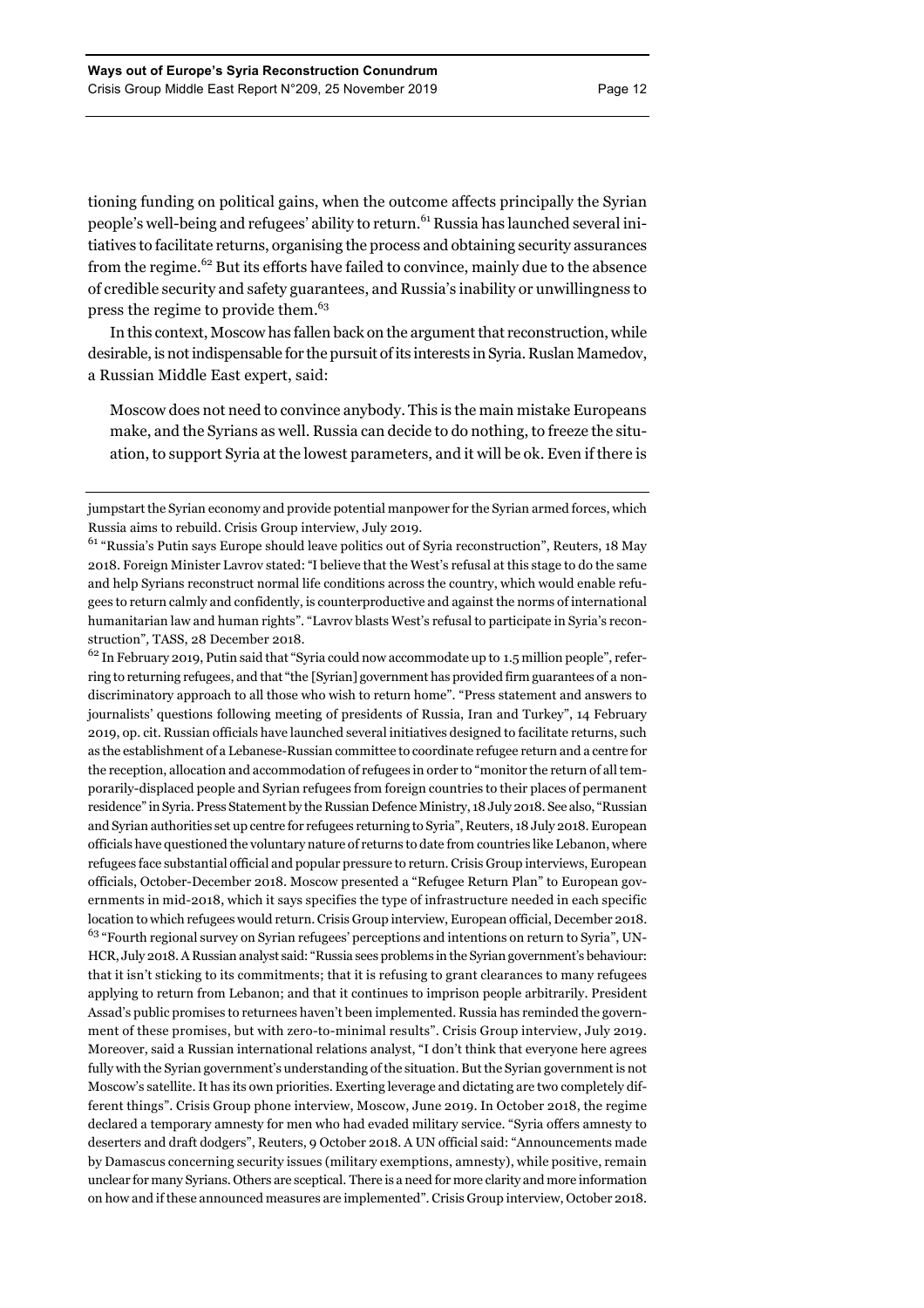growing discontent among loyalists, they won't be able to overthrow the government. Russia's interests in Syria are practically secure.<sup>64</sup>

In other words, Moscow believes that it is Europe that needs to convince Russia, not the other way around. While Moscow says it shares the European view that Syrian governance should become more inclusive, it expects Europe to provide incentives first, such as lifting sanctions and providing reconstruction funding.<sup>65</sup> This, it claims, would provide Russia with the tools to take action in Syria. The expert said:

The official EU approach in Syria is based on wishful thinking – that the EU can provide support for reconstruction simultaneous to a credible political transition. But the question in Moscow is always: what is a credible transition? Russia can start to push for meaningful reforms only if Europe engages with Damascus comprehensively. The EU could take one small step to show its seriousness and start this process, namely by lifting sanctions, at least partially. I'm not even talking about reconstruction funds. If it provides those, Russia could start to push for real reforms.<sup>66</sup>

<sup>64</sup> Crisis Group phone interview, June 2019. He added that Russia's main interest is in the Mediterranean, and this it has secured: "Russia can be there for decades".

 $^{65}\rm{A}$  Russian diplomat said that Moscow's efforts to set up a constitutional committee illustrated its understanding of the need for reform: "It's obvious you need to create a new Syria. The constitutional committee should be presented as a milestone – to show that it is not only talk but a reality, something Russia wants. To push for a political dimension was our idea from the beginning". Crisis Group interview, April 2019.

<sup>66</sup> Crisis Group phone interview, Ruslan Mamedov, June 2019.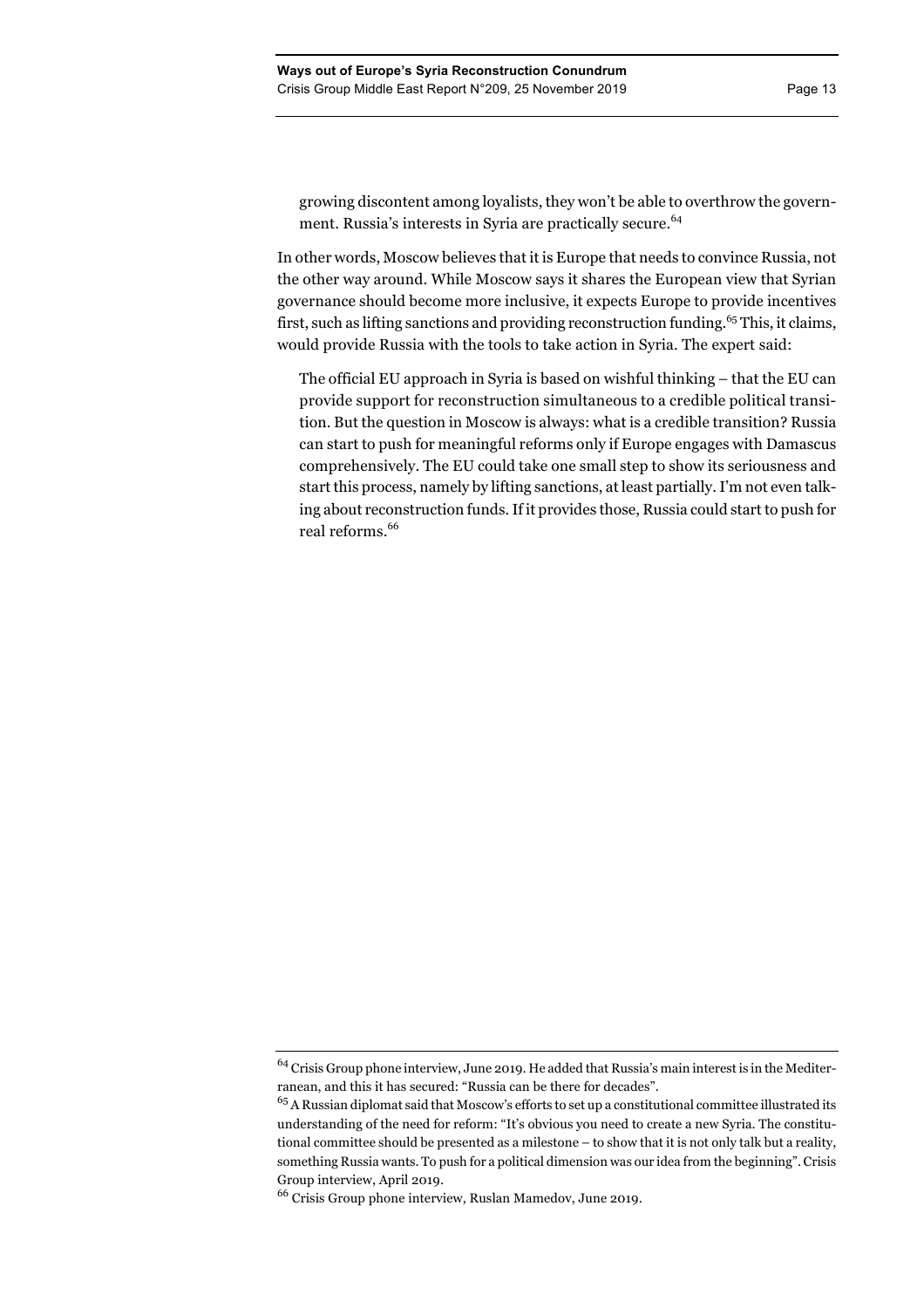# III. **Europe's Dilemma**

From 2016 onward, the EU, led by the UK, France and Germany (the "E3"), has made clear that it would condition any reconstruction funding on a political transition in Syria being "firmly underway". Its motivation has been twofold: it sees investing in reconstruction without a meaningful political transition as wasteful and even counterproductive, as it would reward, re-legitimise and entrench a regime that continues to pursue repressive, discriminatory policies. And it views its hold on a major reconstruction purse, along with sanctions, as one of its very few levers to push for a political process that could bring durable stability in Syria. To the extent that dissent from this general line exists within EU institutions and among member states, it concerns not whether but how to play that reconstruction card.

EU and U.S. sanctions on Syria, described below, act as a further brake on a change of the EU's approach to reconstruction, and indeed allow Europe to maintain its strict no reconstruction line. Sectoral sanctions in particular, far more than individual sanctions targeting regime linked-figures, have a knock-on effect on the Syrian economy.

## A. *International Sanctions as the First Barrier to Reconstruction Aid*

Europe's approach to reconstruction is intertwined with, if not dependent on, the EU and U.S.'s sanctions policies. Since European Council conclusions preventing EU reconstruction funding without a political transition "firmly underway" are not legally binding on member states, it is EU sanctions that prevent European companies from investing in Syria.67 In addition, European officials believe that U.S. sanctions against Syria reinforce the EU's position, especially because some of these sanctions have extraterritorial application and thus deter third parties with significant financial capabilities, such as the Gulf states, from investing in Syrian reconstruction.<sup>68</sup> Of course, as is the case with all unilateral U.S. sanctions with extraterritorial reach, they could backfire on the EU if and when its Syria policy evolves.

 $67$  According to Article 35 of the Regulation on EU restrictive measures, EU sanctions apply: (a) within the territory of the Union, including its airspace; (b) on board of any aircraft or any vessel under the jurisdiction of a Member State; (c) to any person inside or outside the territory of the Union who is a national of a Member State; (d) to any legal person, entity or body which is incorporated or constituted under the law of a Member State; and (e) to any legal person, entity or body in respect of any business done in whole or in part within the Union. See "EU restrictive measures in Syria – FAQs", European Commission, 1 September 2017. In September 2019, UK authorities seized an Iranian oil tanker in British territorial waters off Gibraltar which they accused of carrying oil destined for Syria. Patrick Wintour, "UK accuses Iran of selling oil from seized tanker to Syria", *The Guardian*, 10 September 2019. The UK authorities soon released the ship, which proceeded on its way to Syria. The legality of the seizure is contested. Crisis Group interview, senior EU official, Brussels, September 2019.

 $^{68}$  A European official explained: "European leverage on reconstruction would be partly undermined if large financial actors, such as the Gulf states and China, were to start investing in Syria. But the threat of additional U.S. extraterritorial sanctions seems to work already: we do not see any significant investment so far". Crisis Group interview, April 2019. A Beirut-based Syrian development expert said that European policy aims to tell Damascus that "you might not need our money for reconstruction but you will still need our approval". Crisis Group interview, Beirut, May 2019.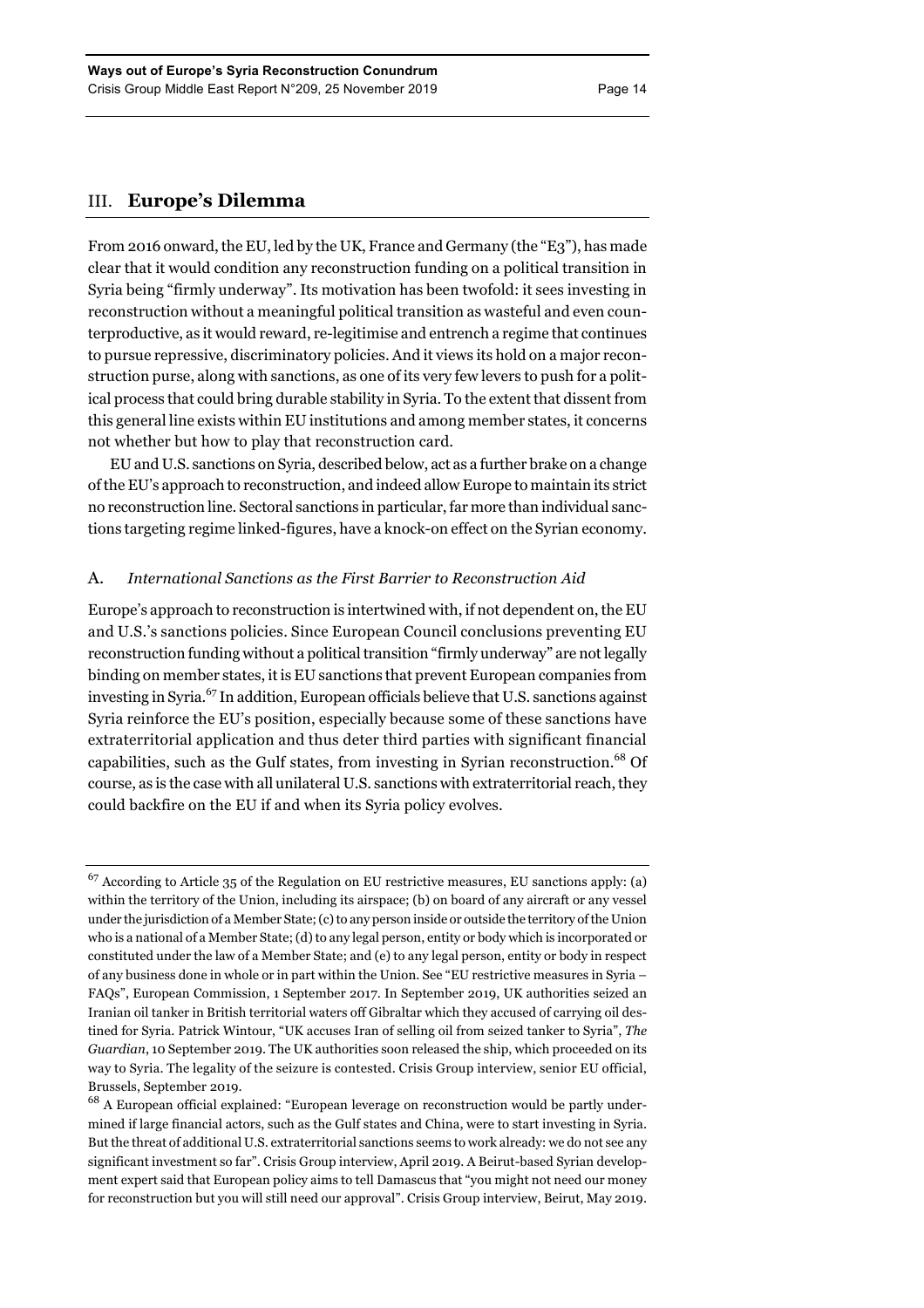"humanitarian or civilian purposes".72

Beginning in 2011, the EU adopted a series of restrictive measures against the Syrian regime and its supporters.<sup>69</sup> By May 2019, the EU had in place sanctions on 269 (Syrian and non-Syrian) persons and 69 entities, including all government ministers and public and private banks, in the form of a travel ban and asset freeze on those "responsible for the violent repression against the civilian population in Syria, benefiting from or supporting the regime, and/or being associated with such persons or entities".70 It also placed export restrictions on goods and technology that could be used for internal repression; an import ban on crude oil and petroleum products from Syria by its citizens and from its territory; an export and investment ban on equipment and technology for the oil and gas industry; a ban on investment in companies engaged in building power plants for electricity production; and an export ban on equipment, technology and software for monitoring or intercepting internet and telephone communications.71 A EU member state can only make exemptions for

European sanctions on Syria are subject to annual renewal by unanimous vote.<sup>73</sup> While a single member state could block renewal, in reality countries typically do not wish to incur the political cost of disrupting broad EU consensus over an issue they do not consider a high priority.74EU sanctions can therefore be expected to remain in place as long as a substantial majority of member states – including the E3 especially – remains supportive.

Unlike EU sanctions, U.S. sanctions on Syria, which started in 2004 and were strengthened after 2011, do not only target specific sectors, such as banking and arms exports, but also prohibit "transactions or dealings in or related to petroleum or petroleum products of Syrian origin", the "exportation, re-exportation, sale, or supply of any services to Syria", and "new investment in Syria" to "a U.S. person, wherever located".<sup>75</sup> Another central difference between U.S. and EU sanctions is that the

<sup>74</sup> Crisis Group interview, EU official, Brussels, March 2019.

<sup>&</sup>lt;sup>69</sup> See "Syria: EU renews sanctions against the regime by one year", Council of the European Union, 17 May 2019.

<sup>&</sup>lt;sup>70</sup> In May 2019, the European Council extended EU sanctions against the Syrian regime until 1 June 2020. See "Syria: EU renews sanctions against the regime by one year", op. cit.

<sup>71</sup> "EU response to the Syrian crisis", EEAS, 8 Match 2019. This provides an exhaustive list of EU sanctions in an annex.

<sup>72</sup> "Council Decision 2013/255/CFSP of 31 May 2013 concerning restrictive measures against Syria", Council of the European Union, 31 May 2013.

<sup>73</sup> A European official said: "There is no specific regulation regarding the procedure to renew EU sanctions; different procedures can be applied according to the country under sanctions. In the case of Syria, it takes place by consensus – or what we could call a gentlemen's agreement. There is no precedent for a member state breaking the consensus regarding sanctions". Crisis Group interview, October 2019. The most recent sanctions renewal took place on 17 May 2019. See "Council Decision (CFSP) 2019/806", Official Journal of the European Union, 20 May 2019.

<sup>&</sup>lt;sup>75</sup> Syria has been subject to U.S. economic sanctions since 2004 under the Syria Accountability Act in order "to deal with the Government of Syria's policies in supporting terrorism, continuing its occupation of Lebanon, pursuing weapons of mass destruction and missile programs, and undermining U.S. and international efforts to stabilize Iraq. Following events in Syria beginning in March 2011, subsequent Executive Orders have been issued in response to the ongoing violence and human rights abuses taking place in Syria". For the list of U.S. sanctions, see "Syria Sanctions", U.S. Department of the Treasury, 2 April 2019.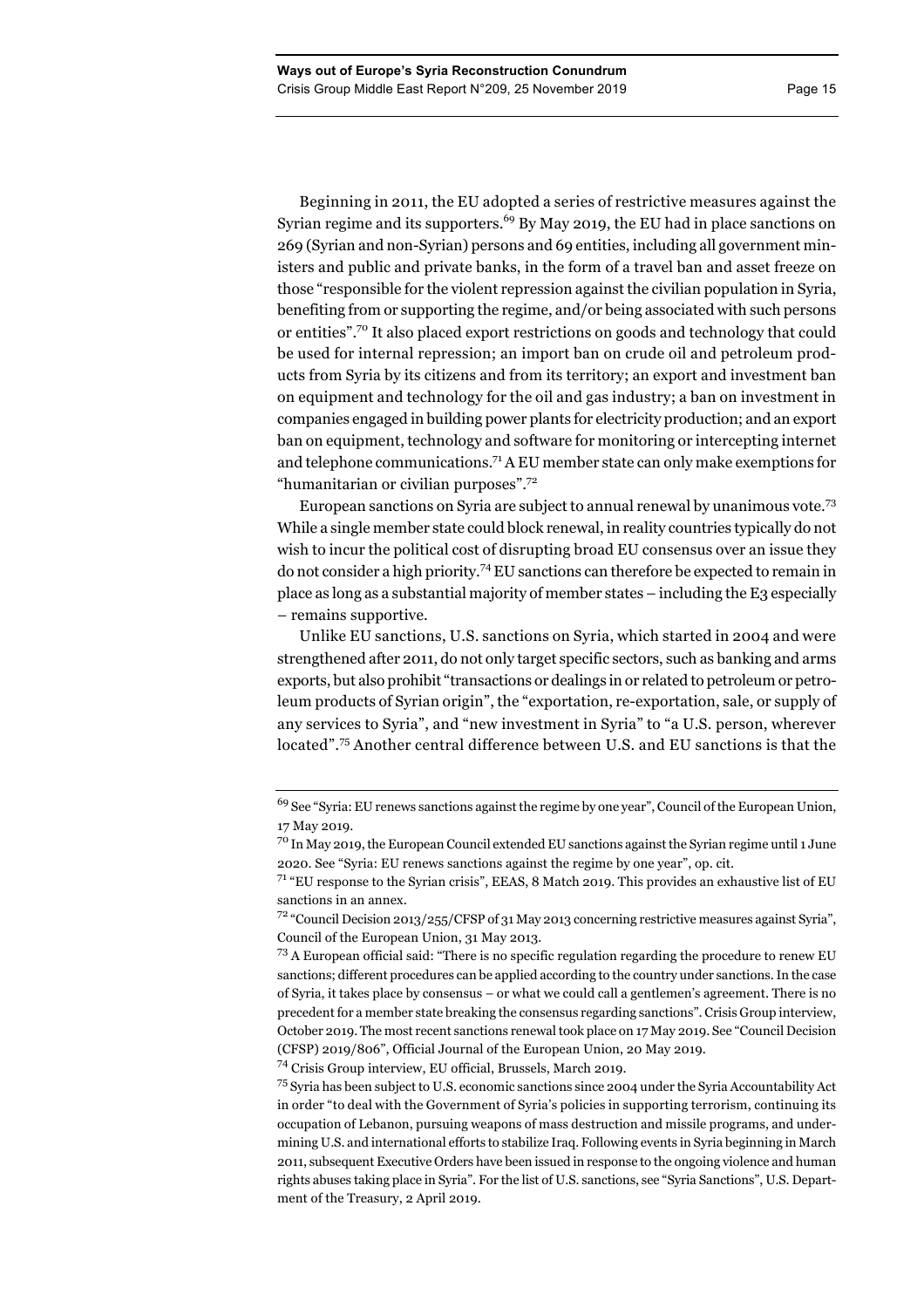U.S. sanctions on Syria overlap with those against Iran and its non-state allies such as Hizbollah.<sup>76</sup>

Above all, contrary to EU sanctions, some U.S. sanctions have an extraterritorial application, whose impact is significant even if their scope is relatively limited compared to sanctions on Iran or Russia.<sup>77</sup> Third-party actors can face sanctions if they contribute to shipping crude oil and petroleum products to Syria.<sup>78</sup> Such sanctions have contributed to shortages of energy products.<sup>79</sup> More broadly, third actors can be subject to sanctions if they conduct "transactions for or on behalf of any person subject to United States sanctions concerning Iran or Syria".<sup>80</sup> This means that the U.S. can sanction any foreign person or entity engaged in a prohibited transaction with the Syrian government or other persons or entities on its list of Specially Designated Nationals and Blocked Persons.

The threat of a new round of extraterritorial sanctions is further deterring companies from investing in Syria. The U.S. Congress is currently reviewing the so-called "Caesar Syria Civilian Protection Act". If it were to pass it in one of the two versions under consideration, it would further block the flow of funds to Syria, as the law would extend the list of sectors subject to sanctions to reconstruction, among others, and apply the law extraterritorially.<sup>81</sup> This means that, in theory, third parties can invest in reconstruction for now, for example to build housing or hospitals, without necessarily violating U.S. sanctions. But the banking sector's tendency to "over-comply" with current restrictions, investors' fear of running afoul of current or future sanctions, and the fact that it is almost impossible to engage in reconstruction without having to deal with sanctioned government personnel all militate against putting money into rebuilding Syria.<sup>82</sup>

<sup>76</sup> On 10 September 2019, U.S. Executive Order 13886, "Modernizing Sanctions to Combat Terrorism", updated Syria's and Iran's designations while amending counter-terrorism sanctions authorities. "Executive Order 13886", U.S. Department of the Treasury, 10 September 2019.

 $\%$  A European official said: "In some way, the legal debate is redundant, because regardless of the nature and extent of American sanctions, no one is going to take any risk the moment there is doubt. It's a deliberate policy of OFAC not to provide clear instructions". Crisis Group phone interview, 23 October 2019.

 $^{78}$  In November 2018, the U.S. imposed a ban on shipments of crude oil and petroleum products to Syria, "regardless of the location or nationality of those facilitating such support". "OFAC Advisory to the Maritime Petroleum Shipping Community", U.S. Department of the Treasury, 25 March 2019. 79 "Where We Stand on the Syria Sanctions", The Syria Report, 6 March 2019. Oil shortages are a product of other factors as well, including corruption.

<sup>80</sup> "Executive Order 13608", U.S. Department of the Treasury, 1 May 2012.

<sup>&</sup>lt;sup>81</sup> The bill is designed to impose sanctions on anyone who provides significant financial, material or technological support to the Assad regime, including anyone who deals with regime military activities or the defence industry, and anyone who provides significant construction or engineering services to the regime. See "H.R.31 – Caesar Syria Civilian Protection Act of 2019", U.S. House of Representatives, 3 June 2019.

<sup>&</sup>lt;sup>82</sup> Sanctions on banking, in particular, have had a ripple effect, deterring Western financial institutions from conducting any business with Syrian, or Syria-related, entities. Crisis Group phone interview, European official, July 2019. The U.S. and the EU first imposed sanctions on the Central Bank of Syria, the Commercial Bank of Syria and other public and private banks since 2011. An EU member state can exempt the Central Bank or Commercial Bank of Syria from sanctions on a caseby-case basis, namely if an NGO or international organisation seeks to deliver humanitarian aid. Discussions between NGOs, European banks and European officials aim to mitigate the risk of the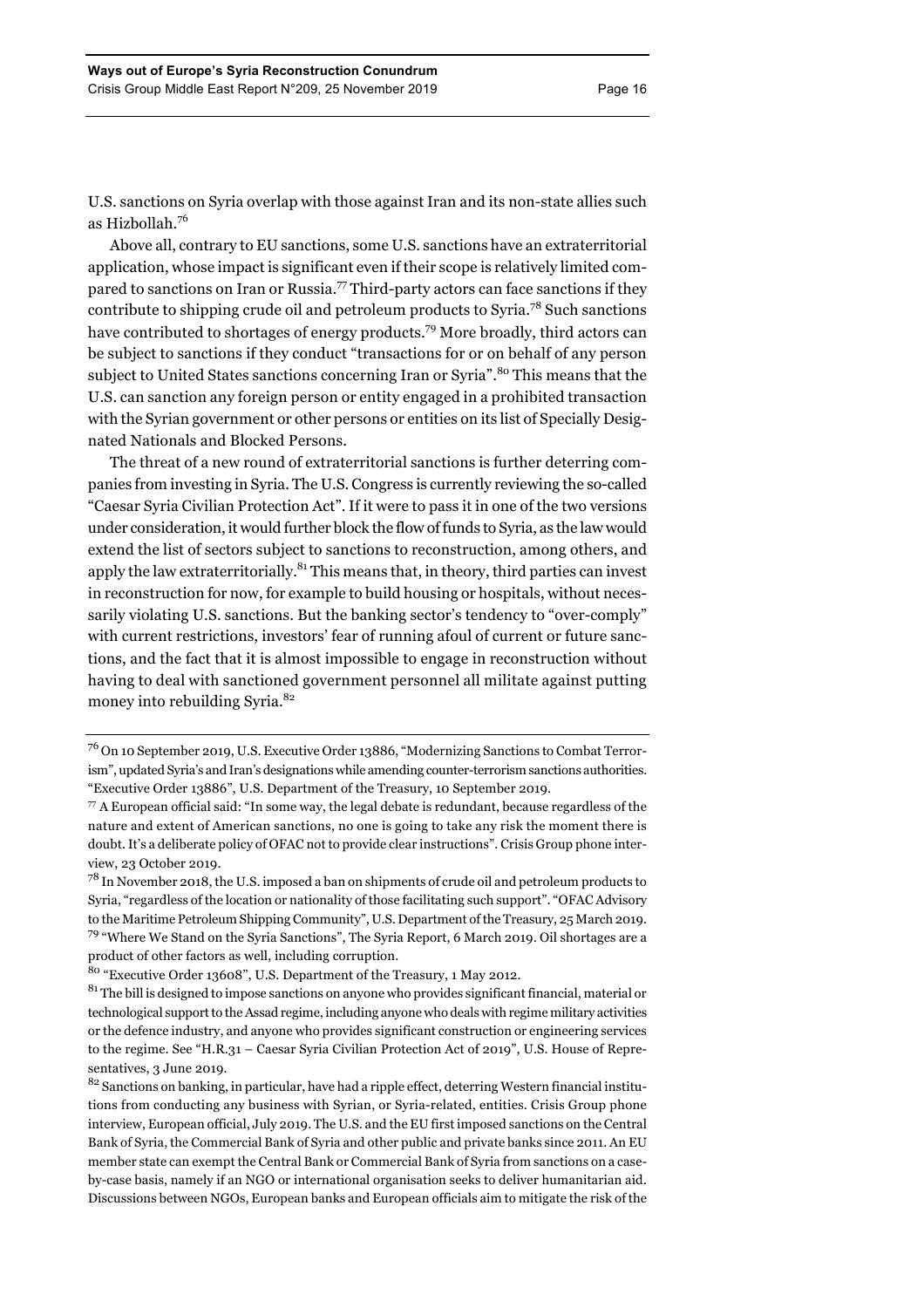While U.S. sanctions align with EU policy toward Syria and reconstruction at the moment, they could become a liability if and when that policy evolves. U.S.-EU coordination regarding sanctions is limited by Washington's declared objective to force "the withdrawal of Iran and its proxies from Syria", an objective the EU does not share.<sup>83</sup> The Caesar Act, if passed, could also significantly weaken European leverage if some European leaders were to decide to negotiate with the regime, as it would reduce the impact of a potential EU decision to lift its sanctions.

# B. *Rebuilding Syria Once a Transition is "Firmly Underway"*

From the beginning of the Syrian war, the EU has supported the centrality of UN mediation in ending the conflict and based its position on relevant UN Security Council resolutions. It argues that a sustainable peace is unattainable by military means. In April 2018, Federica Mogherini, the EU high representative for foreign affairs and security policy, declared: "The solution to this war can only come from meaningful political talks between the Syrian parties, under the UN auspices. It can only be a political negotiated solution". Then she asked: "The war can lead to a military victory, maybe. But would it lead to winning the peace?"<sup>84</sup>

The EU has conditioned any reconstruction funding on genuine progress in a meaningful political transition under UN auspices, a policy it first articulated in October 2016 and repeated in April 2017 and April 2018.<sup>85</sup> In its most recent declaration, it said:

The EU reiterates that it will be ready to assist in the reconstruction of Syria only when a comprehensive, genuine and inclusive political transition, negotiated by

banking sector's "over-compliance" with banking sanctions, which could harm NGOs' ability to deliver humanitarian aid in Syria. Crisis Group interviews, European officials, September 2019.

<sup>83</sup> See U.S. Department of State, "A Force for Good: America Reinvigorated in the Middle East", op. cit. <sup>84</sup> EEAS High Representative Federica Mogherini, "Supporting the Future of Syria and the Region", Second Brussels Conference on Syria, 25 April 2018. As the European Council stated in April 2018: "The EU repeats that any sustainable solution to the conflict requires a genuine political transition in line with UNSCR 2254 and the 2012 Geneva Communiqué negotiated by the Syrian parties within the UN-led Geneva process and remains committed to the unity, sovereignty and territorial integrity of the Syrian state". "Council Conclusions on Syria", Council of the European Union, 16 April 2018, op. cit. The 2012 Geneva Communiqué laid out principles agreed between the members of the Action Group for Syria (the UN secretary-general, the Arab League secretary general, UN Security Council members, the EU, Turkey, Iraq and Qatar) for a UN-facilitated, Syrian-led political process, with the establishment of a transitional governing body that could include members of the government and the opposition, a national dialogue process, the drafting of a new constitution which would be subject to popular approval, and "fair and free" multiparty elections. UN Security Council Resolution 2254 of 18 December 2015 calls for a ceasefire and endorses a roadmap for a peace process in Syria, according to the principles of the 2012 Geneva Communiqué, setting timetables for UNfacilitated talks between the government and opposition, including the establishment of a "credible, inclusive and non-sectarian governance" within six months, the drafting of a new constitution, and "free and fair elections" under UN supervision to be held within 18 months with all Syrians, including the diaspora. The ceasefire will not apply to "terrorist groups" as designated by the Security Council. <sup>85</sup> See "Council Conclusions on Syria", Council of the European Union, 17 October 2016; "Council Conclusions on Syria, Council of the European Union, 3 April 2017; and "Council Concisions on Syria", 16 April 2018, op. cit.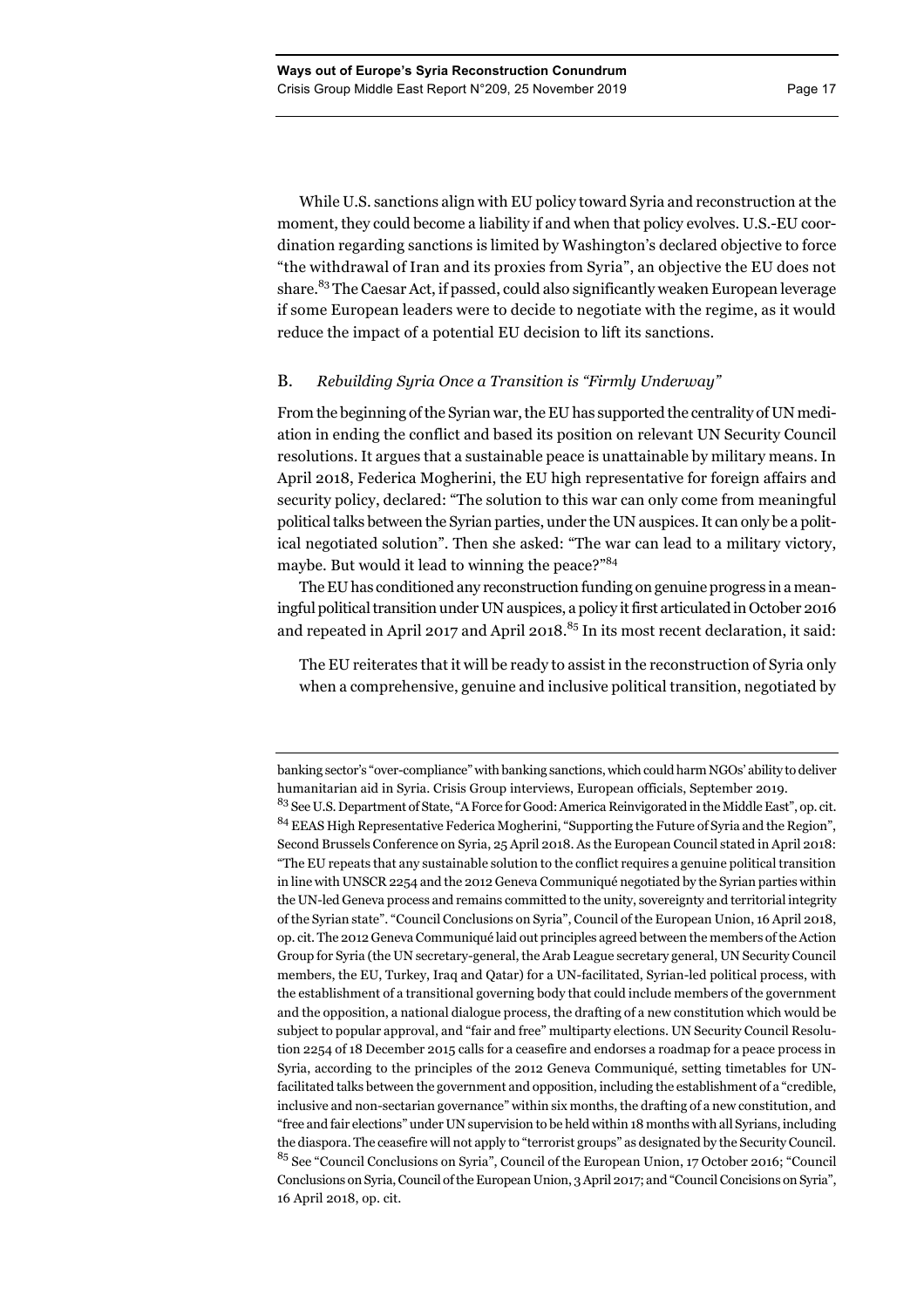the Syrian parties in the conflict on the basis of UN Security Council Resolution 2254 (2015) and the 2012 Geneva Communiqué, is firmly underway.86

Accordingly, while the EU provides aid to Syria in both regime- and rebel-held areas, this does not include reconstruction funds. Aid covers three categories: humanitarian aid (the bulk, which is unconditional and based on assessed needs), "resilience" aid (which differs between opposition-held and regime-controlled areas) and "stabilisation" aid (only in the north east). $87$ 

Because these three aid categories are vaguely defined, however, member states can interpret them flexibly.<sup>88</sup> For example, some member states refer to aid for a smallscale rehabilitation project as "humanitarian plus", while others call it "early recovery", "resilience", or even "stabilisation". A European official explained: "In terms of projects, it is really difficult to draw clear lines. The point is the aim of the aid. Why are you giving it? In which context?"<sup>89</sup> For instance, member states, the E3 in particular, have financed projects in the north east, such as rehabilitation of water pumping stations or clinics, as part of "stabilisation" efforts, aimed in particular at helping people and also preventing a resurgence of insurgent groups. These are not longerterm, large-scale "reconstruction" projects.<sup>90</sup> (In November 2019, all of these projects were at risk as a result of a partial U.S. withdrawal from the north east following a Turkish military incursion.)

The official EU position is based on the assumption, strongly supported by the E3, that to fund reconstruction without a genuine peace process would be a wasted investment. It favours an approach in which assistance aims to create conditions that, in its view "will mitigate or prevent the recurrence of violence and to respond to the grievances that sparked the conflict in the first place".<sup>91</sup> It follows that, under this

<sup>86</sup> Council of the European Union, "Council Conclusions on Syria", 16 April 2018, op. cit.

<sup>87</sup> "Council adopts EU strategy on Syria", Council of the European Union, 3 April 2017. Humanitarian aid is by far the largest in terms of EU projects and budget for Syria ( $\mathcal{C}_1$ 70m in 2019). Its aim is "saving lives and alleviating suffering by addressing the humanitarian needs of the most vulnerable Syrians across the country". See Council of the European Union, "Council Conclusions on Syria", 16 April 2018, op. cit. It is disbursed by DG-ECHO, the EU instrument for humanitarian aid, in more or less equal parts between the International Committee of the Red Cross, UN agencies and NGOs. DG-NEAR provides non-humanitarian "resilience" aid, amounting to €10-15m in 2019. And the EU Instrument contributing to Stability and Peace (IcSP) adopted a €18m program in May 2019 "to support stabilisation work in areas liberated from Da'esh by the Global Coalition in northeastern Syria". It includes provision of basic services, such as water supplies and demining, in Raqqa and Deir al-Zour governorates. See "EU strengthens its support to stabilisation in areas liberated from Da'esh", European Commission, 2 May 2019.

<sup>88</sup> Council Conclusions express a political position on a topic related to the EU's areas of activity. As such, they are not legally binding on member states and can be revised only by consensus.

<sup>89</sup> Crisis Group interview, European official, November 2018.

<sup>&</sup>lt;sup>90</sup> In April 2018, French President Emmanuel Macron announced a contribution of  $\epsilon$ 50m, mainly for stabilisation projects in the north east. See "French contribution to support the Syrian people in North Eastern Syria", French Ministry of Foreign Affairs, April 2018.

<sup>&</sup>lt;sup>91</sup> "The EU and the crisis in Syria", EEAS, 20 September 2019. Crisis Group interview, E3 official, December 2018.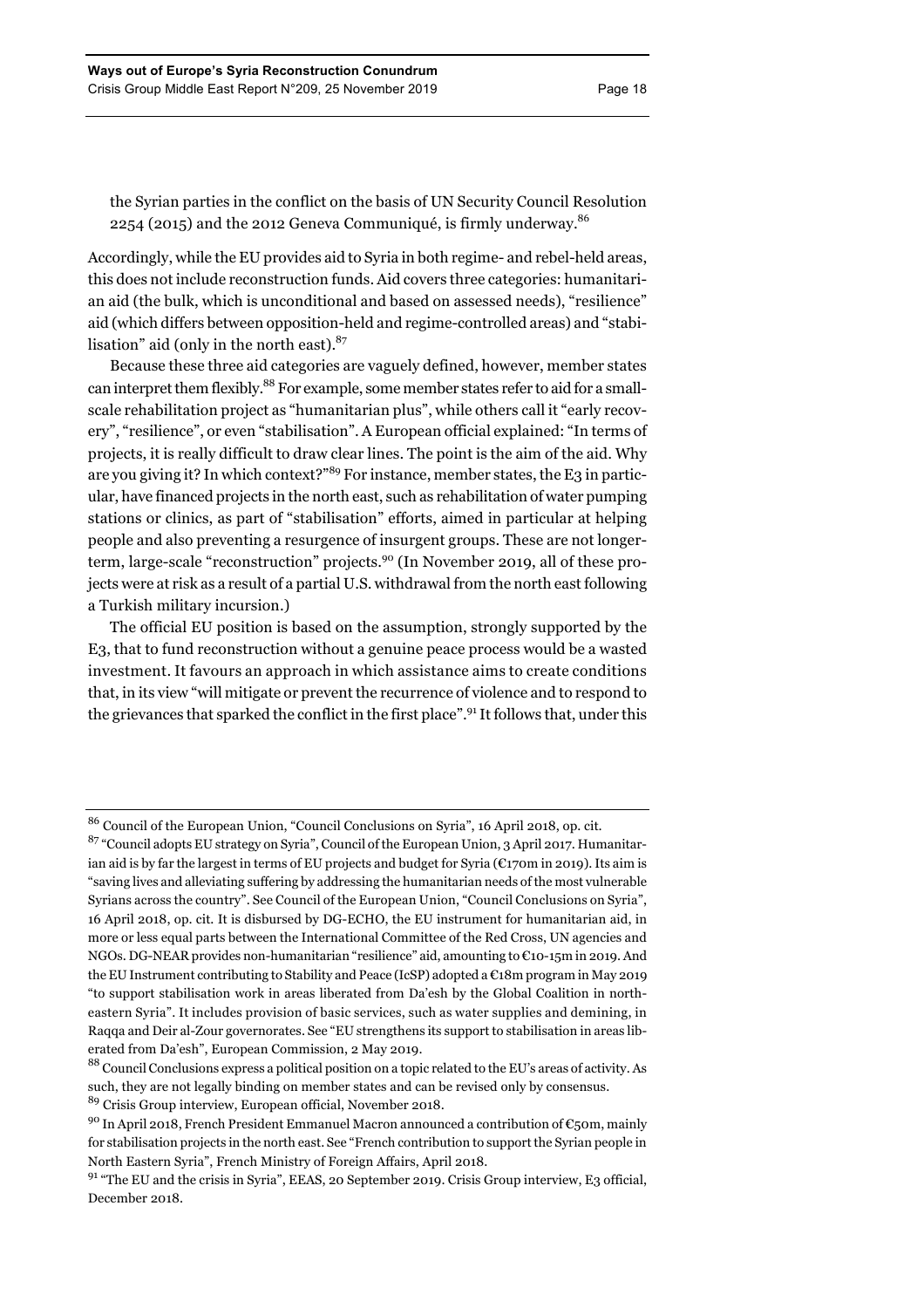perspective, reconstruction should be tied to political and governance reforms.92 A European official said:

The civilian population is living in horrible conditions. Reconstruction could help alleviate their suffering. But how sustainable would that be? Funding reconstruction needs to make sense. Today, it would not. Without the regime's willingness to undertake governance reforms, reconstruction cannot be sustainable.<sup>93</sup>

In the EU's view, reconstruction support under existing conditions would also be counterproductive, legitimising and even empowering a regime they consider criminal. In its own words: "The EU's reconstruction support cannot be invested in a context that would exacerbate pre-war inequalities and grievances. It will only do so if it can lead to genuine reconciliation and peace building".<sup>94</sup> European officials likewise denounce what they refer to as the regime's "exclusivist" reconstruction policy.95 For instance, the EU has expressed great concern about the legal framework the regime has established for the reconstruction process, particularly Law 10.<sup>96</sup> It has denounced the housing, land and property provisions, especially regarding expropriations that they say would prevent the displaced from returning home, warning that reconstruction without guarantees of a fair property restitution process would enable international law violations and contribute to property disputes as well as prolonged displacement.<sup>97</sup>

 $92$  Mogherini said: "Peace in Syria can only be sustainable if it is just, inclusive and democratic. Peace in Syria will only be sustainable if it is built on the foundation of a strong and reconciled society with your voices, fully being citizens of this society. We have the European experience. We have gone through thousands of years of war. We know that reconciliation and sustainable peace is only possible when you rebuild not only the bridges, the highways, the hospitals and the schools, but mainly the social fabric of the country". "Remarks by HR/VP Mogherini at the Days of Dialogue at the Third Brussels Conference on 'Supporting the future of Syria and the region'", EEAS, 13 March 2019. <sup>93</sup> Crisis Group interview, European official, March 2019.

<sup>94</sup> EEAS, "The EU and the crisis in Syria", op. cit.

<sup>&</sup>lt;sup>95</sup> In one official's words: "We are not only concerned about legislation adopted for setting the basis for reconstruction, but also about the overall trend, which is symptomatic of the regime's exclusivist policy". Crisis Group interview, March 2019.

<sup>&</sup>lt;sup>96</sup> In January 2019, the EU, seeking to condemn the regime's expropriation policies, adopted sanctions against eleven businessmen and five entities involved in the Marota City project. See "Council Implementing Decision (CSFP) 2019/87 of 21 January 2019", Council of the European Union, 21 January 2019. Several months later, in June 2019, the U.S. Department of the Treasury's Office of Foreign Assets Control (OFAC) added to its list of sanctions 16 individuals and entities "associated with an international network benefiting the Assad regime", targeting more specifically a leading Syrian businessman, Samer Foz, who has been involved in the Marota City project. See "Treasury Designates Syrian Oligarch Samer Foz and His Luxury Reconstruction Business Empire", U.S. Department of the Treasury, 11 June 2019.

 $97$  See "Remarks by HR/VP Mogherini at the Days of Dialogue at the Third Brussels Conference", op. cit. The EU Council stated: "The EU will not engage in early recovery/stabilisation efforts that could support social and demographic engineering". "Council adopts EU strategy on Syria", Council of the European Union, 3 April 2017. A UN official said "At this stage, we don't have the tools to ensure that large-scale reconstruction projects will not endorse illegal expropriations because of the difficulty owners face in proving their ownership, especially IDPs and refugees". Crisis Group interview, October 2018. See also, "Return is a Dream: Options for Post-Conflict Property Restitution in Syria", Syria Justice and Accountability Centre, September 2018.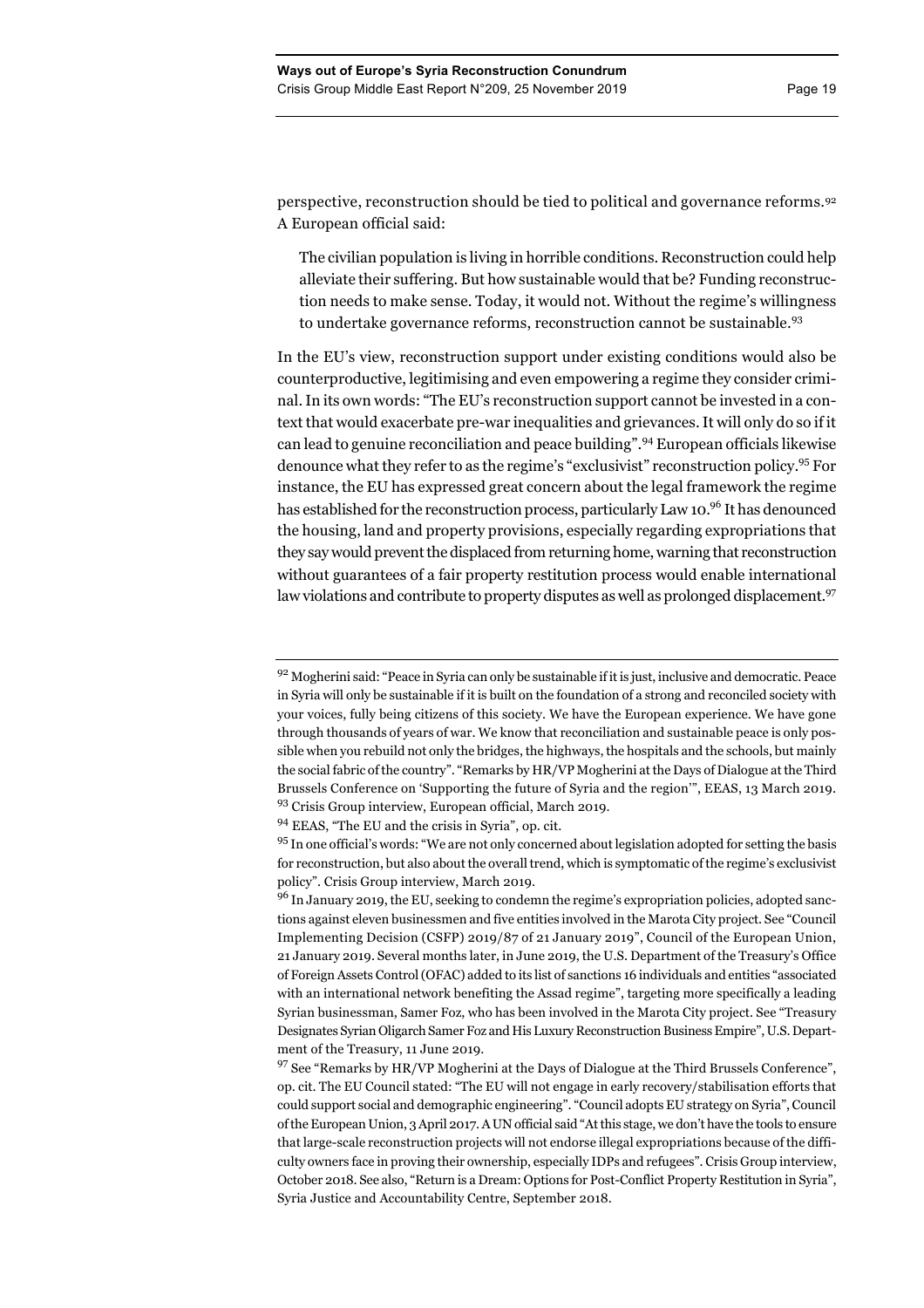Europeans also have questioned the regime's grip on aid delivery, which has undermined the humanitarian principles of humanity, neutrality, impartiality and independence.<sup>98</sup> They claim that the regime has put in place multiple layers of interference, which affect humanitarian organisations' due diligence efforts.<sup>99</sup> It has complicated registration procedures for NGOs and imposed local partners, such as the Syrian Arab Red Crescent (SARC) and the Syria Trust for Development (headed by First Lady Asma al-Assad), denied sustained and direct access to populations in need, especially in former opposition-held areas, and thus prevented the collection of reliable and independent data for "needs assessments".<sup>100</sup> Several UNDP-funded rehabilitation projects have become controversial as a result.<sup>101</sup> In the words of a European official:

To engage in reconstruction today would be worse than not doing anything. We could not guarantee that the reconstruction of houses, schools or hospitals would benefit the population as a whole. Reconstruction in the current context would be rooted in inequality and exacerbate the roots of the conflict.<sup>102</sup>

EU diplomats emphasise that ascertaining that EU-funded projects do not cause harm or violate international law; imposing transparency; and ensuring traceability of money spent does not amount to taking a political stance. EU criteria, these officials say, would continue to apply even if the EU were to lift sanctions and normalise its relations with Damascus.<sup>103</sup> A European official said:

How would we be able to trace our funds? Given the level of corruption in state institutions and the world of regime cronies, this is impossible without reforms.

<sup>98</sup> Crisis Group interviews, European officials, January-July 2019.

<sup>99</sup> For an in-depth treatment of the subject, see "Rigging the System, Government Policies Co-opt Aid and Reconstruction Funding in Syria", Human Rights Watch, 28 June 2019.

<sup>&</sup>lt;sup>100</sup> Most international NGOs are working through SARC and the Syria Trust. A few have a partnership directly with the ministry of social affairs or with churches. There is no official registration process or standard memorandum of understanding for international NGOs. Crisis Group interview, NGO official, Beirut, May 2019. Donors worry about what they see as a deliberate regime strategy to divide humanitarian actors by not applying policies equally. Crisis Group interview, European official, September 2019. A UN official said: "The regime insists that everything goes through the SARC, but the SARC is driven by a security agenda; it therefore doesn't meet quality control criteria". Crisis Group interview, October 2018. All access and movement inside Syria requires government permission, except for sub-offices in the field, which need only to provide notification. Crisis Group interview, international humanitarian, Beirut, May 2019. An international humanitarian said the UN's access from Damascus had generally improved several months after the change of control and the end of multiple sieges but remained limited in certain areas in May 2019: "Access in Syria has improved in general. In northern rural Homs, the UN has blanket access. But there also are areas where the UN has problems, including some 'reconciled' areas in the south, such as the Yarmouk Valley, and some areas in eastern Ghouta. The question is how much of these are security issues". Crisis Group interview, May 2019. Donors complain about a lack of visibility regarding UN and NGO activities in Syria and the difficulty of ensuring regular and reliable accountability for their funding, though the UN has made some improvements in this regard. Crisis Group interviews, European officials, May-July 2019.

 $101$  Crisis Group interviews, European diplomat and a former UN official, July 2019.  $102$  Crisis Group interview, Beirut, May 2019.

<sup>103</sup> Crisis Group interview, EU official, October 2018.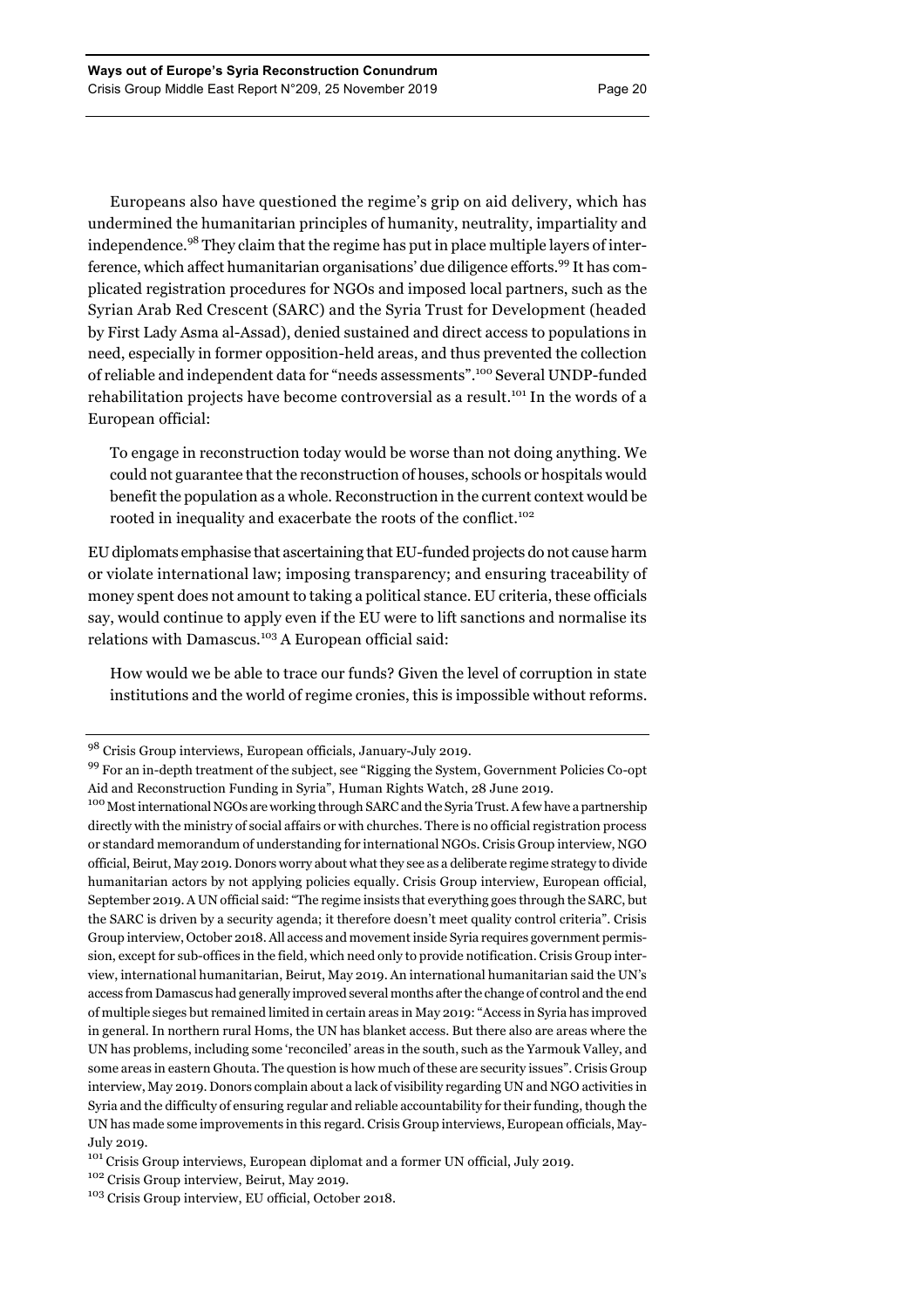Syria is a money-laundering operating theatre. The EU cannot support major infrastructure building in such an environment. Other countries in the region that are a good deal more transparent do not meet the conditions of suitability for these kinds of projects. How can you seriously imagine we could go to Syria?<sup>104</sup>

The EU's position is also based on the broad assumption that the absence of political steps risks fostering further instability and that an inclusive political transition is needed to combat the lingering jihadi threat and prevent renewed radicalisation.<sup>105</sup> Russia's argument that without reconstruction there will be no refugee return has some resonance in Europe, where many leaders recognise that perpetuation of the refugee crisis places a tremendous strain on the EU's Mediterranean partners and could jeopardise European unity, especially if new refugees were to arrive. But European officials tend to note the absence of conditions that would ensure refugees' safe, voluntary and dignified return, primarily because of the regime's failure to provide guarantees regarding refugees' primary concerns (military conscription, arrests and restrictions on humanitarian access).<sup>106</sup> And they insist on a judicial process for those who have committed crimes to ensure a transition to sustainable stability.<sup>107</sup>

Most EU member states – particularly the  $E_3$  – have made clear they intend to use their limited tools to encourage a political transition in Syria; one of these, they say, is withholding reconstruction funds and technical expertise.<sup>108</sup> A European official said: "The regime needs money for reconstruction. It is unable to deliver services to the population. The reconstruction issue will put more pressure on the regime in

<sup>106</sup> Crisis Group interviews, European officials, January-June 2019. See also "Fourth regional survey on Syrian refugees' perceptions and intentions on return to Syria", UNHCR, July 2018. A UN representative said: "The UNHCR's position is to respect the decision of refugees [to stay or return], not to decide on their behalf. But the UNHCR still faces obstacles in Syria to organise returns at this stage, such as military conscription, security conditions and humanitarian access. It is up to the Syrian government first and foremost to guarantee the security of returnees". Crisis Group interview, February 2019. E3 officials say they therefore reject the Russian narrative linking limited refugee returns to the absence of reconstruction, and are calling for improvements in security first. Crisis Group interviews, April-June 2019.

<sup>107</sup> A European official said: "What would be the message we'd be sending if we re-engaged with Damascus without regard for accountability? It would not only be bad for the EU's credibility with respect to upholding the rule of law, but it would also send a message of impunity to other leaders in the region". Crisis Group interview, May 2019.

<sup>108</sup> Crisis Group interview, EU official, December 2018.

<sup>&</sup>lt;sup>104</sup> Crisis Group interview, October 2018. Another official said: "European conditions for supporting reconstruction are based not only on political principles. There are objective factors to take into account […] We are already seeing signs of demographic engineering and a war economy. We have to be able to verify where our funding goes. The EU has never participated in reconstruction projects in a country where it cannot verify where its funds go". Crisis Group interview, October 2018. And a UN official said: "We don't have a system in place to guarantee that reconstruction won't cause a lot of harm". Crisis Group interview, October 2018.

<sup>&</sup>lt;sup>105</sup> The EU Council stated: "The EU continues to support the efforts of the Global Coalition to Counter Da'esh and reiterates that only a genuine political settlement in line with UNSCR 2254 and 2012 Geneva Communiqué that addresses the root causes of violent extremism and terrorism will lead to its lasting eradication in Syria and the wider region". Council of the European Union, "EU Council Conclusions on Syria", 16 April 2018, op. cit. An EU diplomat said: "Addressing the Syrian population's grievances is essential to enhancing stability in Syria and in the region". Crisis Group interview, Brussels, December 2018.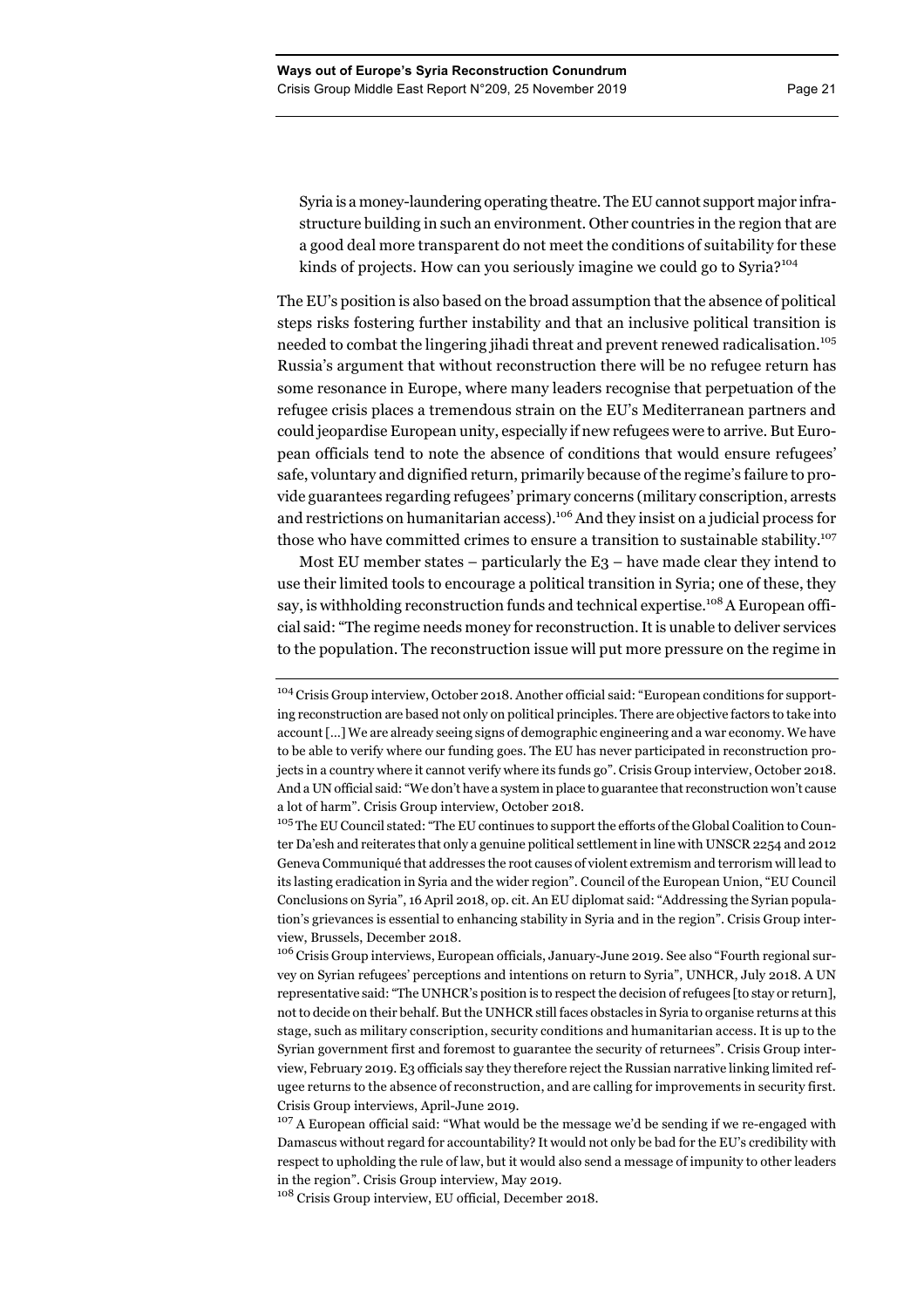the longer term".109 Rhetoric aside, Europeans no longer expect the regime to make political concessions, regardless of its economic straits. Instead, they hope to influence Russia to nudge the regime in that direction. They believe Moscow wants a viable exit strategy from Syria, for which it requires stable Syrian institutions. A European official said: "The Russians are conscious that their military victory is biodegradable. For how long will Syrians bear the ruined state of their country and the mafia networks that are enriching themselves at their expense?"<sup>110</sup> Or as another official put it: "The Russians want normalisation in Syria. This war is costly for them and they would rather have it end soon. There's our leverage".<sup>111</sup>

# C. *Playing the Reconstruction Card*

## 1. Providing aid without normalising relations

The EU and its member states have been able to maintain consensus on what they do in Syria by agreeing to stay well below the threshold definition of reconstruction as "an orderly, large-scale process with regional and sectoral priorities, long-term planning (five to ten years), and requiring major funding".112 By plotting activities along a spectrum – from humanitarian aid to stabilisation, early recovery, rehabilitation and humanitarian infrastructure, none of which is clearly defined – they choose the ones their government feels politically comfortable supporting without engaging in reconstruction.

One government may decide to allocate funds to fixing windows in Syrian schools, for example, whereas for others this comes too close to reconstruction.<sup>113</sup> France refuses to fund so-called resilience activities, such as rehabilitation of basic services, in regime-controlled areas, and unlike other member states has no bilateral agreement with the UN Development Programme (UNDP) for such projects.<sup>114</sup> Germany does not necessarily oppose supporting small-scale rehabilitation projects in regimecontrolled areas under the UN Humanitarian Response Plan, but gives greater priority to activities addressing life-saving and protection needs by bolstering aid delivery through improved access, needs assessment and monitoring.<sup>115</sup> Countries belonging to the so-called Visegrád group (the Czech Republic, Hungary, Poland and Slovakia)

<sup>109</sup> Crisis Group interview, December 2018.

<sup>110</sup> Crisis Group interview, October 2018. 111 Crisis Group interview, E3 official, January 2019.

<sup>112</sup> Crisis Group interview, European official, October 2018.

<sup>113</sup> A Crisis Group interview, European official, May 2019.

<sup>114</sup> These are listed in Pillar III ("building resilience") of the UN's "whole of Syria" Humanitarian Response Plan. This approach specifies activities needed to meet humanitarian needs and coordinates donor action. It is anchored in three strategic objectives: saving lives and alleviating suffering (Pillar I), enhancing protection (Pillar II) and building resilience (Pillar III). See "2018 Syrian Arab Republic Humanitarian Response Plan: January-December 2018", UNOCHA, https://reliefweb.int/ sites/reliefweb.int/files/resources/2018\_2018\_hrp\_syria.pdf. Crisis Group interview, E3 official, July 2019. The UNDP had a total budget of \$50m for Syria in 2018, the top donors being Japan and Germany before UN agencies, Switzerland and Norway. See "Syria: Funding and delivery", UNDP, 2019.

<sup>&</sup>lt;sup>115</sup> Some 85 per cent of Germany's total budget for the UN Humanitarian Response Plan goes to Pillars I and II (life-saving and protection), and 15 per cent to Pillar III (resilience). Crisis Group interviews, German officials, May 2019.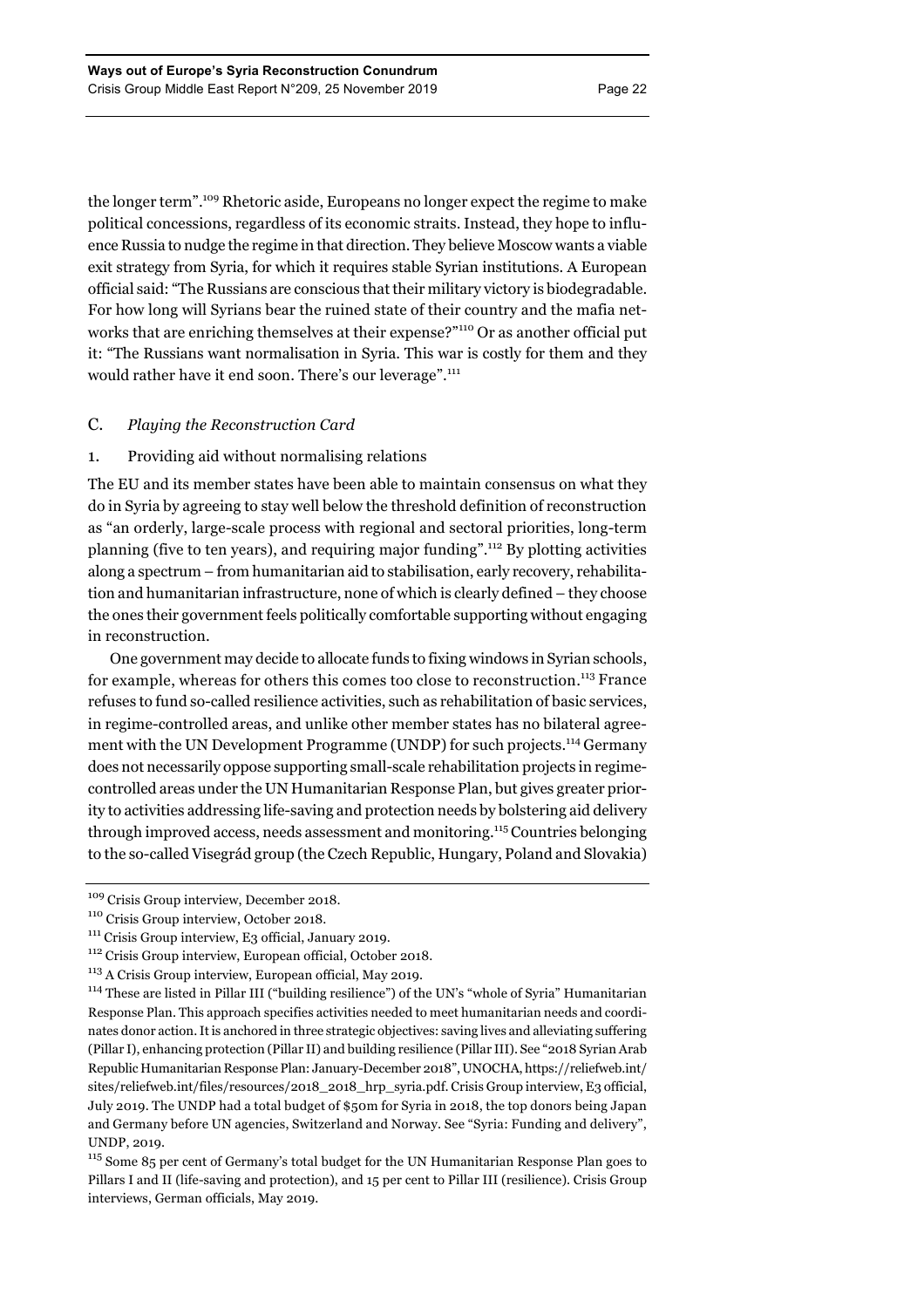tend to support activities near the top of the range.<sup>116</sup> For example, in mid-2018, Poland announced a plan to build 100 houses for Christian Syrian refugees in Lebanon to enable them to return home.<sup>117</sup> Nordic countries have found a middle ground, providing significant support to small-scale rehabilitation projects.118

These differing approaches reflect diverging political stances toward Damascus that go back to the start of the conflict in 2011. Some governments kept their embassies open with the ambassador (Czech Republic) or just a chargé d'affaires present (Bulgaria); others maintained only their local staff in Damascus with their ambassador (Poland, Romania) or just a chargé (Austria, Italy, Spain, EU) residing in Beirut – a diplomat who might do double duty as ambassador to Lebanon (Finland, Sweden and Denmark). Still others, including the E3, entirely shut down their embassies. As a European diplomat said, the "willingness to depart from [the EU line on reconstruction support] depends on whether you have cut your ties with the regime".<sup>119</sup>

Some officials, especially from countries that did not cut all diplomatic relations with the regime, believe that European leverage regarding Syria is too weak to push for a fundamental political change in Syria, whether initiated by the regime or Moscow. As they see it, the time has come for Europe to accept realities on the ground and at least begin a "technical" dialogue with the regime about concrete European political demands. These would include the release of prisoners, international access to detention centres and improvements in international organisations' access and operational independence. They say this would be the only way for Europe to have some influence over Damascus without normalising relations.<sup>120</sup> A European official who is of this view argued that "the 'no reconstruction' line doesn't get us anywhere".<sup>121</sup>

Other European officials say that European leverage, if it exists, is irrelevant, because Assad has won and it may therefore be in Europe's interest to accommodate the regime. As one member state official put it: "at this point – it is controversial to say, but true – our core interests are better served by a strong Syrian state than by a weak one: whether it is fighting ISIS, preventing a new wave of refugees or beginning to lessen Iran's influence".<sup>122</sup>

The varying European approaches underscore the dilemma member states face in implementing their aid policy in regime-controlled areas. Some European officials

<sup>116</sup> Crisis Group interview, European official, December 2018.

<sup>117</sup> "Syria Hails Poland's Assistance to Create Suitable Circumstances for Return of Syrian Refugees", *The Syria Times*, 28 August 2018. Poland has not yet implemented the project, mainly because of European and U.S. pressure. Crisis Group interviews, European officials, December 2018-January 2019.

<sup>118</sup> Crisis Group interviews, European officials, May 2019.

<sup>119</sup> Crisis Group interview, European official, May 2019.

<sup>&</sup>lt;sup>120</sup> A European diplomat said: "Europe cannot have a position that will matter in the long term without accepting reality. We have already lost a lot of time. It's important to talk to the Syrian authorities (even at a low level) to have a technical dialogue. To achieve progress, it's necessary to negotiate. This requires a minimum of contact". Crisis Group interview, April 2019.

<sup>&</sup>lt;sup>121</sup> Crisis Group interview, European official, December 2018.

<sup>&</sup>lt;sup>122</sup> Crisis Group interview, January 2019. Another European official said: "We're having an internal debate now on Syria: should we accommodate ourselves to the fact that Bashar has won, that the rest of the world is accepting it and therefore, beyond humanitarian assistance, we should start engaging in stabilisation and reconstruction? Or should we maintain our present policy of rejecting such assistance until the regime truly reforms?" Crisis Group interview, January 2019.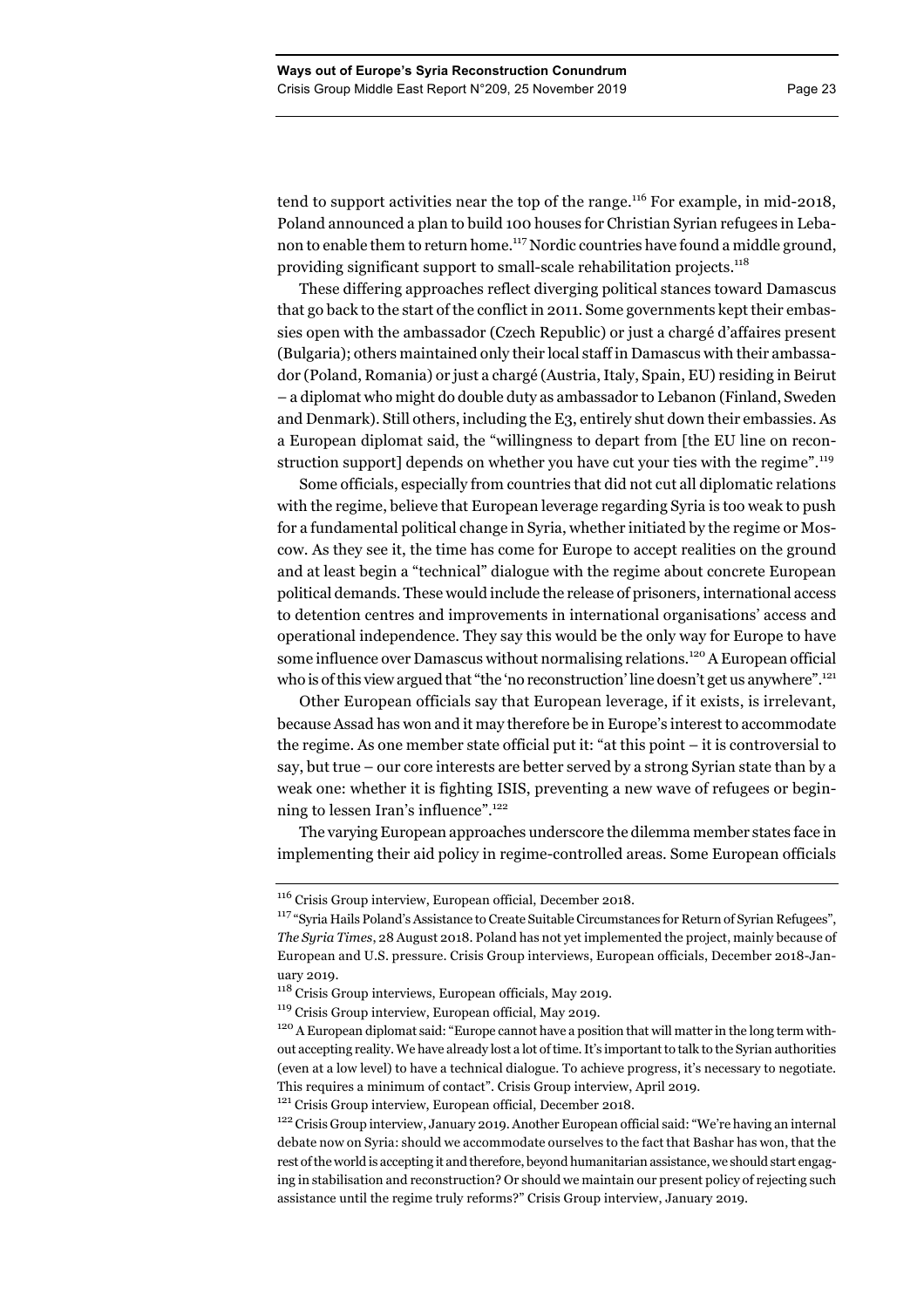stress the risk of hewing to a strategy that remains confined to humanitarian aid, arguing that it limits their ability to influence the country's future and is neither a genuine nor a long-term solution. As a European official put it, "saving lives is a good thing but without jobs or an education, the population will remain in need".123 Over time, they point to the risk of a possible collapse of public services, arguing that a failed state is in neither the region's nor Europe's interest; it could only trigger new refugee flows across the region and into Europe, while renewed chaos and violence could provide new oxygen to radical movements. A European official drew a parallel with Iraq, where international sanctions in the 1990s contributed to the post-2003 collapse of institutions and the rise of violent insurgencies:

The red line we should insist on, regardless of who is in charge in Damascus, is to prevent the collapse of public services. In Iraq [during the 1990s], the sanctions targeted human and technical capital, and after the [2003] war everything collapsed.124

This view is broadly countered by other member states, notably the E3. They argue that, beyond political considerations, the lack of guarantees that aid will meet its objectives and not be usurped by the regime stands in the way of reviewing the EU's aid strategy. As a European official put it:

How do you want us to consider going beyond humanitarian aid when the regime is interfering even with this aid according to its own priorities? It's true that the civilian population in Syria is living in terrible conditions. And it's also true that reconstruction would contribute somewhat to alleviating their suffering. But how sustainable would it be? And how could we make sure that reconstruction will allow for refugees and IDPs to return without a clear process of property restitution? This is a dilemma we won't be able to solve: the needs are there but the regime is not ready to take any of the required steps.125

They also push back against some member states' inclination to stretch the definition of acceptable assistance. As a European official put it: "If small-scale projects are carried out in a lot of places, how would this differ from reconstruction? Then it would undermine our leverage".<sup>126</sup>

The fraying consensus about which types of aid are acceptable, and which come too close to the line of normalising with the regime has generated some confusion. So far, however, funds that member states allocate to "controversial" projects – such as small-scale rehabilitation – remain relatively insignificant.<sup>127</sup> European sanctions remain in place, sharply curtailing investments in Syria and member states most

<sup>&</sup>lt;sup>123</sup> Crisis Group interview, European official, May 2019. Another European official said: "Humanitarian aid cannot solve all the ills in Syria. Like a Band-Aid, it's to alleviate suffering when politics has failed to find a solution". Crisis Group interview, December 2018.

<sup>&</sup>lt;sup>124</sup> Crisis Group interview, European official, May 2019.

<sup>125</sup> Crisis Group interview, European official, July 2019.

<sup>126</sup> Crisis Group interview, March 2019.

<sup>&</sup>lt;sup>127</sup> The allocation to Pillar III projects in the 2018 budget was about \$54m out of a total of \$2.18bn in contributions to the UN Humanitarian Response Plan for Syria. See "Syria Humanitarian Response Plan", UNOCHA. To this should be added the UNDP's overall budget for Syria, estimated at around \$50m in 2018. Crisis Group interview, former UN official, July 2019.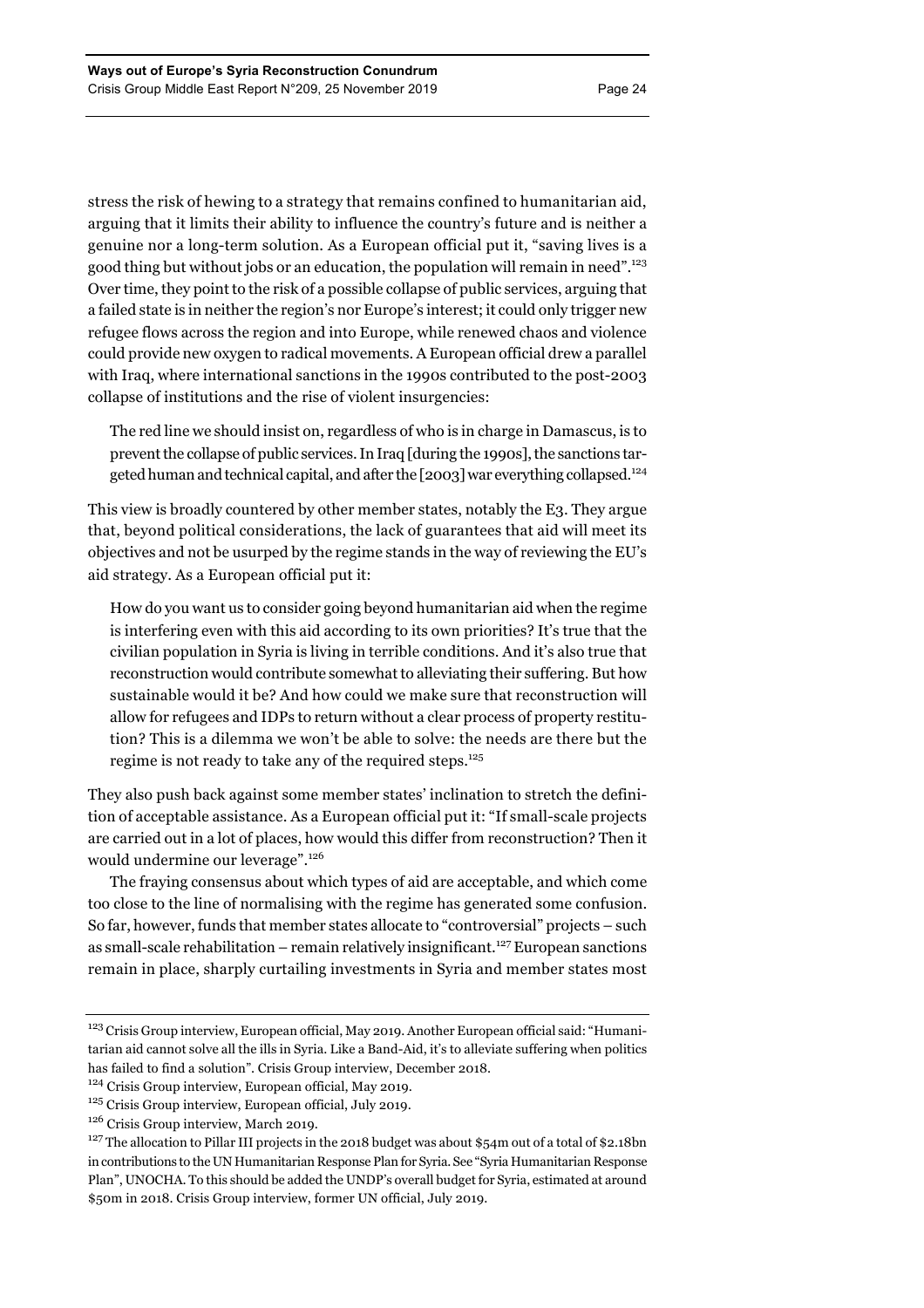inclined to break with the EU policy line have only limited financial means. As a European official from the Visegrád group put it:

The E3 and the rich European countries won't change their minds. They could tell us: 'If you don't agree with the EU line, go ahead and give money to Syria'. But we don't have the same financial means as they do. And the Visegrád countries don't have the power to change EU policy. In the end, internal disagreement in the EU reflects mere differences of opinion, nothing more.<sup>128</sup>

## 2. Toward an incremental approach?

While European states continue to stick to the official line of no reconstruction assistance until a meaningful political transition is fully underway, most member states appear to agree that a more incremental approach would offer a more realistic way forward.<sup>129</sup> High Representative Mogherini made the most detailed public proposal in this respect, in March 2017, when she suggested that the EU could adopt "a logic of more for more" by becoming gradually involved in certain areas, in cooperation with international institutions such as the International Monetary Fund and the World Bank, but "only in response to concrete and measurable progress".<sup>130</sup>

This was the first time a senior EU official referred to the possibility that the EU would consider offering positive incentives in exchange for regime steps consistent with Resolution 2254. These would entail a review of "restrictive measures against Syria to support early recovery and reconstruction"; "resuming bilateral co-operation" and the mobilisation of "appropriate tools under the EU Neighbourhood Policy and other programs to boost the economy and tackle governance and accountability challenges"; and ultimately the "mobilisation of funding for reconstruction" – although Mogherini did not offer details on the steps the regime would be expected to take to trigger these.

But the High Representative's initiative – more like a trial balloon – has not progressed since her public remarks.<sup>131</sup> European governments that prefer keeping a strict line on reconstruction reportedly shut down the discussion early on.<sup>132</sup> The E3, in particular, considered it premature, given that the regime has yet to make any substantive concession.<sup>133</sup> Nor have member states come close to agreeing on potential

<sup>&</sup>lt;sup>128</sup> Crisis Group interview, June 2019.

<sup>&</sup>lt;sup>129</sup> Crisis Group interviews, European officials, January-March 2019.

<sup>&</sup>lt;sup>130</sup> "Elements for an EU Strategy for Syria: joint communication to the European Parliament and the Council", EEAS, 14 March 2017.

<sup>&</sup>lt;sup>131</sup> Crisis Group interview, EU official, March 2019.

<sup>&</sup>lt;sup>132</sup> Crisis Group interview, European official, March 2019.

<sup>&</sup>lt;sup>133</sup> A European official said: "We need concrete progress to engage in any kind of negotiations with the regime. We welcome the formation of the Constitutional Committee, but Europe won't move before we see some kind of progress". Crisis Group interview, October 2019. An E3 official said that the regime's inflexible attitude stands in the way of even the prospect of a transactional approach. Crisis Group interview, May 2019. European officials say that, likewise, Russia has yet to put a serious offer on the table. One official said: "The Russians are not giving anything meaningful at this stage. Look at their refugee plan. It was just about how much cement would have to be delivered to relocate the refugees". Crisis Group interview, November 2018.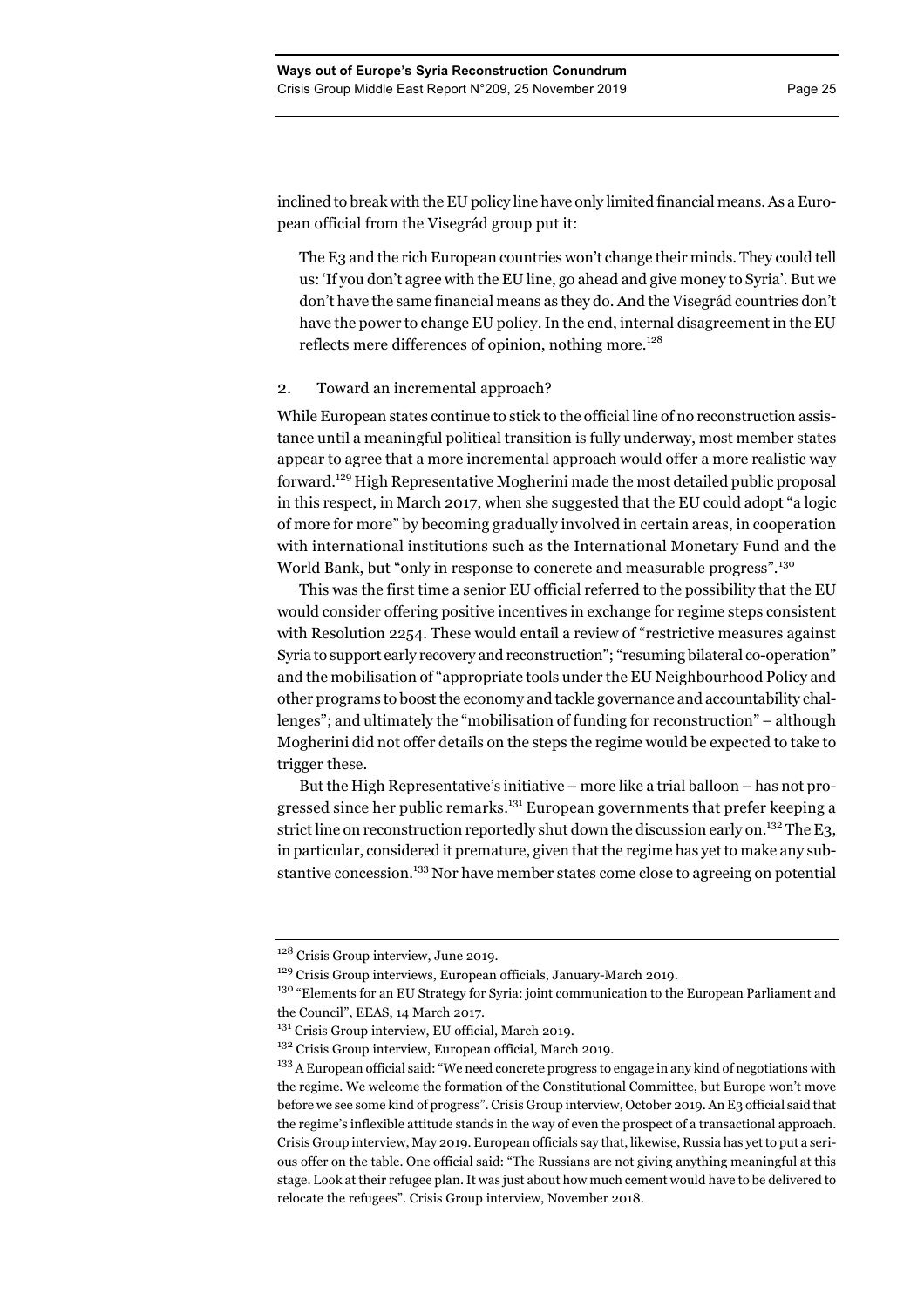benchmarks, how to sequence the aid or what to require from Damascus in return.<sup>134</sup> Some member states said that they had defined only internally what could be potential benchmarks,<sup>135</sup> while others reported that they had not reached internal agreement on what minimal conditions for their engagement with Damascus should be.<sup>136</sup> According to an EU official, the difficulty in reaching consensus among member states has made such an incremental approach *de facto* "non-operational" for the time being.<sup>137</sup>

<sup>&</sup>lt;sup>134</sup> Crisis Group interview, European official, March 2019.

<sup>&</sup>lt;sup>135</sup> In November 2019, a European official suggested Europeans could eventually take steps in response to meaningful Syrian ones but pointed out Syria and Russia are unwilling to compromise, especially after the U.S.'s partial withdrawal from the north east, and gave the November meetings of the constitutional committee as an example of how the regime does not seem serious. This European official mentioned, as an example of meaningful step, guaranteeing property rights and treating returning refugees fairly. Crisis Group interview, senior French official, November 2019. Another European official said: "We have two instruments of leverage. One is recognition. Some Arab states are using this. I told them – notably King Abdullah [of Jordan] – to try to get something in exchange, such as border security or reducing the Iranian presence in some areas, and not to give it up for free. But Europe should hold back on this one. As for reconstruction, we should dole it out based on steps the regime takes". Crisis Group interview, European official, January 2019.

<sup>&</sup>lt;sup>136</sup> A European official said: "The regime has not yet met the minimal conditions for us to start providing reconstruction assistance. Of course, we still need to define those minimal conditions. These need to be hard on the regime, but not unrealistically so. We still have more work to do on this". Crisis Group interview, European official, March 2019.

<sup>&</sup>lt;sup>137</sup> Crisis Group interview, European official, March 2019.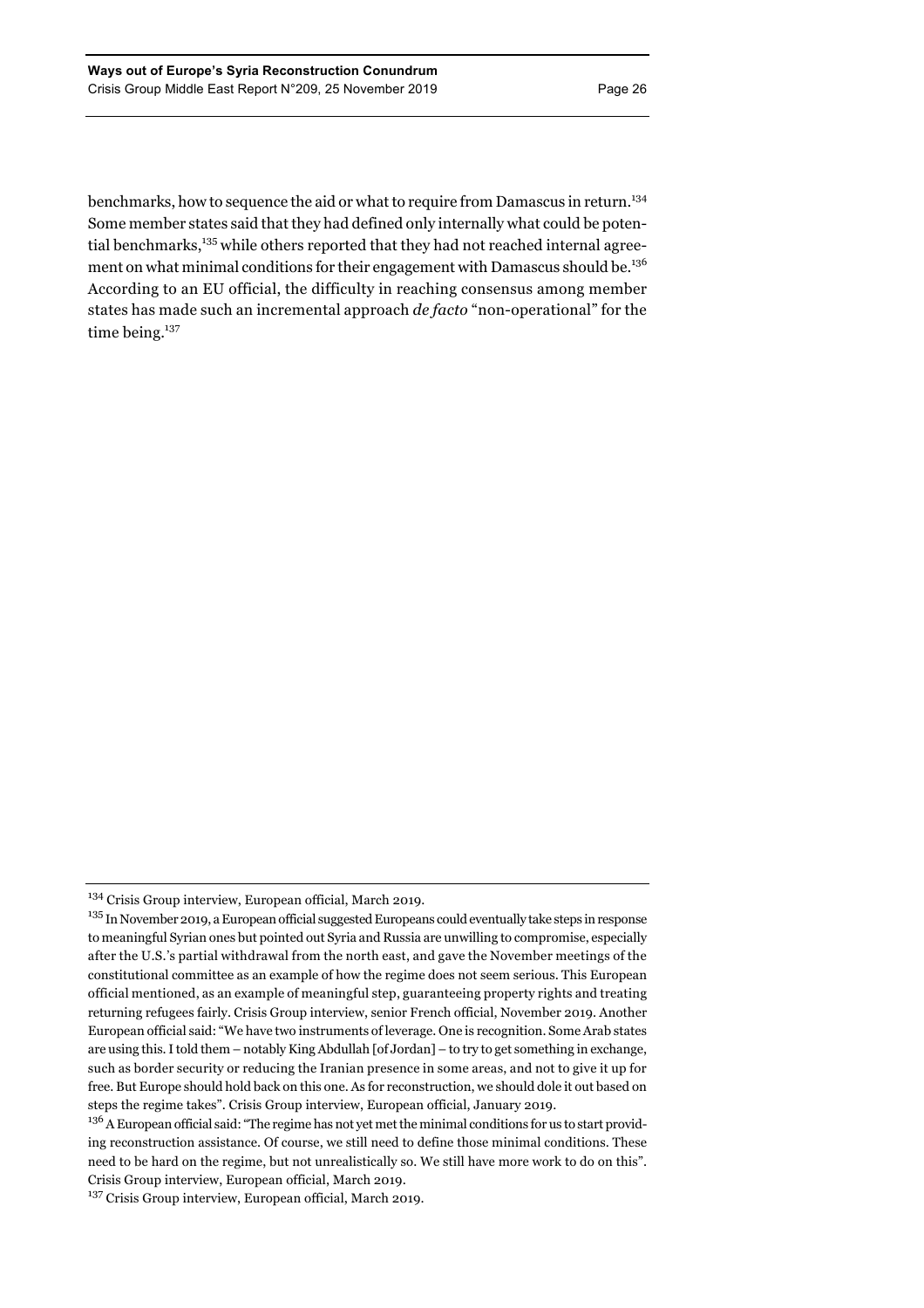# IV. **Navigating a Way Forward**

European, Syrian and Russian expectations with respect to rebuilding the ravaged country are a complete mismatch. The conditions Europe places on providing reconstruction funds collide with the regime's refusal to countenance any requirement that would diminish its political control, as well as with Russia's unwillingness or inability to press the regime toward reforms that Europe would deem sufficiently meaningful.

This leads to a clear conclusion, which is that Europe cannot reasonably expect that its hand on the purse will provide sufficient leverage to effect a comprehensive political transition. The regime has given no sign that it would agree to change its political behaviour to obtain European funding, nor does Moscow seem to sufficiently fear that its interests in Syria are endangered by the absence of significant reconstruction. While the cost Russia incurs from its intervention might increase in the long run, there is reason to doubt it would persuade Moscow to press Damascus to make meaningful political concessions. In short, reconstruction funding alone is not a workable tool to produce meaningful steps toward a political transition.

Europe faces a dilemma. Denying reconstruction funds and investments would increase economic dislocation, worsen people's living conditions and make it all the more difficult to envisage refugee returns; instability could, in turn, give ISIS the room it needs to revive its fortunes, already boosted by the announced U.S. withdrawal and Turkey's incursion into the north east. Conversely, providing them risks empowering and legitimising a regime deemed off-limits by many in Europe, one that is highly likely to use the assistance in ways that benefit the few at the expense of the many, and one whose policies led to the uprising in the first place.

For Europe, this leaves three options. The first would be not to work with the regime but continue to provide substantial aid in areas beyond the regime's writ.<sup>138</sup> In particular, Europe could bolster support for Syrian refugees in Lebanon, Jordan and Turkey to prevent their enduring presence from destabilising these countries.

A second option would be for Europe to keep its red lines on reconstruction, but explore the possibility of supporting activities in regime-held areas beyond the current humanitarian and resilience aid that would benefit the Syrian population while limiting regime gains. Such activities could include small-scale rehabilitation of essential public services, such as schools, hospitals, electricity and water. The EU and member states could condition such aid on regime adherence to the principle of operational independence. A focus on small-scale rehabilitation of public infrastructure would allow Europe to help ordinary Syrians without getting mired in controversies linked to property claims. It would also allow Europe to mitigate the effects of the war on an entire generation of young Syrians. To rehabilitate partially damaged or destroyed schools, for example, would be an essential step for 2.1 million children to be able resume their studies.

 $138$  European states restricted their aid programs in north west Syria (mainly Idlib) after Hei'at Tahrir al-Sham established dominance in the area in early 2019, mainly because of the difficulty of ensuring that their assistance would not benefit the jihadist group.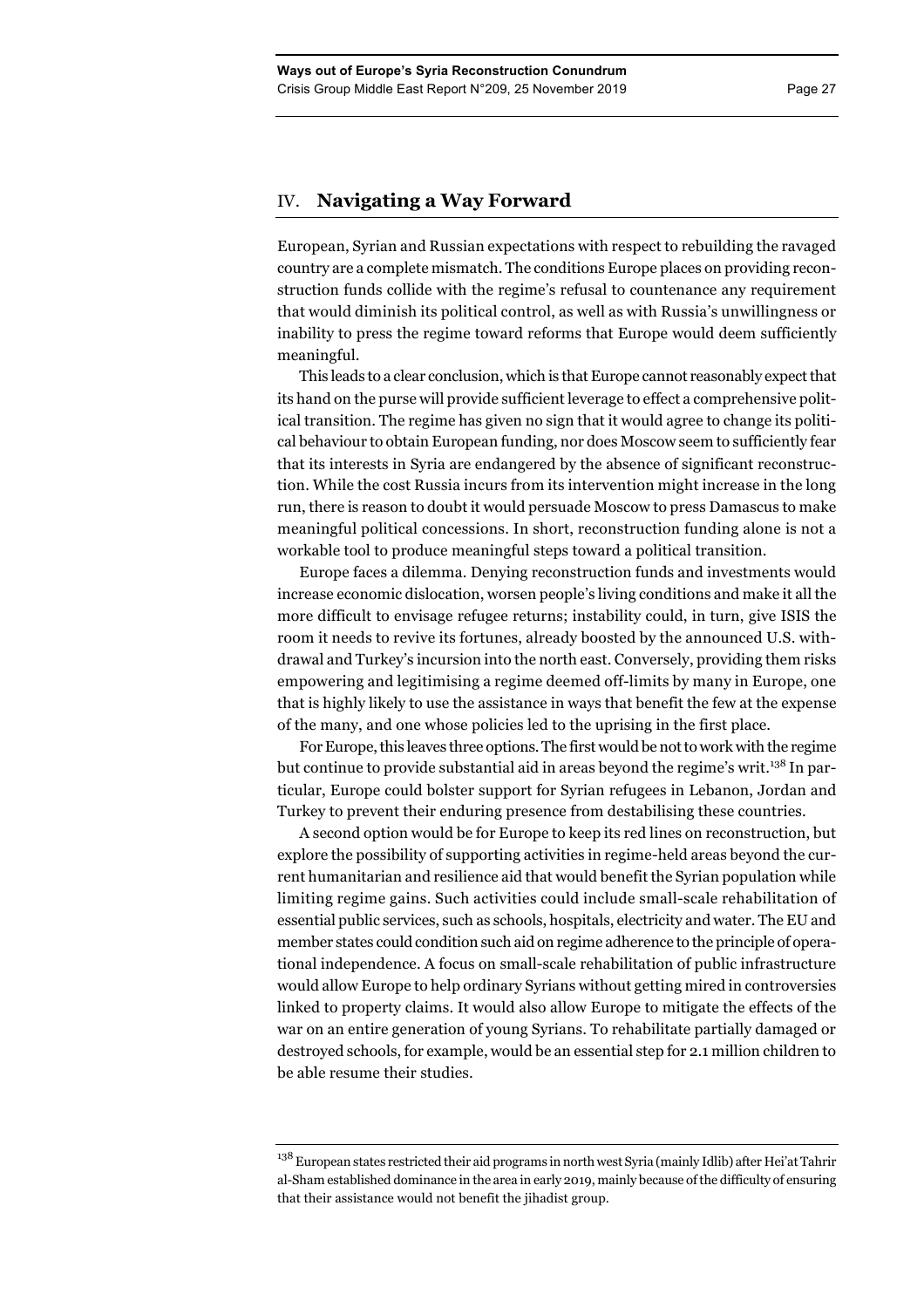This option depends on the regime's willingness to agree to a process it would not entirely control, which so far it has appeared loath to do. Because the option is by definition modest, it also would have only limited impact on the situation on the ground and do little to further voluntary refugee returns, which are linked primarily to security and observance of housing, land and property rights. This option nonetheless is worth exploring insofar as the collapse of essential public services would create a humanitarian crisis with a knock-on effect well beyond government-controlled territories, while potentially affecting countries beyond Syria in both the short and long term, if it were to foment a new outflow of Syrians trying to escape desperate conditions.

To proceed with this option, the EU and its member states could:

- $\Box$  Appoint a representative within the EU, such as the EU Delegation to Damascus, to negotiate assistance directly with the regime.
- $\Box$  Appoint an independent third party to undertake a detailed assessment of damage and needs and identify local partners not tied to entities responsible for human rights abuses.
- $\Box$  Restore basic services and infrastructure, for example by fixing school windows and roofs, and repairing and reconnecting water pipes.
- $\Box$  Build consensus on the conditions required to ensure that projects benefit the population and address needs with a minimum of regime interference.
- $\Box$  Require any small-scale rehabilitation projects funded by the EU or its member states be carried out within the above framework.
- $\Box$  Select a third-party monitoring mechanism that could ensure project implementation in accordance with the above conditions.

A third option for Europe would be to put in place an incremental approach – the socalled more-for-more approach – tying its steps on reconstruction funding (or the progressive lifting of sanctions) to meaningful political and other Syrian steps. These steps could reflect elements of UN Security Council Resolution 2254 while also taking into account additional, arguably more realistic measures to be taken by the regime. To base an incremental approach entirely on Resolution 2254 could legitimise the mere appearance of a political transition, since some of the benchmarks (such as the creation of a constitutional committee and drafting of a constitution) are difficult to measure or may be meaningless in the absence of the rule of law. To avoid this risk, donors could, for example, add concrete benchmarks relating to progress on issues such as the systematic abuses of the security services, housing, land and property rights, military conscription, the treatment of detainees, the status of the disappeared and, more generally, the safety of all Syrians.

Such an approach would force Europe to identify and agree on such benchmarks, clarifying what it expects from Damascus (and Moscow) in exchange for financial and diplomatic concessions. Some European states may be concerned that Damascus will reverse its steps; as a protection, Europe ought to be prepared to halt reconstruction aid in case of regime non-compliance.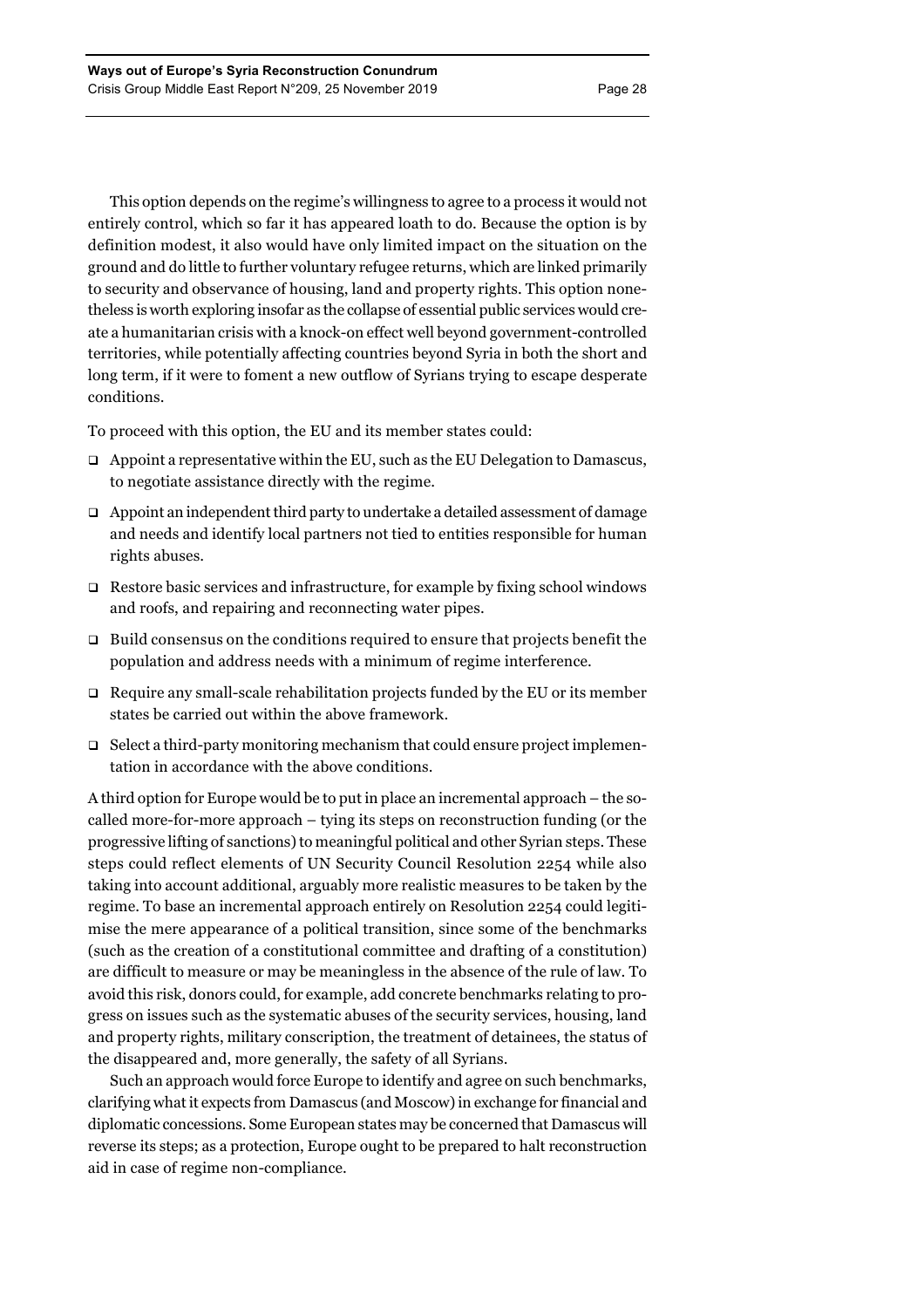The EU could for example consider the following regime steps as possible benchmarks:

- □ Phase 1: Verified functioning of the constitutional committee and progress on drafting a constitution as a first sign of political opening.
- $\Box$  Phase 2: Confidence-building measures such as allowing refugees to return safely, including through suppression of discriminatory laws such as Law 10, and establishment of a technical committee to launch a property restitution process; creation of a mechanism to provide information to families of the disappeared; amnesty for army deserters; regular access to formal and informal detention centres to qualified international organisations such as the International Committee of the Red Cross; and release of political prisoners.
- $\Box$  Phase 3: Observable progress on implementation of confidence-building measures; vote on a draft constitution by referendum.
- $\Box$  Phase 4: Organisation of local, parliamentarian and presidential elections (with UN supervision), in which all Syrians, including refugees, are eligible to participate.
- $\Box$  Phase 5: Holding of elections whose results are validated by the UN.

In turn, the EU, would offer the following incentives:

- $\Box$  Phase 1: Ensuring effective implementation of EU sanctions exemptions for humanitarian aid to address the problem of over-compliance by banks and commercial enterprises.
- $\Box$  Phase 2: Planning small-scale rehabilitation projects prioritised by urgency of need, focused on access to services and housing for returnees; partial lifting of sectorial sanctions to facilitate investment and trade (not including sanctions on entities or persons accused of human rights abuses or involved in trading in equipment that could be used for internal repression);
- $\Box$  Phase 3: Resuming bilateral cooperation at a technical level and implementation of small-scale rehabilitation projects; starting to plan reconstruction alongside the International Monetary Fund and World Bank.
- $\Box$  Phase 4: Launch of some reconstruction projects.
- $\Box$  Phase 5: Diplomatic recognition of the new elected bodies and full implementation of reconstruction plan. Delisting of sanctioned persons and entities on a case-bycase basis.

How Syria and Russia would react is unknown, but there is at least some reason to think they would have an interest in this approach. The Syrian regime controls only about 70 per cent of its territory, not including the oil fields or primary wheat-growing areas (although developments in mid-October 2019 suggest that the momentum may be swinging to its side); its international allies lack the will or means to provide major funds for reconstruction; and, while dissensions exist among Europeans, the EU position regarding sanctions and reconstruction has remained solid to date. Although phases 4 and 5 in particular are likely well beyond what the regime can contemplate at this stage, it might conceivably see benefit in the early mutual concessions. As for Moscow, such a transactional approach could help it stabilise regimeheld areas as the basis for a future exit.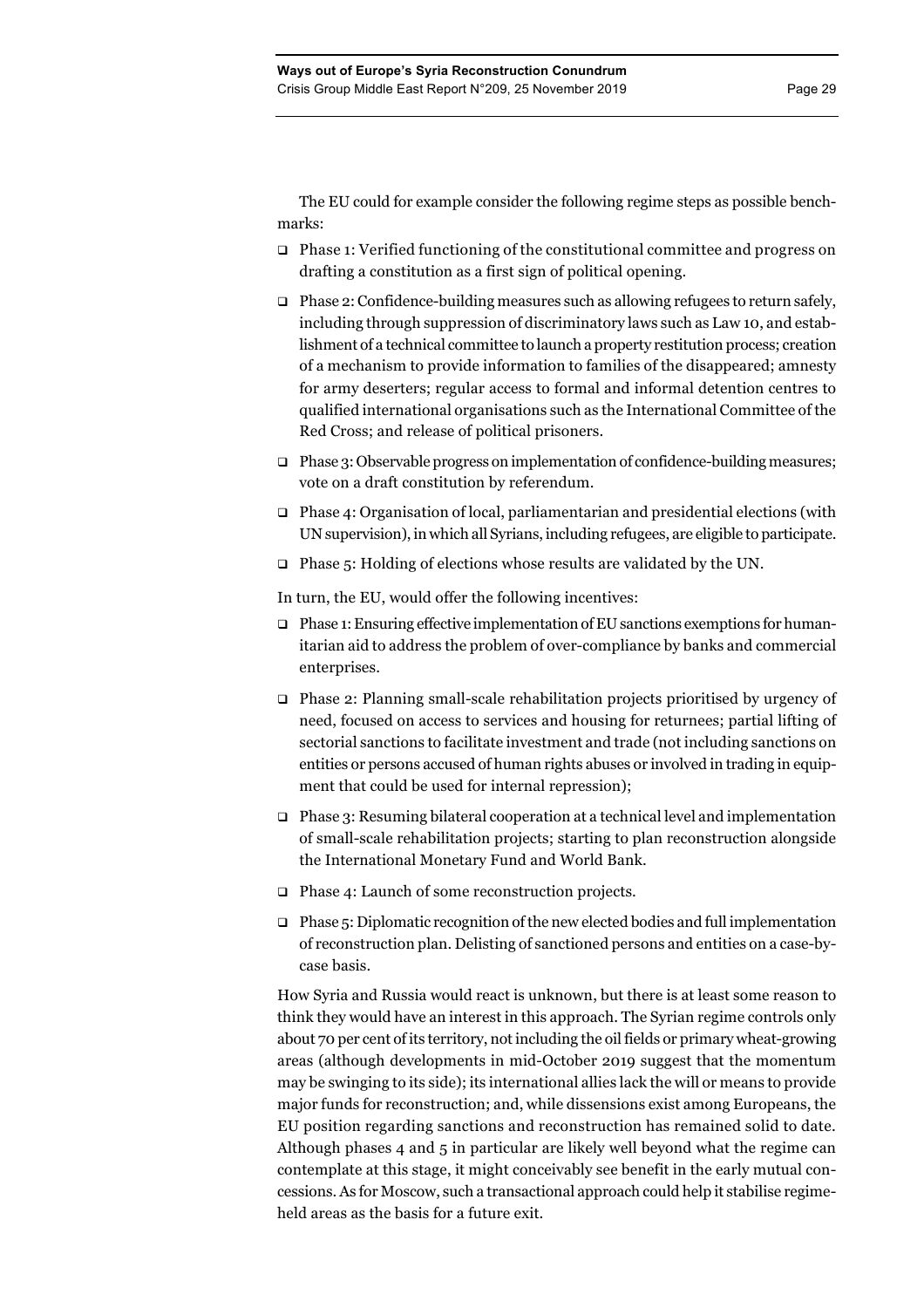# V. **Conclusion**

The question of assistance to Syria and, in particular, reconstruction aid has bedevilled Europe for some time. Understandably disinclined to do anything that would signal acceptance of the Syrian regime, empower it, or enable it to decide who will benefit from assistance, Europeans also confront the fact that withholding reconstruction funds leaves Syrians in continuous need, with potential longer-term consequences for their ability to recover from the conflict and for refugee returns.

There are only few and sub-optimal options to deal with this conundrum. The two identified in this report – increasing European aid in exchange for guarantees on the independent implementation of aid projects; or adopting a phased, incremental approach – are nonetheless worth exploring for lack of satisfactory alternatives. And because the status quo is good neither for Europe, nor for the Syrian people.

**Brussels/Beirut/Amman, 25 November 2019**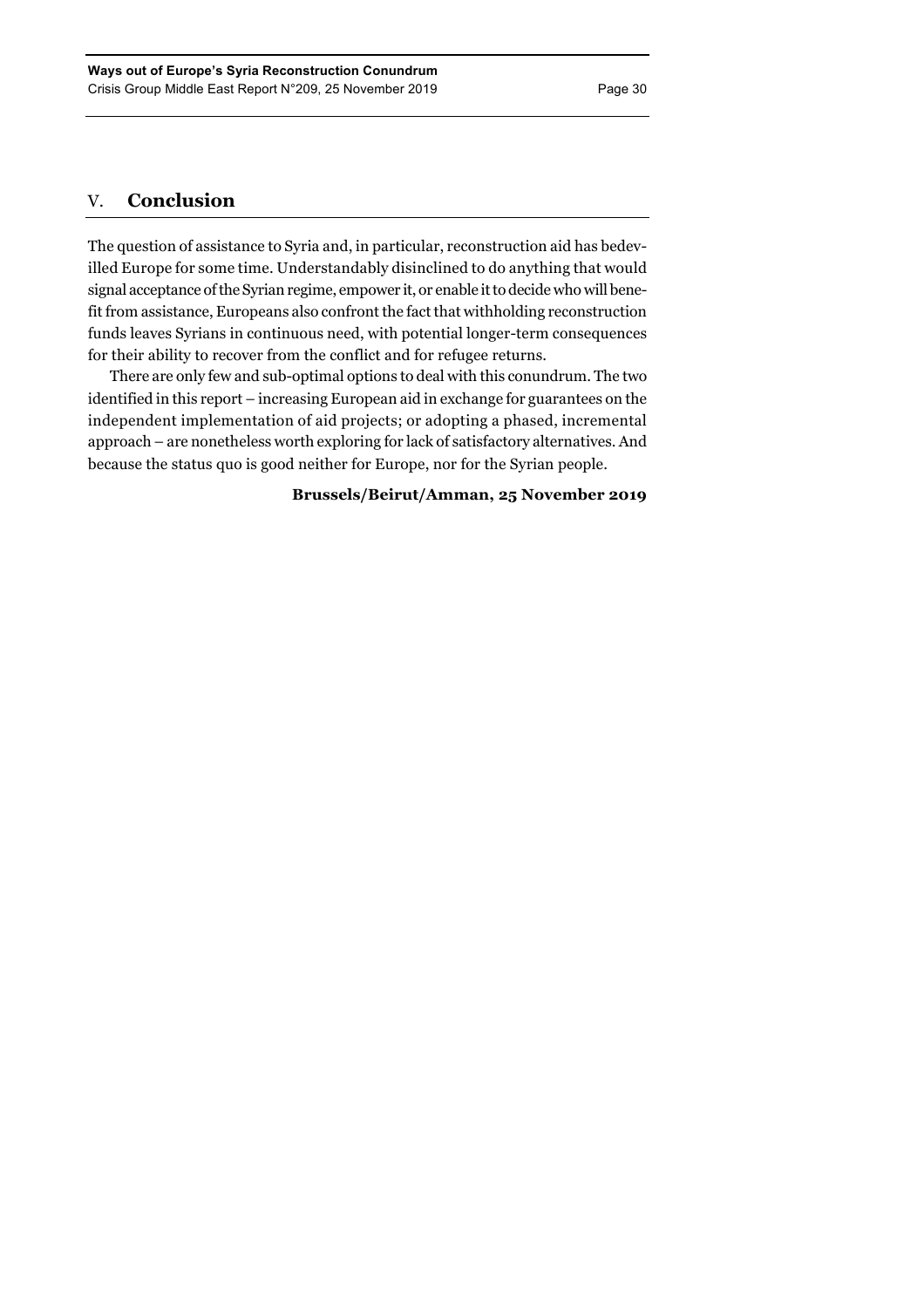

Department of Field Support<br>Cartographic Section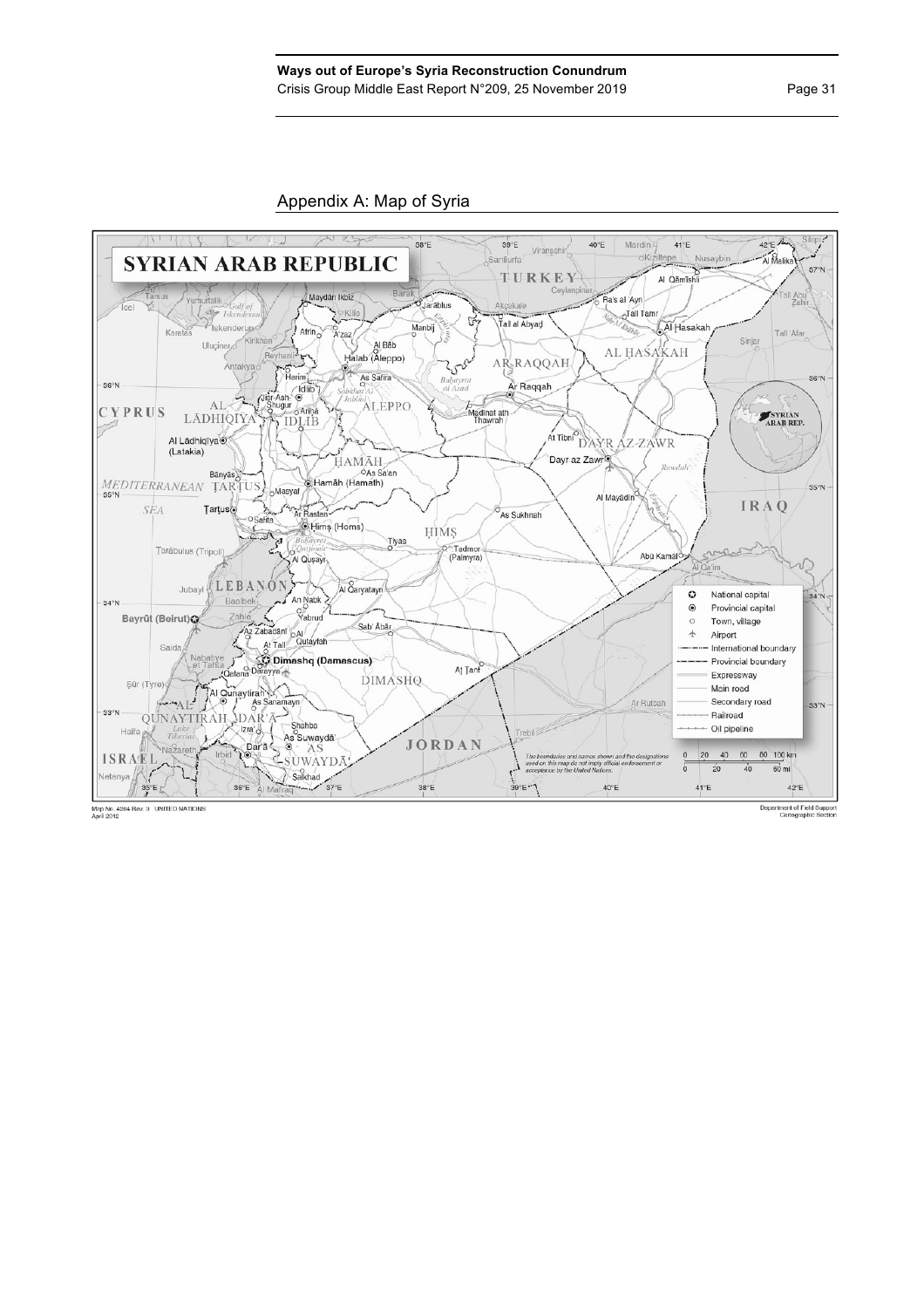# Appendix B: About the International Crisis Group

The International Crisis Group (Crisis Group) is an independent, non-profit, non-governmental organisation, with some 120 staff members on five continents, working through field-based analysis and high-level advocacy to prevent and resolve deadly conflict.

Crisis Group's approach is grounded in field research. Teams of political analysts are located within or close by countries or regions at risk of outbreak, escalation or recurrence of violent conflict. Based on information and assessments from the field, it produces analytical reports containing practical recommendations targeted at key international, regional and national decision-takers. Crisis Group also publishes *CrisisWatch*, a monthly early-warning bulletin, providing a succinct regular update on the state of play in up to 70 situations of conflict or potential conflict around the world.

Crisis Group's reports are distributed widely by email and made available simultaneously on its website, www.crisisgroup.org. Crisis Group works closely with governments and those who influence them, including the media, to highlight its crisis analyses and to generate support for its policy prescriptions.

The Crisis Group Board of Trustees – which includes prominent figures from the fields of politics, diplomacy, business and the media – is directly involved in helping to bring the reports and recommendations to the attention of senior policymakers around the world. Crisis Group is chaired by former UN Deputy Secretary-General and Administrator of the United Nations Development Programme (UNDP), Lord (Mark) Malloch-Brown.

Crisis Group's President & CEO, Robert Malley, took up the post on 1 January 2018. Malley was formerly Crisis Group's Middle East and North Africa Program Director and most recently was a Special Assistant to former U.S. President Barack Obama as well as Senior Adviser to the President for the Counter-ISIL Campaign, and White House Coordinator for the Middle East, North Africa and the Gulf region. Previously, he served as President Bill Clinton's Special Assistant for Israeli-Palestinian Affairs.

Crisis Group's international headquarters is in Brussels, and the organisation has offices in seven other locations: Bogotá, Dakar, Istanbul, Nairobi, London, New York, and Washington, DC. It has presences in the following locations: Abuja, Algiers, Bangkok, Beirut, Caracas, Gaza City, Guatemala City, Hong Kong, Jerusalem, Johannesburg, Juba, Mexico City, New Delhi, Rabat, Tbilisi, Toronto, Tripoli, Tunis, and Yangon.

Crisis Group receives financial support from a wide range of governments, foundations, and private sources. Currently Crisis Group holds relationships with the following governmental departments and agencies: Australian Department of Foreign Affairs and Trade, Austrian Development Agency, Danish Ministry of Foreign Affairs, Dutch Ministry of Foreign Affairs, European Union Emergency Trust Fund for Africa, European Union Instrument contributing to Stability and Peace, French Development Agency, French Ministry of Europe and Foreign Affairs, German Federal Foreign Office, Global Affairs Canada, Irish Aid, Iceland Ministry for Foreign Affairs, Japan International Cooperation Agency, Principality of Liechtenstein, Luxembourg Ministry of Foreign and European Affairs, New Zealand Ministry of Foreign Affairs and Trade, Norwegian Ministry of Foreign Affairs, Qatar Ministry of Foreign Affairs, Swedish Ministry of Foreign Affairs, the Swiss Federal Department of Foreign Affairs, the UK Department for International Development, and the United Arab Emirates Ministry of Foreign Affairs and International Cooperation.

Crisis Group also holds relationships with the following foundations: Carnegie Corporation of New York, Charles Koch Foundation, Henry Luce Foundation, John D. and Catherine T. MacArthur Foundation, Korea Foundation, Open Society Foundations, Ploughshares Fund, Robert Bosch Stiftung, Rockefeller Brothers Fund, UniKorea Foundation, and Wellspring Philanthropic Fund.

#### **November 2019**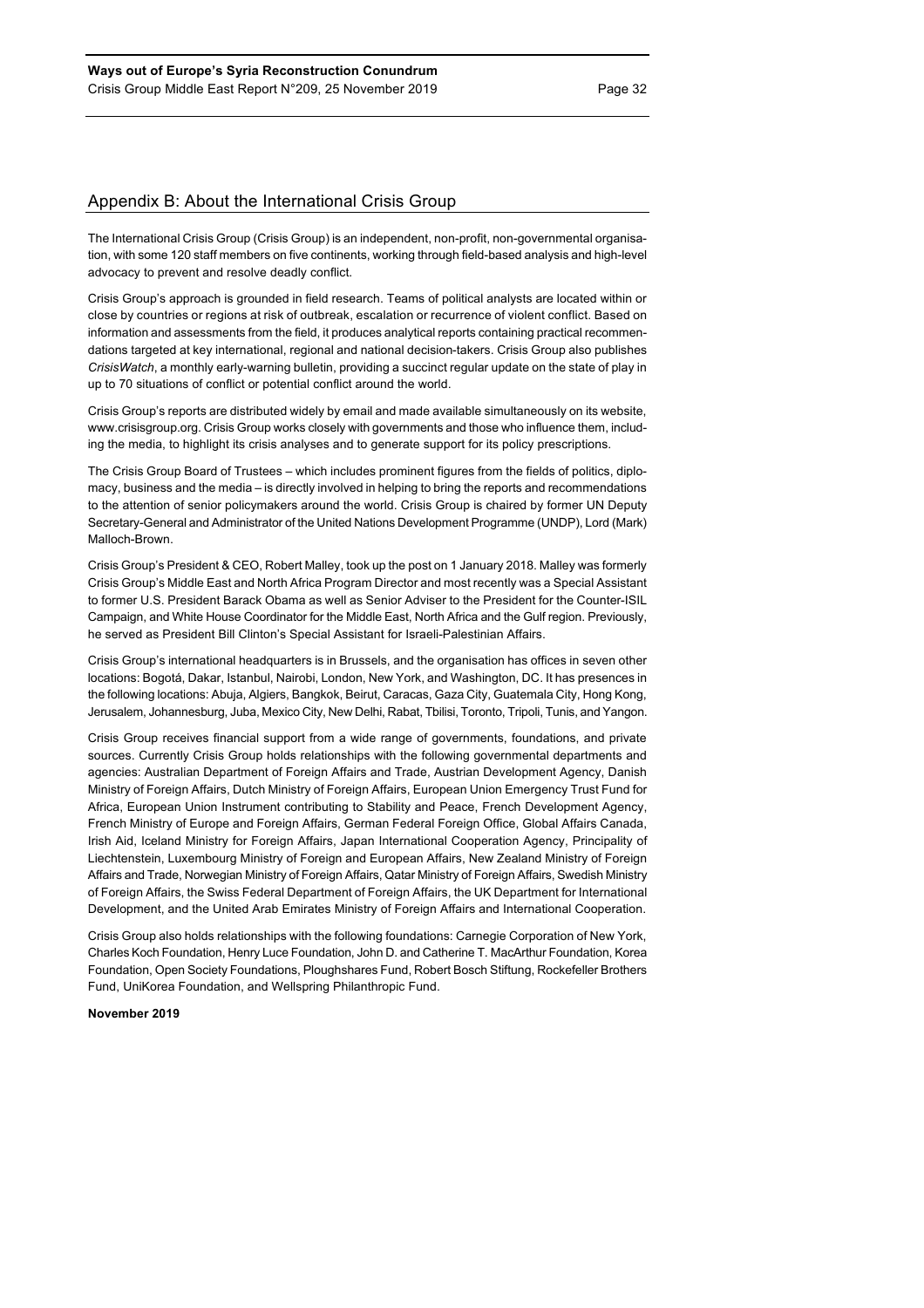# Appendix C: Reports and Briefings on the Middle East and North Africa since 2016

### **Special Reports and Briefings**

- *Exploiting Disorder: al-Qaeda and the Islamic State*, Special Report N°1, 14 March 2016 (also available in Arabic and French).
- *Seizing the Moment: From Early Warning to Early Action*, Special Report N°2, 22 June 2016.
- *Counter-terrorism Pitfalls: What the U.S. Fight against ISIS and al-Qaeda Should Avoid*, Special Report N°3, 22 March 2017.
- *Council of Despair? The Fragmentation of UN Diplomacy,* Special Briefing N°1, 30 April 2019.
- *Seven Opportunities for the UN in 2019-2020,*  Special Briefing N°2, 12 September 2019.

#### **Israel/Palestine**

- *How to Preserve the Fragile Calm at Jerusalem's Holy Esplanade*, Middle East Briefing N°48, 7 April 2016 (also available in Arabic and Hebrew).
- *Israel/Palestine: Parameters for a Two-State Settlement*, Middle East Report N°172, 28 November 2016 (also available in Arabic).
- *Israel, Hizbollah and Iran: Preventing Another War in Syria*, Middle East Report N°182, 8 February 2018 (also available in Arabic).
- *Averting War in Gaza*, Middle East Briefing N°60, 20 July 2018 (also available in Arabic).
- *Rebuilding the Gaza Ceasefire*, Middle East Report N°191, 16 November 2018 (also available in Arabic).
- *Defusing the Crisis at Jerusalem's Gate of Mercy*, Middle East Briefing N°67, 3 April 2019 (also available in Arabic).
- *Reversing Israel's Deepening Annexation of Occupied East Jerusalem,* Middle East Report N°202, 12 June 2019.

#### **Iraq/Syria/Lebanon**

- *Arsal in the Crosshairs: The Predicament of a Small Lebanese Border Town*, Middle East Briefing N°46, 23 February 2016 (also available in Arabic).
- *Russia's Choice in Syria*, Middle East Briefing N°47, 29 March 2016 (also available in Arabic).
- *Steps Toward Stabilising Syria's Northern Border*, Middle East Briefing N°49, 8 April 2016 (also available in Arabic).
- *Fight or Flight: The Desperate Plight of Iraq's "Generation 2000"*, Middle East Report N°169, 8 August 2016 (also available in Arabic).
- *Hizbollah's Syria Conundrum*, Middle East Report N°175, 14 March 2017 (also available in Arabic and Farsi).
- *Fighting ISIS: The Road to and beyond Raqqa*, Middle East Briefing N°53, 28 April 2017 (also available in Arabic).
- *The PKK's Fateful Choice in Northern Syria*, Middle East Report N°176, 4 May 2017 (also available in Arabic).
- *Oil and Borders: How to Fix Iraq's Kurdish Crisis*, Middle East Briefing N°55, 17 October 2017 (also available in Arabic).
- *Averting Disaster in Syria's Idlib Province*, Middle East Briefing N°56, 9 February 2018 (also available in Arabic).
- *Winning the Post-ISIS Battle for Iraq in Sinjar*, Middle East Report N°183, 20 February 2018 (also available in Arabic).
- *Saudi Arabia: Back to Baghdad*, Middle East Report N°186, 22 May 2018 (also available in Arabic).
- *Keeping the Calm in Southern Syria*, Middle East Report N°187, 21 June 2018 (also available in Arabic).
- *Iraq's Paramilitary Groups: The Challenge of Rebuilding a Functioning State*, Middle East Report N°188, 30 July 2018 (also available in Arabic).
- *How to Cope with Iraq's Summer Brushfire*, Middle East Briefing N°61, 31 July 2018.
- *Saving Idlib from Destruction,* Middle East Briefing N°63, 3 September 2018 (also available in Arabic).
- *Prospects for a Deal to Stabilise Syria's North East*, Middle East Report N°190, 5 September 2018 (also available in Arabic).
- *Reviving UN Mediation on Iraq's Disputed Internal Boundaries*, Middle East Report N°194, 14 December 2018 (also available in Arabic).
- *Avoiding a Free-for-all in Syria's North East*, Middle East Briefing N°66, 21 December 2018 (also available in Arabic).
- *Lessons from the Syrian State's Return to the South,* Middle East Report N°196, 25 February 2019.
- *The Best of Bad Options for Syria's Idlib*, Middle East Report N°197, 14 March 2019 (also available in Arabic).
- *After Iraqi Kurdistan's Thwarted Independence Bid,* Middle East Report N°199, 27 March 2019 (also available in Arabic and Kurdish).
- *Squaring the Circles in Syria's North East,* Middle East Report N°204, 31 July 2019 (also available in Arabic).
- *Iraq: Evading the Gathering Storm*, Middle East Briefing N°70, 29 August 2019 (also available in Arabic).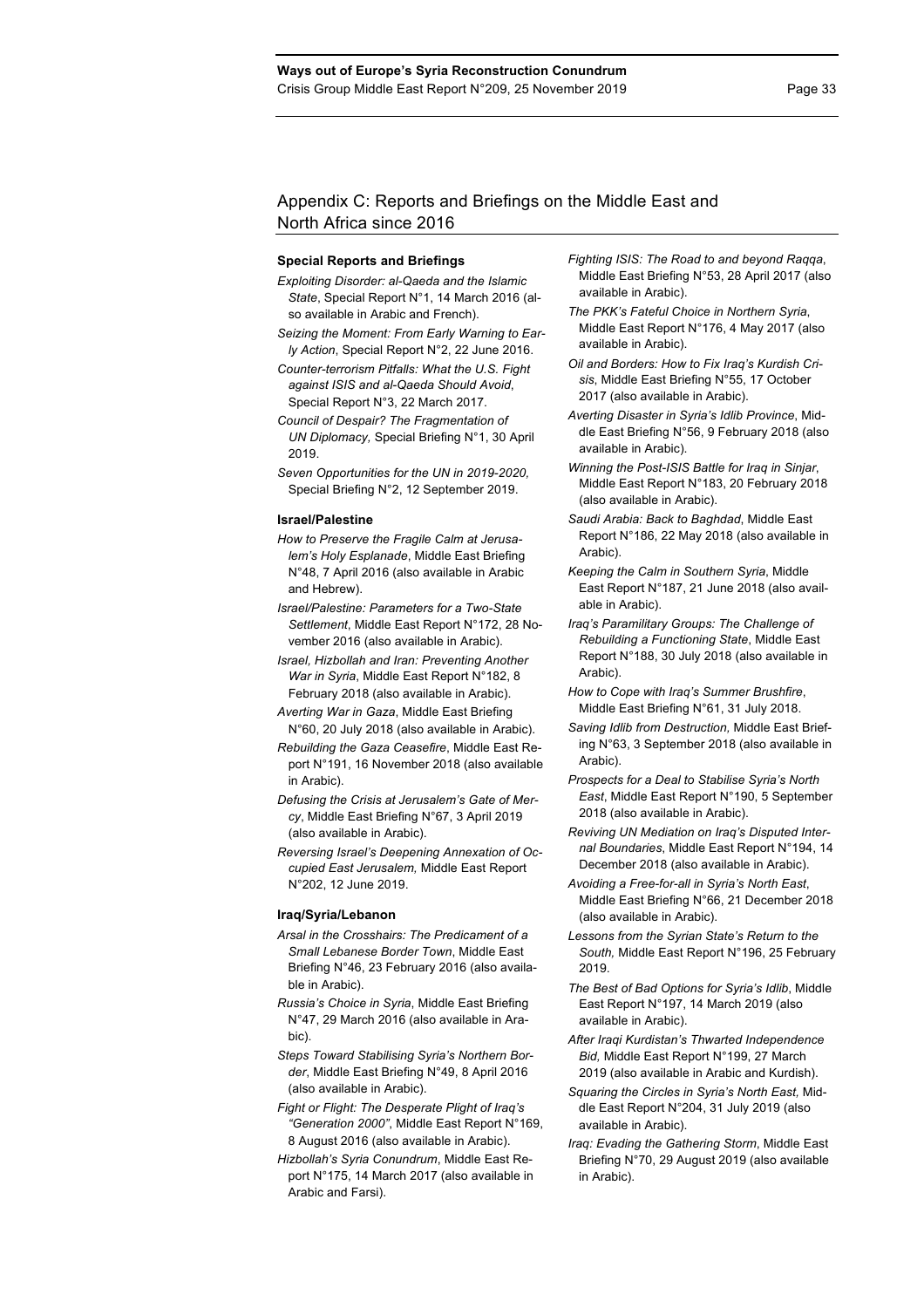- *Averting an ISIS Resurgence in Iraq and Syria,*  Middle East Report N°207, 11 October 2019 (also available in Arabic).
- *Women and Children First: Repatriating the Westerners Affiliated with ISIS*, Middle East Report N°208, 18 November 2019.

#### **North Africa**

- *Tunisia: Transitional Justice and the Fight Against Corruption*, Middle East and North Africa Report N°168, 3 May 2016 (also available in Arabic and French).
- *Jihadist Violence in Tunisia: The Urgent Need for a National Strategy*, Middle East and North Africa Briefing N°50, 22 June 2016 (also available in French and Arabic).
- *The Libyan Political Agreement: Time for a Reset*, Middle East and North Africa Report N°170, 4 November 2016 (also available in Arabic).
- *Algeria's South: Trouble's Bellwether*, Middle East and North Africa Report N°171, 21 November 2016 (also available in Arabic and French).
- *Blocked Transition: Corruption and Regionalism in Tunisia*, Middle East and North Africa Report N°177, 10 May 2017 (only available in French and Arabic).
- *How the Islamic State Rose, Fell and Could Rise Again in the Maghreb*, Middle East and North Africa Report N°178, 24 July 2017 (also available in Arabic and French).
- *How Libya's Fezzan Became Europe's New Border*, Middle East and North Africa Report N°179, 31 July 2017 (also available in Arabic).
- *Stemming Tunisia's Authoritarian Drift*, Middle East and North Africa Report N°180, 11 January 2018 (also available in French and Arabic).
- *Libya's Unhealthy Focus on Personalities,* Middle East and North Africa Briefing N°57, 8 May 2018.
- *Making the Best of France's Libya Summit*, Middle East and North Africa Briefing N°58, 28 May 2018 (also available in French).
- *Restoring Public Confidence in Tunisia's Political System*, Middle East and North Africa Briefing N°62, 2 August 2018 (also available in French and Arabic).
- *After the Showdown in Libya's Oil Crescent,*  Middle East and North Africa Report N°189, 9 August 2018 (also available in Arabic).
- *Breaking Algeria's Economic Paralysis*, Middle East and North Africa Report N°192, 19 November 2018 (also available in Arabic and French).
- *Decentralisation in Tunisia: Consolidating Democracy without Weakening the State*, Middle East and North Africa Report N°198, 26 March 2019 (only available in French).
- *Addressing the Rise of Libya's Madkhali-Salafis*, Middle East and North Africa Report N°200, 25 April 2019 (also available in Arabic).
- *Post-Bouteflika Algeria: Growing Protests, Signs of Repression*, Middle East and North Africa Briefing N°68, 26 April 2019 (also available in French and Arabic).
- *Of Tanks and Banks: Stopping a Dangerous Escalation in Libya,* Middle East and North Africa Report N°201, 20 May 2019.
- *Stopping the War for Tripoli*, Middle East and North Afirca Briefing N°69, 23 May 2019 (also available in Arabic).

#### **Iran/Yemen/Gulf**

- *Yemen: Is Peace Possible?*, Middle East Report N°167, 9 February 2016 (also available in Arabic).
- *Turkey and Iran: Bitter Friends, Bosom Rivals*, Middle East Briefing N°51, 13 December 2016 (also available in Farsi).
- *Implementing the Iran Nuclear Deal: A Status Report*, Middle East Report N°173, 16 January 2017 (also available in Farsi).
- *Yemen's al-Qaeda: Expanding the Base*, Middle East Report N°174, 2 February 2017 (also available in Arabic).
- *Instruments of Pain (I): Conflict and Famine in Yemen*, Middle East Briefing N°52, 13 April 2017 (also available in Arabic).
- *Discord in Yemen's North Could Be a Chance for Peace*, Middle East Briefing N°54, 11 October 2017 (also available in Arabic).
- *The Iran Nuclear Deal at Two: A Status Report*, Middle East Report N°181, 16 January 2018 (also available in Arabic and Farsi).
- *Iran's Priorities in a Turbulent Middle East,* Middle East Report N°184, 13 April 2018 (also available in Arabic).
- *How Europe Can Save the Iran Nuclear Deal,*
- Middle East Report N°185, 2 May 2018 (also available in Persian and Arabic).
- *Yemen: Averting a Destructive Battle for Hodeida,* Middle East Briefing N°59, 11 June 2018.
- *The Illogic of the U.S. Sanctions Snapback on Iran*, Middle East Briefing N°64, 2 November 2018 (also available in Arabic).
- *The United Arab Emirates in the Horn of Africa*, Middle East Briefing N°65, 6 November 2018 (also available in Arabic).
- *How to Halt Yemen's Slide into Famine*, Middle East Report N°193, 21 November 2018 (also available in Arabic).
- *On Thin Ice: The Iran Nuclear Deal at Three*, Middle East Report N°195, 16 January 2019 (also available in Farsi and Arabic).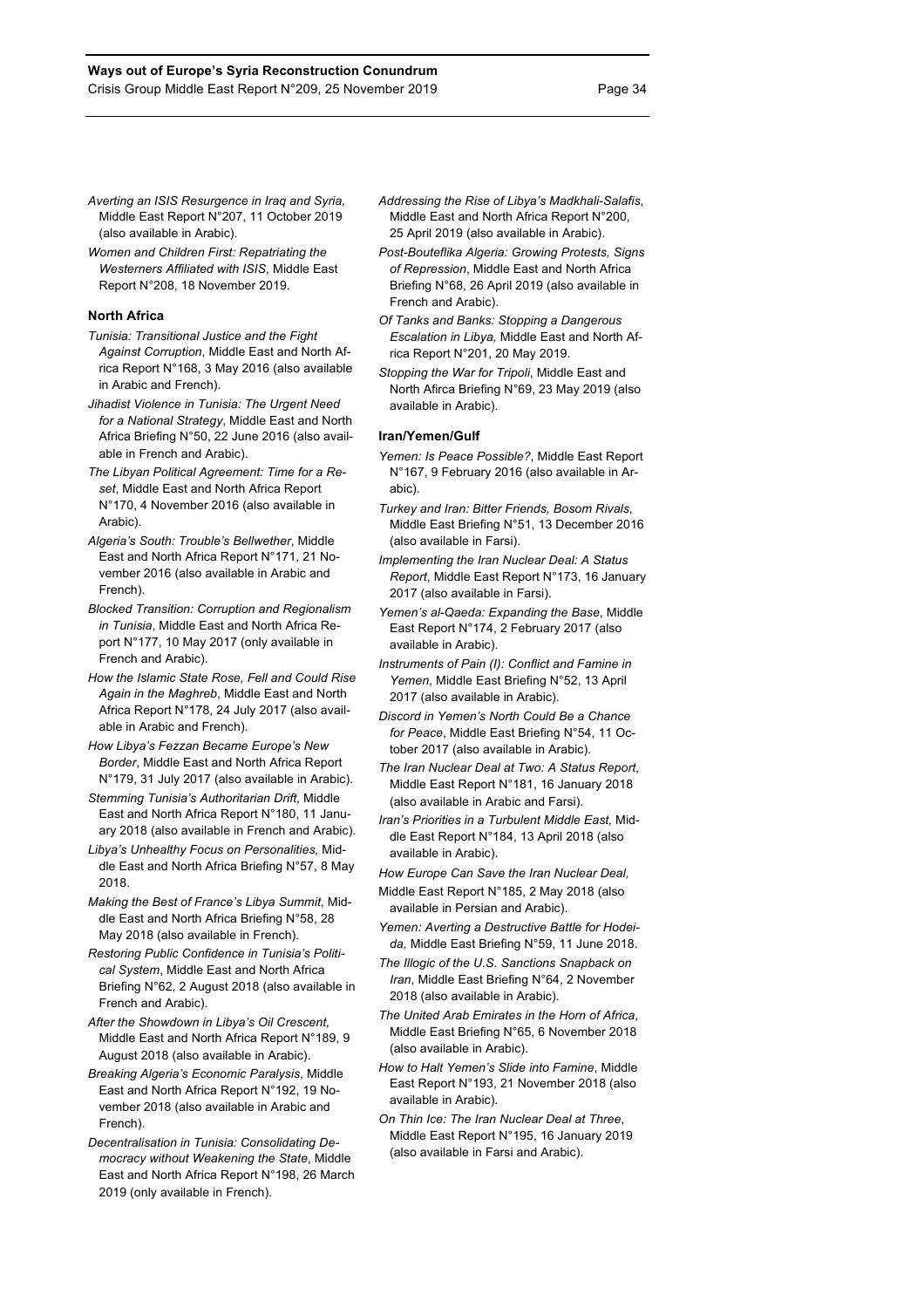# **Ways out of Europe's Syria Reconstruction Conundrum** Crisis Group Middle East Report N°209, 25 November 2019 Page 35

- *Saving the Stockholm Agreement and Averting a Regional Conflagration in Yemen*, Middle East Report N°203, 18 July 2019 (also available in Arabic).
- *Averting the Middle East's 1914 Moment,* Middle East Report N°205, 1 August 2019 (also available in Farsi and Arabic).
- *After Aden: Navigating Yemen's New Political*  Landscape, Middle East Briefing N°71, 30 August 2019 (also available in Arabic).
- *Intra-Gulf Competition in Africa's Horn: Lessening the Impact*, Middle East Report N°206, 19 September 2019 (also available in Arabic).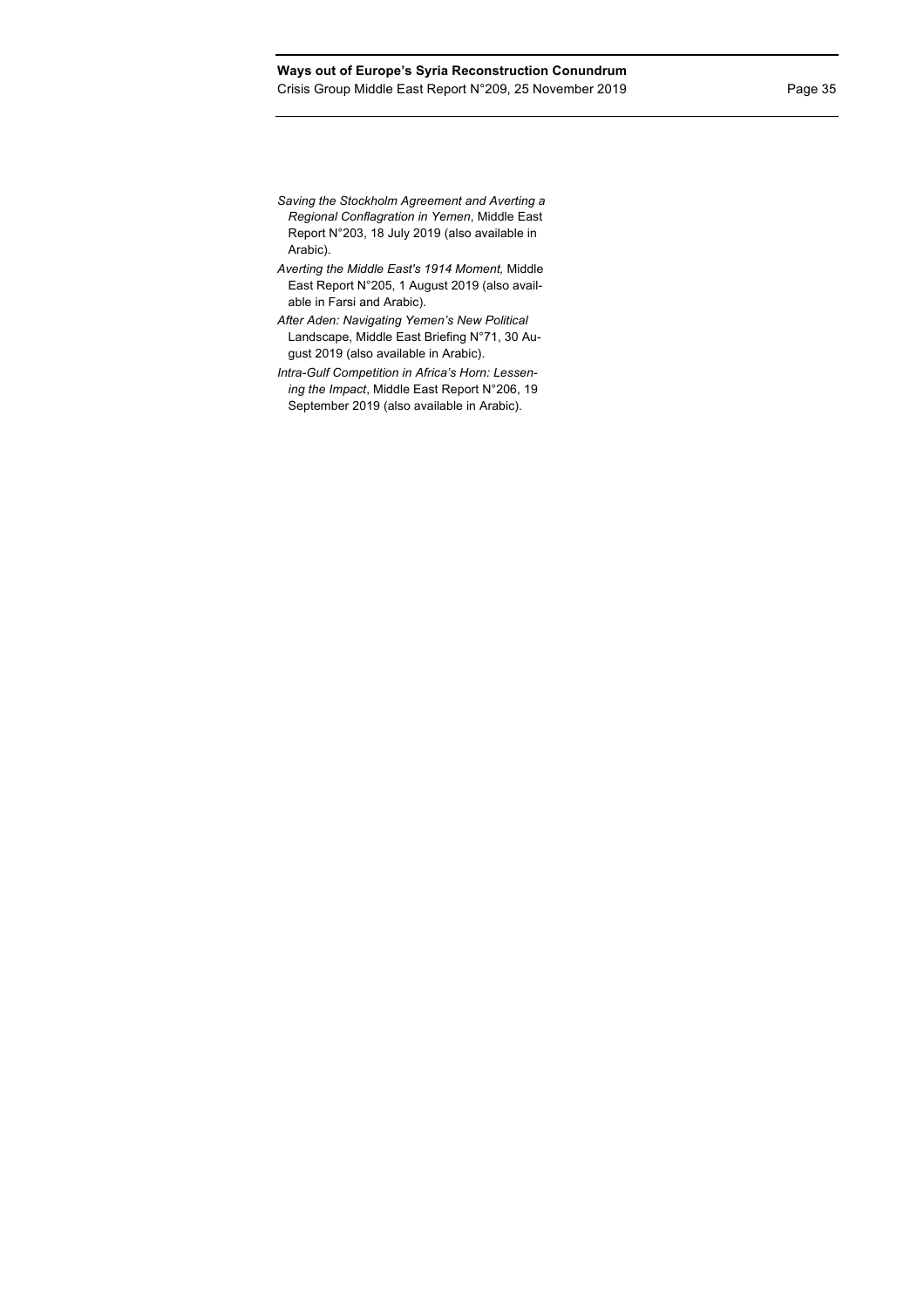# Appendix D: International Crisis Group Board of Trustees

#### **CHAIR**

**Lord (Mark) Malloch-Brown** Former UN Deputy Secretary-General and Administrator of the United Nations Development Programme

#### PRESIDENT & CEO

**Robert Malley** Former White House Coordinator for the Middle East, North Africa and the Gulf region

## OTHER TRUSTEES

**Fola Adeola** Founder and Chairman, FATE Foundation

#### **Hushang Ansary**

Chairman, Parman Capital Group LLC; Former Iranian Ambassador to the U.S. and Minister of Finance and Economic Affairs

**Gérard Araud** Former Ambassador of France to the U.S.

#### **Carl Bildt** Former Prime Minister and Foreign Minister of Sweden

**Emma Bonino** Former Foreign Minister of Italy and European Commissioner for Humanitarian Aid

**Cheryl Carolus** Former South African High Commissioner to the UK and Secretary General of the African National Congress (ANC)

**Maria Livanos Cattaui** Former Secretary General of the International Chamber of Commerce

**Ahmed Charai** Chairman and CEO of Global Media Holding and publisher of the Moroccan weekly *L'Observateur*

**Nathalie Delapalme** Executive Director and Board Member at the Mo Ibrahim Foundation

**Alexander Downer** Former Australian Foreign Minister and High Commissioner to the United Kingdom

**Sigmar Gabriel** Former Minister of Foreign Affairs and Vice Chancellor of Germany

**Robert Fadel** Former Member of Parliament in Lebanon; Owner and Board Member of the ABC Group

#### **Frank Giustra**

President & CEO, Fiore Group; Founder, Radcliffe Foundation

#### **Hu Shuli**

Editor-in-Chief of Caixin Media; Professor at Sun Yat-sen University

#### **Mo Ibrahim**

Founder and Chair, Mo Ibrahim Foundation; Founder, Celtel International

**Yoriko Kawaguchi** Former Foreign Minister of Japan; former Environment Minister

**Wadah Khanfar** Co-Founder, Al Sharq Forum; former Director General, Al Jazeera Network

**Nasser al-Kidwa** Chairman of the Yasser Arafat Foundation; Former UN Deputy Mediator on Syria

#### **Bert Koenders**

Former Dutch Minister of Foreign Affairs and Under-Secretary-General of the United Nations

**Andrey Kortunov** Director General of the Russian International Affairs Council

#### **Ivan Krastev**

Chairman of the Centre for Liberal Strategies (Sofia); Founding Board Member of European Council on Foreign Relations

**Tzipi Livni**  Former Foreign Minister and Vice Prime Minister of Israel

**Helge Lund** Former Chief Executive BG Group (UK) and Statoil (Norway)

**Susana Malcorra** Former Foreign Minister of Argentina

**William H. McRaven** Retired U.S. Navy Admiral who served as 9th Commander of the U.S. Special Operations Command

**Shivshankar Menon** Former Foreign Secretary of India; former National Security Adviser

**Naz Modirzadeh** Director of the Harvard Law School Program on International Law and

**Saad Mohseni**

#### Chairman and CEO of MOBY Group

Armed Conflict

**Marty Natalegawa**

Former Minister of Foreign Affairs of Indonesia, Permanent Representative to the UN, and Ambassador to the UK

# **Ayo Obe**

Chair of the Board of the Gorée Institute (Senegal); Legal Practitioner (Nigeria)

#### **Meghan O'Sullivan**

Former U.S. Deputy National Security Adviser on Iraq and Afghanistan

#### **Thomas R. Pickering**

Former U.S. Under-Secretary of State and Ambassador to the UN, Russia, India, Israel, Jordan, El Salvador and Nigeria

#### **Ahmed Rashid**

Author and Foreign Policy Journalist, Pakistan

#### **Juan Manuel Santos Calderón** Former President of Colombia; Nobel

Peace Prize Laureate 2016 **Wendy Sherman** Former U.S. Under Secretary of State

for Political Affairs and Lead Negotiator for the Iran Nuclear Deal

**Ellen Johnson Sirleaf** Former President of Liberia

## **Alexander Soros**

Deputy Chair of the Global Board, Open Society Foundations

#### **George Soros**

Founder, Open Society Foundations and Chair, Soros Fund Management

#### **Jonas Gahr Støre**

Leader of the Labour Party and Labour Party Parliamentary Group; former Foreign Minister of Norway

#### **Jake Sullivan**

Former Director of Policy Planning at the U.S. Department of State, Deputy Assistant to President Obama, and National Security Advisor to Vice President Biden

#### **Lawrence H. Summers**

Former Director of the U.S. National Economic Council and Secretary of the U.S. Treasury; President Emeritus of Harvard University

#### **Helle Thorning-Schmidt**

CEO of Save the Children International; former Prime Minister of Denmark

#### **Wang Jisi**

Member, Foreign Policy Advisory Committee of the Chinese Foreign Ministry; President, Institute of International and Strategic Studies, Peking University